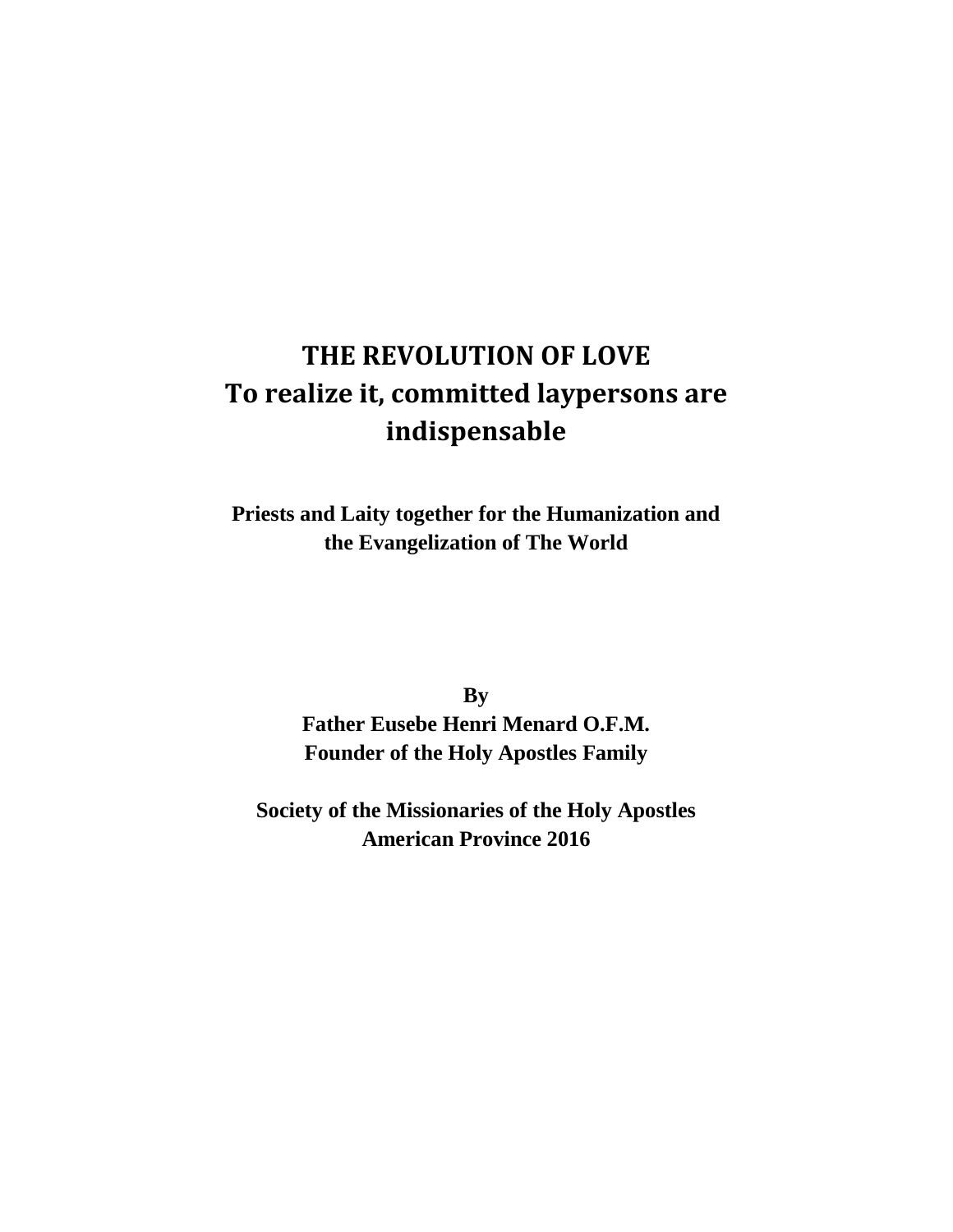Printing authorized by: Fr. Isaac C. Martinez, Ch., Superior General Society of the Missionaries of the Holy Apostles

8594, rue Berri Montréal, Qc H2P 2G4 Canada Phone: (514) 387-2222 Fax: (514) 387-0863 Email: infogen@msagen.org Web site: wwww.msagen.org; multimediamenard.org

#### *Cum permissu superiorum*

Copyright © 2016 by the Society of the Missionaries of the Holy Apostles

All rights reserved. No part of this book may be reproduced or transmitted in any form or by any means, electronic or mechanical, including photocopying, recording or by any information storage and retrieval system without permission in writing from the Superior General of the Society of the Missionaries of the Holy Apostles.

This publication is not for sale and is for private distribution only to the members of The Society of the Missionaries of the Holy Apostles and associated laity.

Printed by St. Martin of Porres Lay Dominican Community in New Hope, Kentucky, United States of America.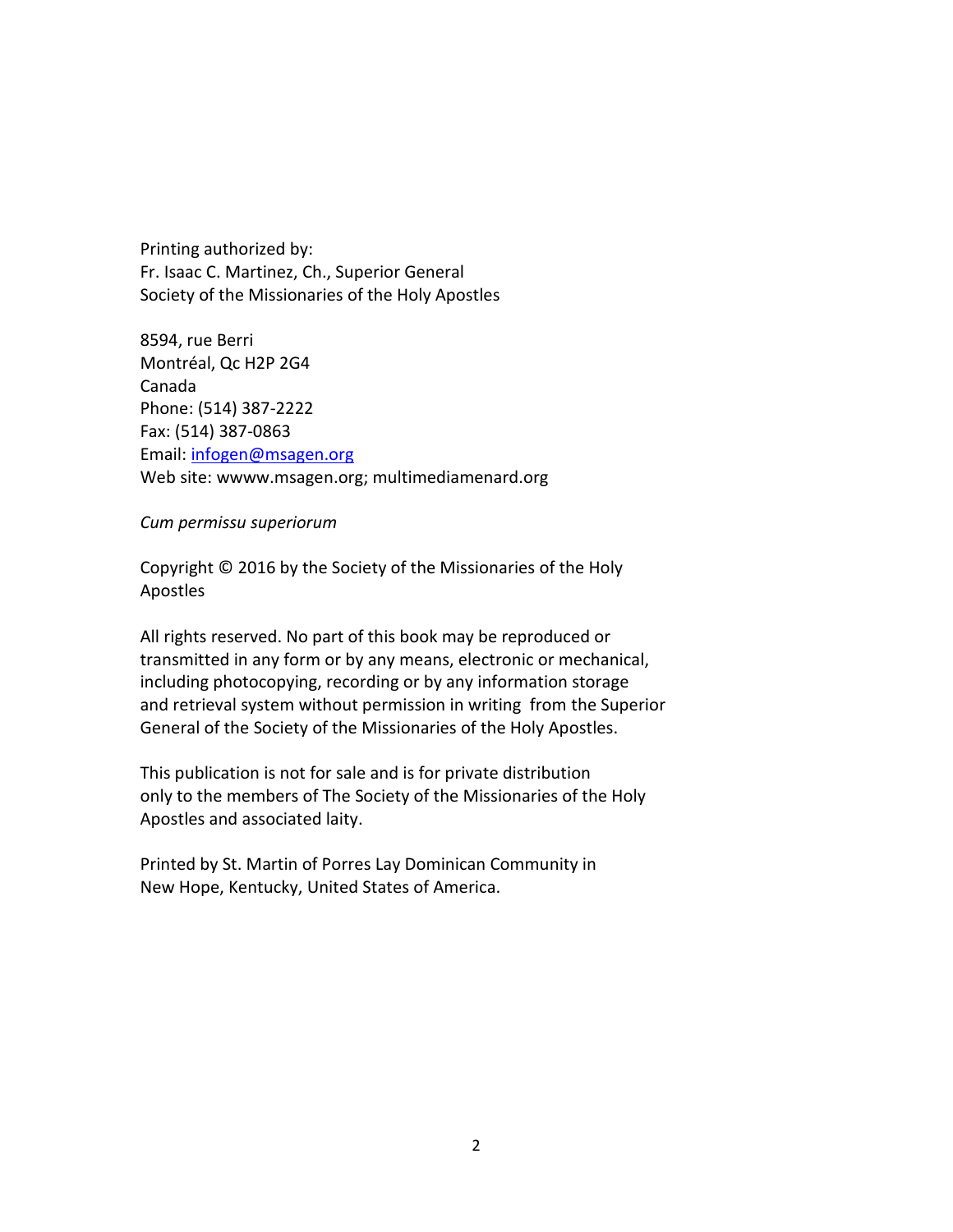## **TABLE OF CONTENTS**

#### **Introduction**

#### **Chapter One:**

To be a committed layperson is a vocation

#### **Chapter Two:**

To be a committed layperson, is to take his royal priesthood seriously.

#### **Chapter Three:**

To be a committed layperson is to collaborate actively in the ministry of priests.

## **Chapter Four:**

To be a committed layperson is to live a true incarnate spirituality in the reality of each day.

# **Chapter Five:**

To be a committed layperson is to know how to question, listen and reflect.

#### **Chapter Six:**

To be a committed layperson is to believe in the power of prayer.

## **Chapter Seven:**

To be a committed layperson is to rediscover Mary in Sacred Scripture.

## **Conclusion – A few prayers:**

Mary, Mother of Our Savior Word Incarnate

Prayer of Saint Francis

Lord, meek and humble of heart

The last "yes"

#### **Bibliography**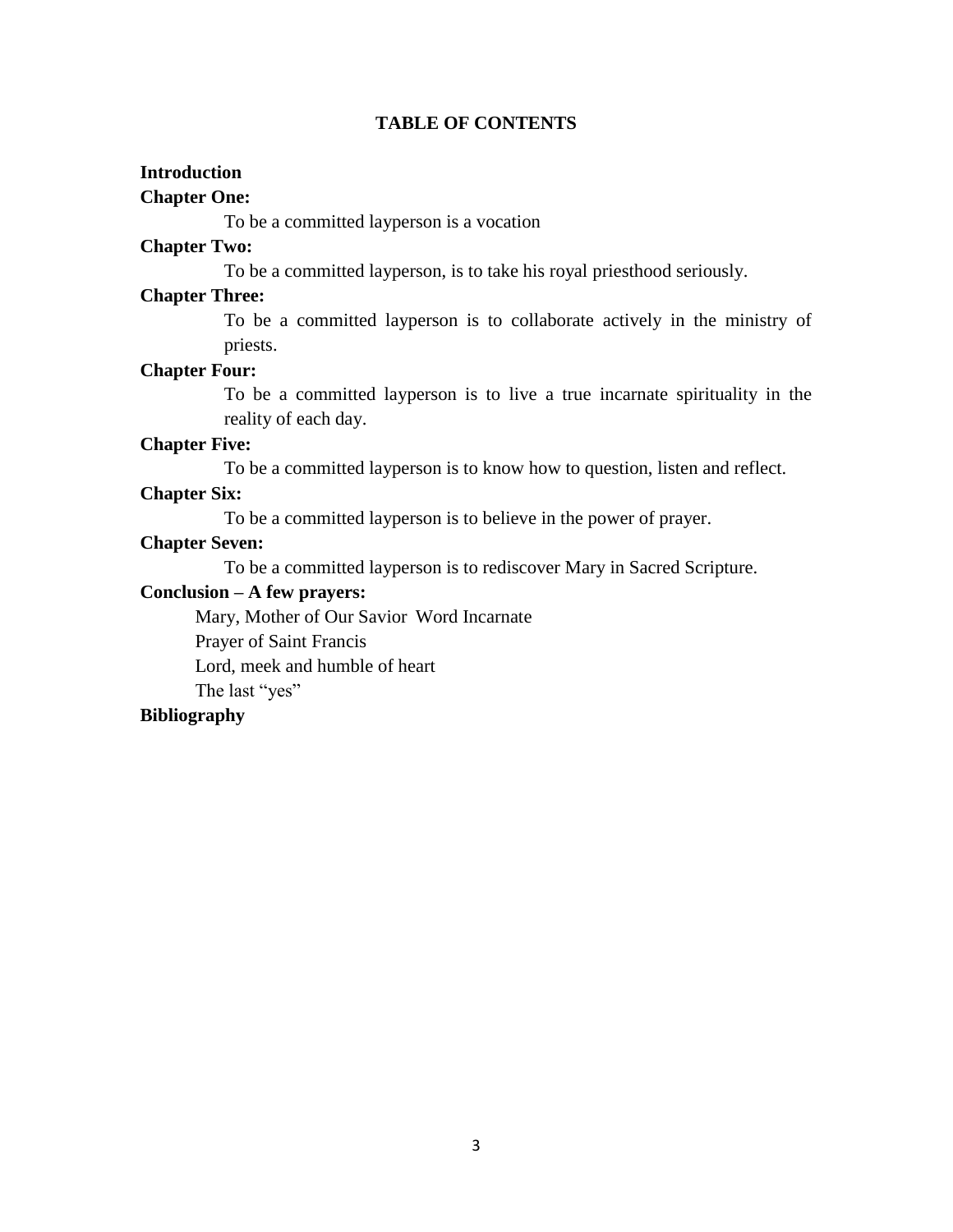## **THE REVOLUTION OF LOVE**

#### **In order to succeed, a committed laity is indispensable**

## **INTRODUCTION**

The entire history of the world is one of revolutions: either of love or of hatred. The human family is a garden of wheat or of chaff; they love or hate each other. There is a constant struggle, a battle field constantly covered with numerous and new victims. The greatest battle is fought first of all in each one of us; it is the struggle against our personal selfishness. The greatest victory in the world is the victory over our personal selfishness, always persistent and that knows well how to disguise itself with motives that seem at times spiritual and disinterested.

The Lord tells  $us^1$ :

l

- *I give you a new commandment: love one another as I have loved you* (Jn 13,34)
- *But to you who hear I say, love your enemies, do good to those who hate you, bless those who curse you, pray for those who mistreat you.* (Lk 6,27)
- *Do to others whatever you would have them do to you. This is the law and the prophets.* (Mt 7,12)
- *If anyone says, 'I love God', but hates his brother, he is a liar; for whoever does not love a brother whom he has seen cannot love God whom he has not seen.* (1Jn 4,20)
- *Everyone who hates his brother is a murderer.* (1Jn 3,15)
- *Therefore, if you bring your gift to the altar, and there recall that your brother has anything against you, leave your gift there at the altar, go first and be reconciled with your brother, and then come and offer your gift.* (Mt 5, 23-24)

To undertake this revolution of love, the only true and enduring one, the laity is as necessary as are priests and religious. It is everyone's task and each one must go all out in doing it. The hardiest is the one who loves the most and not necessarily the one with the most important task. If there is a hierarchy of functions that last for a while, there is a hierarchy of love that lasts forever. "My strength is my love", says St. Augustine. My measurement is my love. When we speak of laity, we mean Christian laity, committed and resolved in living their baptism and in following Christ Jesus.

During the first centuries of the Church, Christian faith became widespread especially through committed laypersons who also made up the great number of martyrs.

<sup>&</sup>lt;sup>1</sup> The Holy Bible, NAB: All the references will be take from here.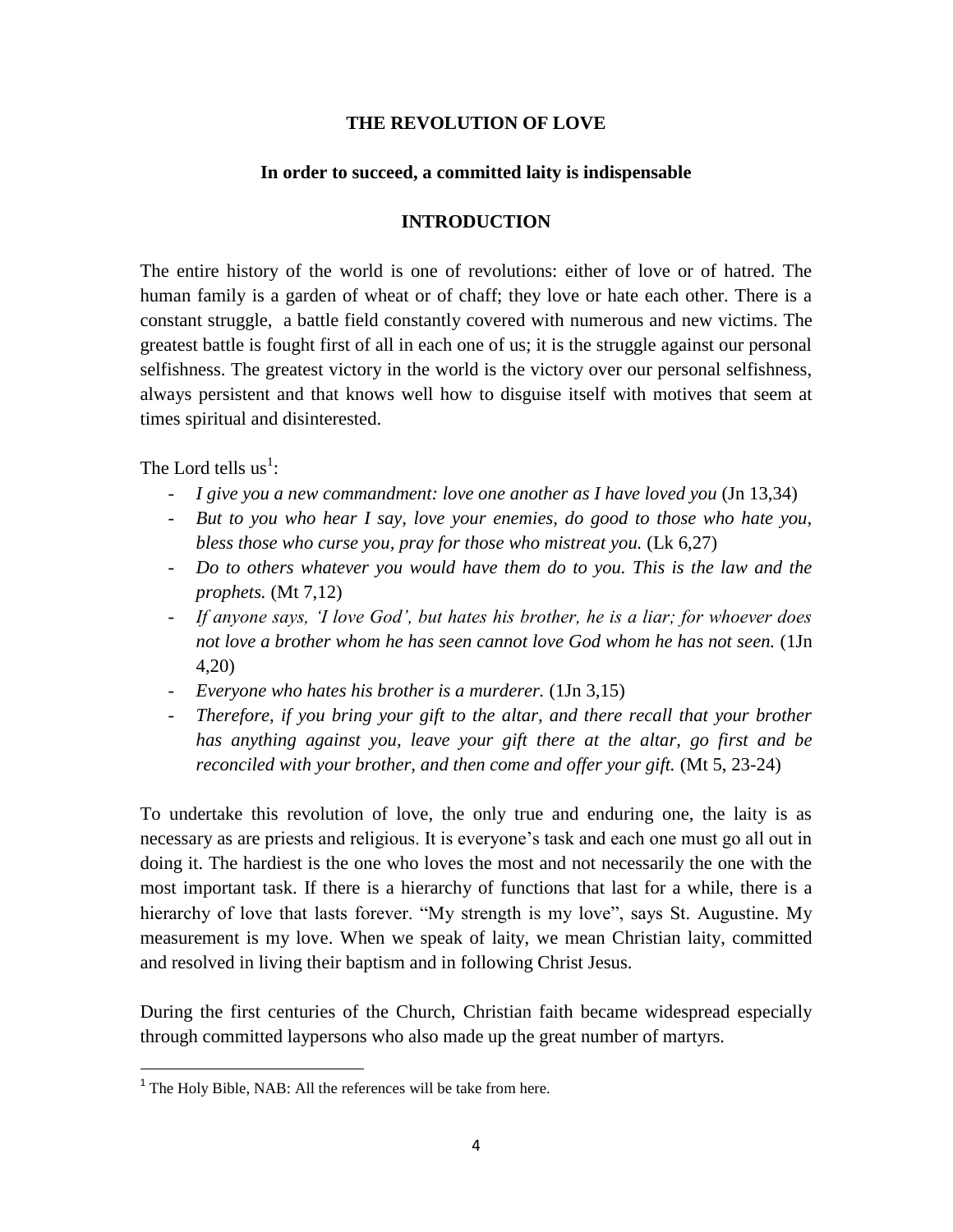- *Now you are Christ's body, and individually parts of it.* (1 Cor 12-27)
- *All the people rose as one man…* (Jgs 20,8)

These days, certain authors who want to sound modern write: The laity is also the Church! This seems as strange if not as ridiculous as to say: A soldier is also the army! Vatican II has clearly reminded us of this elementary truth. We insisted so much on the hierarchy, its rights, its power and importance that we had practically forgotten the Christians, as if the ecclesiastical dignitaries did not exist solely to serve their brothers. It is a fact that in our Church, certain structures had become so heavy that the community was exempt or prevented from getting involved. Christians had a mentality of workingclass persons: they belonged passively to an enterprise that managed without them.

# **THE MOST IMPORTANT DOCUMENTS OF VATICAN II CONCERNING THE LAITY ARE THE FOLLOWING<sup>2</sup> :**

- *Lumen Gentium* develops its teaching concerning the laity in the context of the People of God; laypersons are "the faithful who, after having been incorporated in Christ through Baptism and associated as the People of God and thus become in their manner participants of the sacerdotal, prophetic and royal office of Christ, exercise the mission given to the entire Christian population."
- The Decree *Apostolican Actuositatem* underlines among others the active and responsible participation of the laity in the salvific mission of the Church as belonging to them "in a proper and absolutely necessary manner": "The apostolate of the laity is a necessary component in the Church, for it is a result of their Christian vocation."
- The Decree *Ad Gentes* stresses the importance, and even the irreplaceable role of the laity in the missionary activity of the Church: "The Church is not really grounded, is not the perfect sign of Christ among mankind if an authentic laity does not exist and is not working with the hierarchy."
- The Constitution *Gaudium et Spes* places the commitment of the laity as the significant and decisive moment in the relationship of the Church with the world of today.

 $\overline{\phantom{a}}$ <sup>2</sup> Vatican Council II, Volume 1, *The Conciliar and Post Conciliar Documents*, General Editor Austin Flannery, O.P., 1975, Castello Publishing Company, Northport, New York, Dominican Publications, Dublin, Ireland.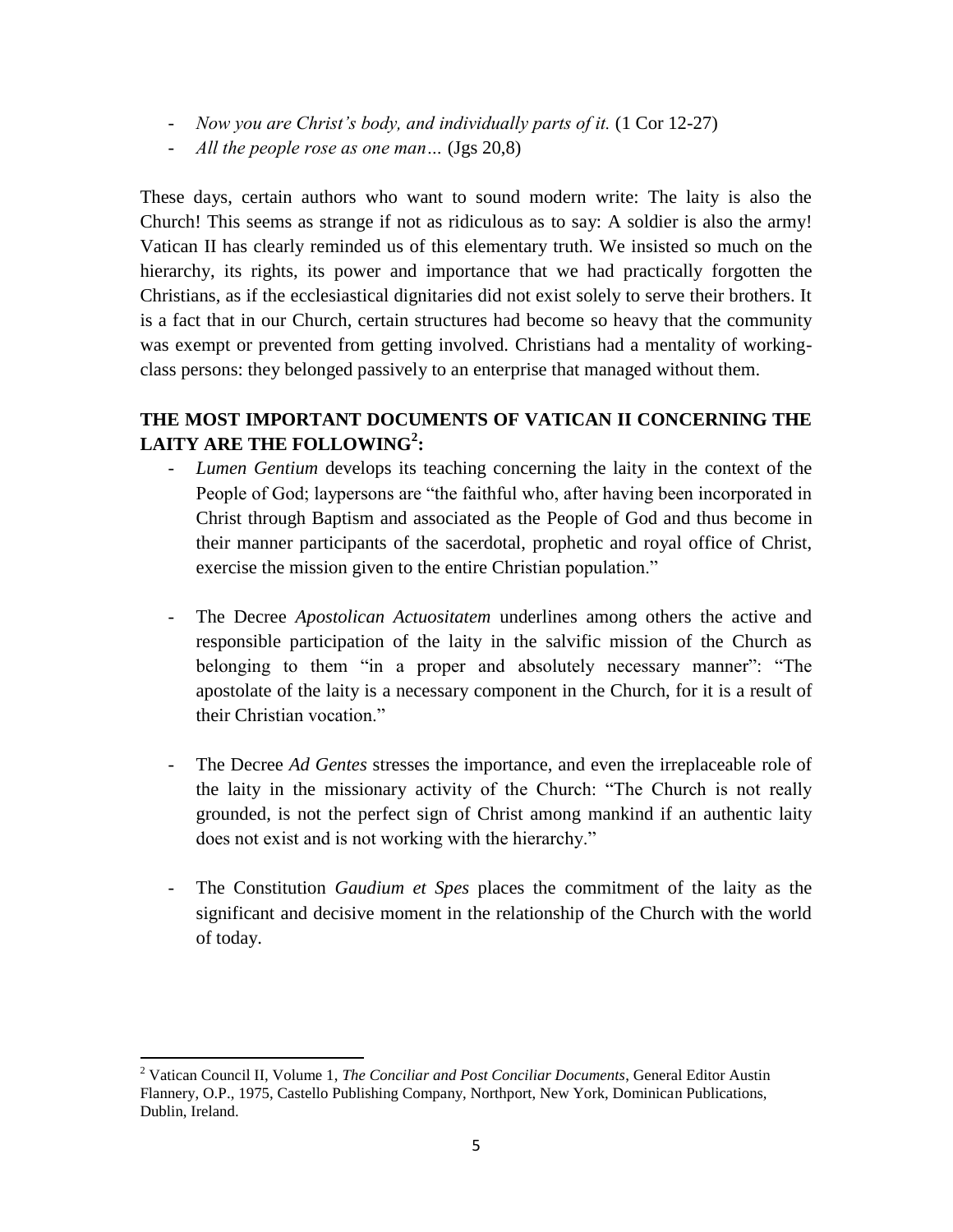# **FOR THE TRIUMPH OF THE CIVILIZATION OF LOVE, A COMMITTED LAITY IS NECESSARY.**

Vatican II, thanks to its new view of the Church and of its mission in the world, has opened a completely new and splendid horizon to the laity and to its commitment in the Christian community and society.

After twenty years, the Church feels the need to ask herself about the situation that has developed within her communities as well as with the world in such a rapid and profound transformation.

It needs to recognize the fruits that have ripened after the Council and thus face the challenges and new problems that the development of history has brought forth and continues to present. It has to decipher the expectations and sollications that present themselves. Such are the preliminary situations and the actual conditions that are needed so that the Church may not only be faithful to the teachings of the Council, but also make the extraordinary treasure bear fruit in the face of "demands" requested of Her today.

The Holy Spirit "is making today the laity more and more aware of their proper responsibility and is encouraging them everywhere to serve Christ and the Church". The presence and action of the Spirit in the soul of the laity is seen by the fruits of spiritual and apostolic vitality that is enriching the post-conciliar heritage of the Church.

The Council has favored a more "incarnate" spiritual life in the daily existence of the laity: "This spirituality of the laity must show particular characteristics according to the living conditions of each person: married and family life, celibacy and widowhood, in sickness, in professional and social activities". It has renewed the apostolic and pastoral dynamism of the laity.

From this, a rich blossoming has opened up to new groups, movements and associations destined to assure a courageous and efficient presence in different structures of society and in different centres where modern culture is elaborated.

The variety and vitality of these groups of laypersons, often spontaneous and informal, need pastors with greater awareness and the ability to discern and recognize the gifts of the Spirit. "The priests must listen willingly to the laity, take into account their wishes, recognize their experience and their competence in different areas of human activity, in order to discover with them the signs of the times<sup>3</sup>. By testing the spirits to see whether

 $\overline{\phantom{a}}$ 

<sup>&</sup>lt;sup>3</sup> Third General Conference of The Latin American Episcopate: address of His Holiness John Paul II, *Puebla, Mexico, Sunday, 28 January 1979:* Evangelization now and in the future in Latin America.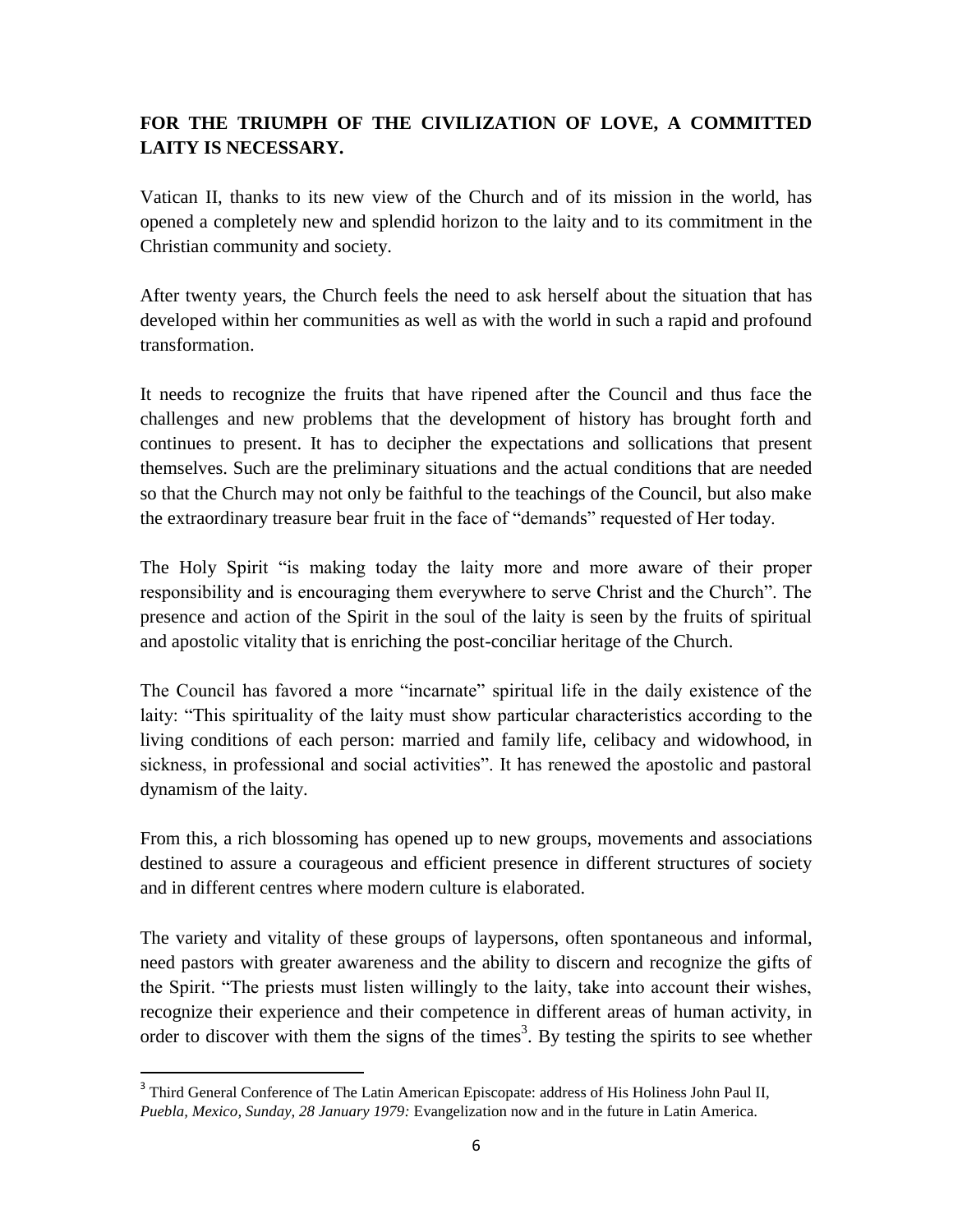they are of God, they will be able to discover and discern through faith the charisms of the laity in all their shapes and forms, the modest ones as well as the more important ones. They will recognize them joyfully and develop them ardently."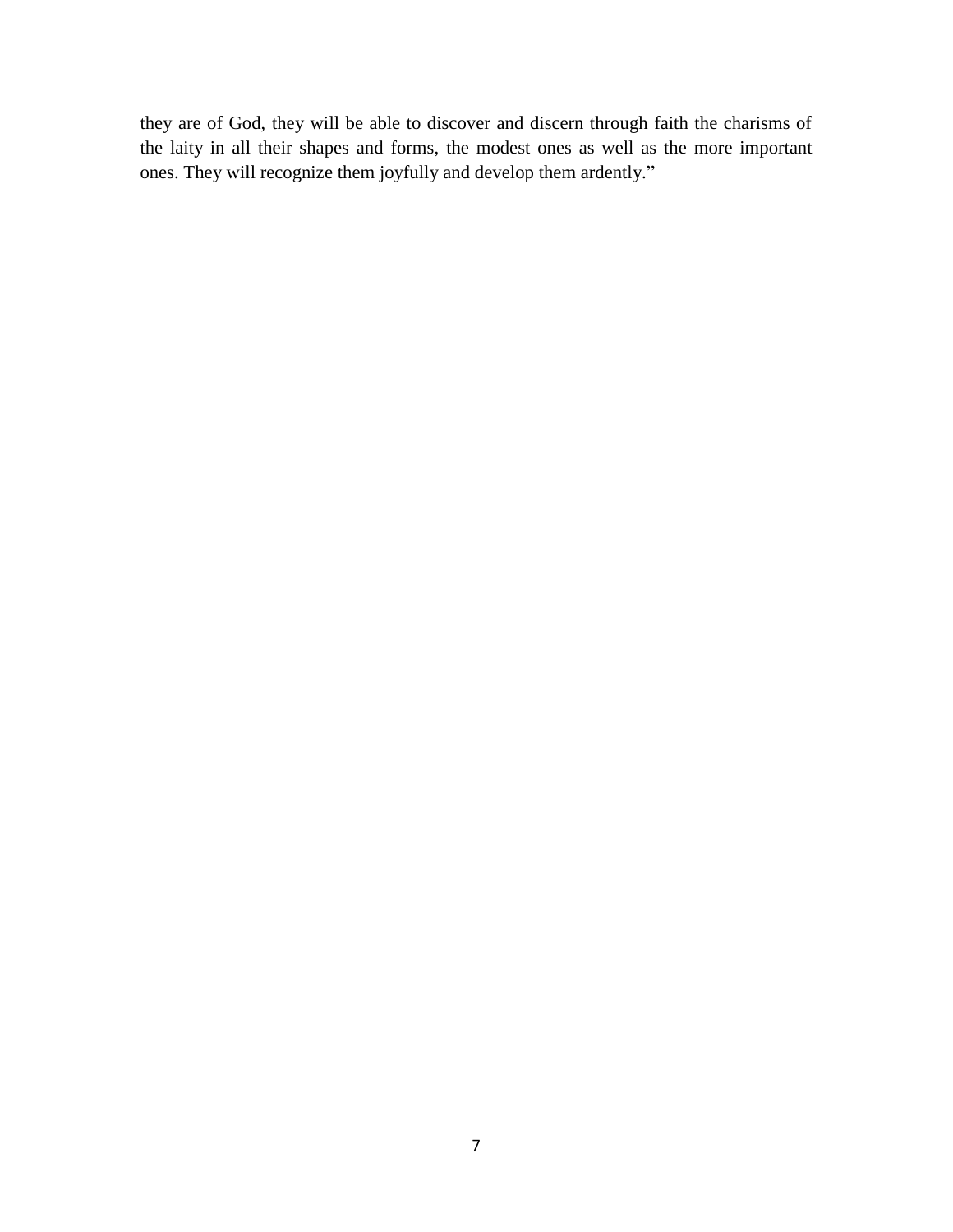## **CHAPTER ONE**

## **TO BE A COMMITTED LAYPERSON IS A VOCATION**

An astounding development of the active role of the laity in the Church, during the fifties, finally led us to see in the status, life and activities of the laity a vocation that is as true, worthy and significant as any other.

Also, the language has begun to change. It is very often the result of current ideas and situations<sup>4</sup>.

The expression "vocation of the laity" makes its way in theological and spiritual writings, in the teachings of the Popes and finally in the documents of the last Vatican Council: "…these laypersons who are following their own particular vocation…" (*AA* 4); "Because of their vocation, it is up to the laity to seek the Kingdom of God…" (*LG* 31); "The Bishops help, on the journey to sanctity, priests, religious and the laity according to each one's vocation" (*CD* 15); "...may each faithful be led by the Holy Spirit to develop his specific vocation according to the Gospel…" (*PO* 6); "…the eminence of the vocation of the faithful in Christ and their obligation to bear fruits of charity for the life of the world" (*OT* 16).

Moreover, the idea of a special vocation of the laity finds its place in the ecclesial importance that comes from the ensemble of the Vatican II documents. To be a layperson is therefore the answer to a calling of the Lord to live accordingly. Strictly speaking, to become a layperson is to be conscious of this calling and to respond to it: to live one's baptism.

## **We all have the same vocation: TO LOVE**

 $\overline{\phantom{a}}$ 

- *So be perfect, just as your heavenly Father is perfect. (5)* (Mt 5,48)
- *Jesus said to him, 'You shall love the Lord your God with all your heart, with all your soul, and with all your mind. This is the greatest and the first commandment. The second is like it: You shall love your neighbor as yourself.' The whole law and the prophets depend on these two commandments* (Mt 22, 37-40).

Our vocation is rooted in baptism: it is the beginning of all the rest, because all the rest is founded on it. This question is brought up in Vatican II, at the beginning of the Constitution on the Church. Before speaking of the hierarchical structure of the Church, of the ministry of the bishops and priests, before mentioning the different ecclesial

<sup>&</sup>lt;sup>4</sup> Neves, Lucas Moreira, Vocation of the laity. Église Canadienne, 1978, p. 332. April 1978, 32 pp. ISBN 0789.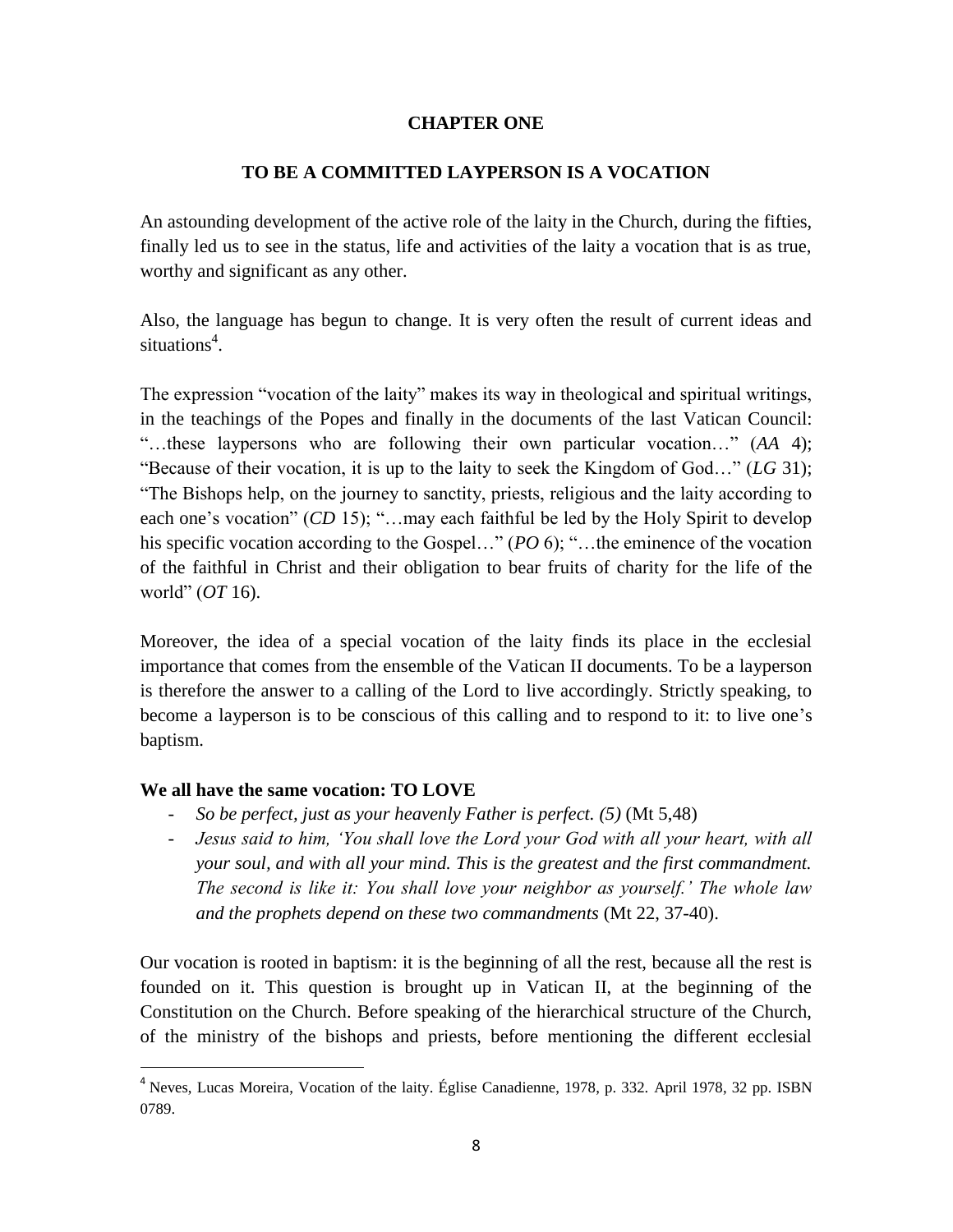functions, the Council looks at the foundations of our condition as Christians: in a grandiose chapter, it presents the call to become part of the People of the God of the New Testament as a proper vocation of the Christian.

It is our own vocation, the highest dignity that can be given us. It is here and nowhere else upon which is founded in the Church the right to be respected. The Pope is not a Christian of a higher degree than a baptized laborer or the mother of a Catholic family. We all have the same vocation. If there are differences, they must be found in the different manner in which this vocation concretely exists.

One of the most explicit texts of the Bible is when Saint Peter tells the People of God: *But you are a chosen race, a royal priesthood, a holy nation, a people of his own, so that you may announce the praises of him who called you out of darkness into his wonderful*  light. Once you were no people but now you are God's people; you had not received *mercy but now you have received mercy* (1 Pt 2, 9-10).

In quoting this text and others found in Holy Scripture and Tradition, the Council has elaborated a theology of Christian life that is able to free the layperson from all his inferiority complexes.

As if to avoid all misunderstandings, the Council underlines once more in the chapter on the laity (ch. 4) that in the Church of Christ, there are different situations and multiple functions and vocations, but no classes nor privileges: *One body and one Spirit, as you were also called to the one hope of your call; one Lord, one faith, one baptism* (Eph 4,5) "One is the dignity of its members because of their regeneration in Christ; one is the grace of filial adoption; one is the vocation to perfection; there is but one salvation, one hope, one indivisible love"  $(n°32)$ .

"The state of perfection" – an ill chosen term to designate the religious – is not the religious state, but the state of the Christian. All the baptized are included. Christ's words designate everyone without exception: *Be perfect just as your heavenly Father is perfect*  (Mt 5, 48).

In this context also, the Council qualifies its statements. It does not add to the chapter on religious (ch.5) a few general considerations on the tendency to holiness of the "nonreligious", but begins with a fundamental chapter (ch.5): the universal call to holiness in the Church. Then, the individual structures of different religious orders no longer appear as particular expressions of this holiness.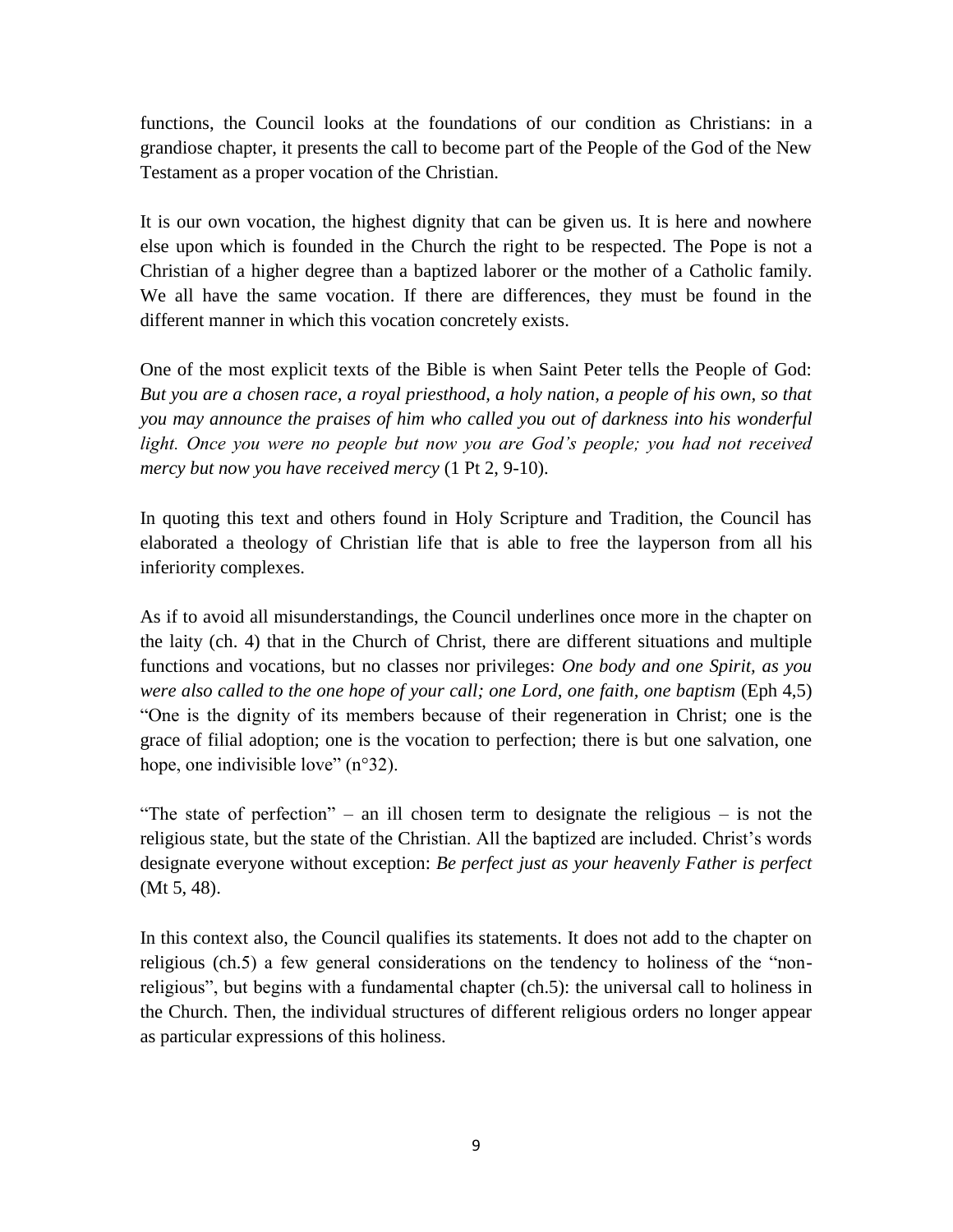## **Holiness – still actual?**

Unfortunately, the words "saint" and "holiness" are as depreciated in our current language as the word "perfection". In reality, holiness is totally different from religious fanaticism; it has nothing to do with the excess and extravagances found in certain lives of saints. "To be holy" means in positive terms: to be open to God who is holiness, goodness, perfection. This is why we are only able to understand Christian holiness by beginning with God in whom there is no evil, nothing obscure for He is pure light<sup>5</sup>.

In the Old Testament, God has always manifested himself in his transcendence. God: completely other! Yet, in the Incarnation of his Son, he becomes so close to us that in Him, we participate in the fullness of his Spirit, in his life, in his love.

In catechism, we learned that this gift of divine life is called "sanctifying grace". Just as the mystery of the condescending love of God, this expression has become something usual, even a common reality. We were not born to become saints; we were born holy at the precise moment of our regeneration. This holiness is a pure gift; it is not our due and we do not merit it. "Called by God, not because of their works, but because of his generous design, justified in Jesus our Lord, the disciples of Christ have truly become, through the baptism of faith, sons of God, participants of his divine nature and, consequently, truly saints" (*Const. on the Church* n° 40).

Without causing surprise, Paul was able to speak to the "saints" of Rome, Ephesus, Corinth, even though, among the Christians of these cities, everything was not in conformity with the ideal of sanctity.

Precisely, the two letters to the community of Corinth show that the first Christians needed to work on themselves. They too, after their baptism, had to work against their evil tendencies and had trouble ridding themselves of their bad habits. And yet, in the eyes of Paul, they are "saints"; that is, persons sanctified by their baptism, graced by God in his Spirit and in his life: *You have had yourselves washed, you were sanctified* (1 Cor 6,11). Truly, this vocation must be seen in life through the imitation of Christ. "This sanctification they have received must be preserved and completed, with the grace of God, thoughout their lives." (*Const. on the Church* n° 40).

# **To live as a Christian**

l

An animal functions as an animal. It will never accomplish an intelligent act: it does not have what is required to do so. Man, on the contrary, besides his corporeal aptitudes, has spiritual faculties. It is up to him to use them by leading a real human existence.

<sup>5</sup> Schlosser F., *Lebensformen de Christen*, Ed. Pustet, Regensburg, pp. 8-ss.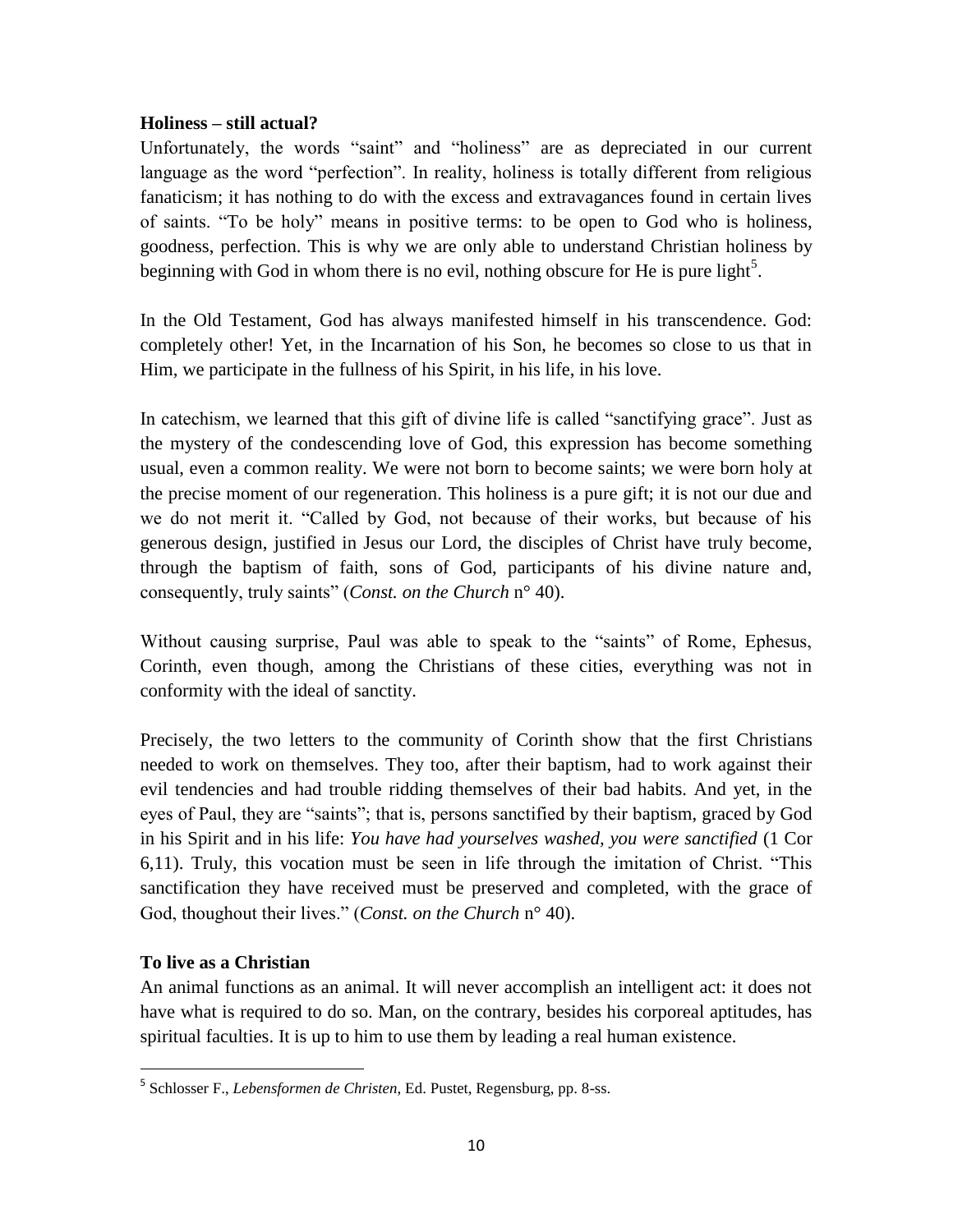In the same manner, the Christian must live his Christian life from the new existence that God willingly gave him at baptism. Not that he ceases being human. God has sanctified him, removed him from the evil sphere and drawn him to Himself. If his actions are under the movement of God's love, he is on the road of his human accomplishment. For to tend towards sanctity is to tend towards our complete and integral fulfillment; it is to tend towards perfect equilibrium. For man is one who can only find his supreme accomplishment in God alone. To live a holy life is nothing else but being oriented towards God. To commit sin is to live in reverse, it is to deviate from the good direction. Our human nature is oriented towards our Christian condition that identifies itself with holiness.

We have trouble establishing this equation. Why? Because we have falsified the data. According to the current mentality, the Christian is one who must absolutely avoid dying in the state of mortal sin; the saint, on the contrary, is a religious genius, an oddball, a child prodigy. Saints seem to be sports cars with powerful cylinders fabricated by God; the rest are old jalopies that don't reach destination if they break down or reach their goal very late.

We have to blame this conception on the fact that we have reserved the title of saints uniquely to those who have been recognized as such by the Church, though they represent only a minimal number in comparison with *the great multitude that no one could count* (Rev 7,9). We do not have the right to bring the terminology of Holy Scripture – this "divine language" – to the narrow limits of the Church's language that considers as saints only those She has recognized as such with the help of the Holy Spirit. Why is the Church so selective? One thing sure is that She does not want to distribute "diplomas of sanctity"; the saints would be the last ones to consider them important. She rather wants to show us models of Christianity. If, for example, the Church canonized the English Chancellor, Thomas More, it is in order to tell Christians in the world and politicians that in such a sector of life, we can live as Christians.

There remains the wish that from now on, the heavy weight of canonizations of popes, bishops, religious be better counterbalanced by models of the laity; family, fathers and mothers, doctors and technicians. A shorthand typist would be embarrassed to find a celestial model. By establishing the feast of Saint Joseph the Laborer (May first), we wanted to give a celestial patron saint to laborers. But didn't we go a bit far to find him? Without doubt, one thing is not about to change: silent, humble and modest souls, the poor in spirit that Jesus proclaimed blessed, will not draw the attention that a holy founder, a martyr or another saint who had the projectors of news shine on him.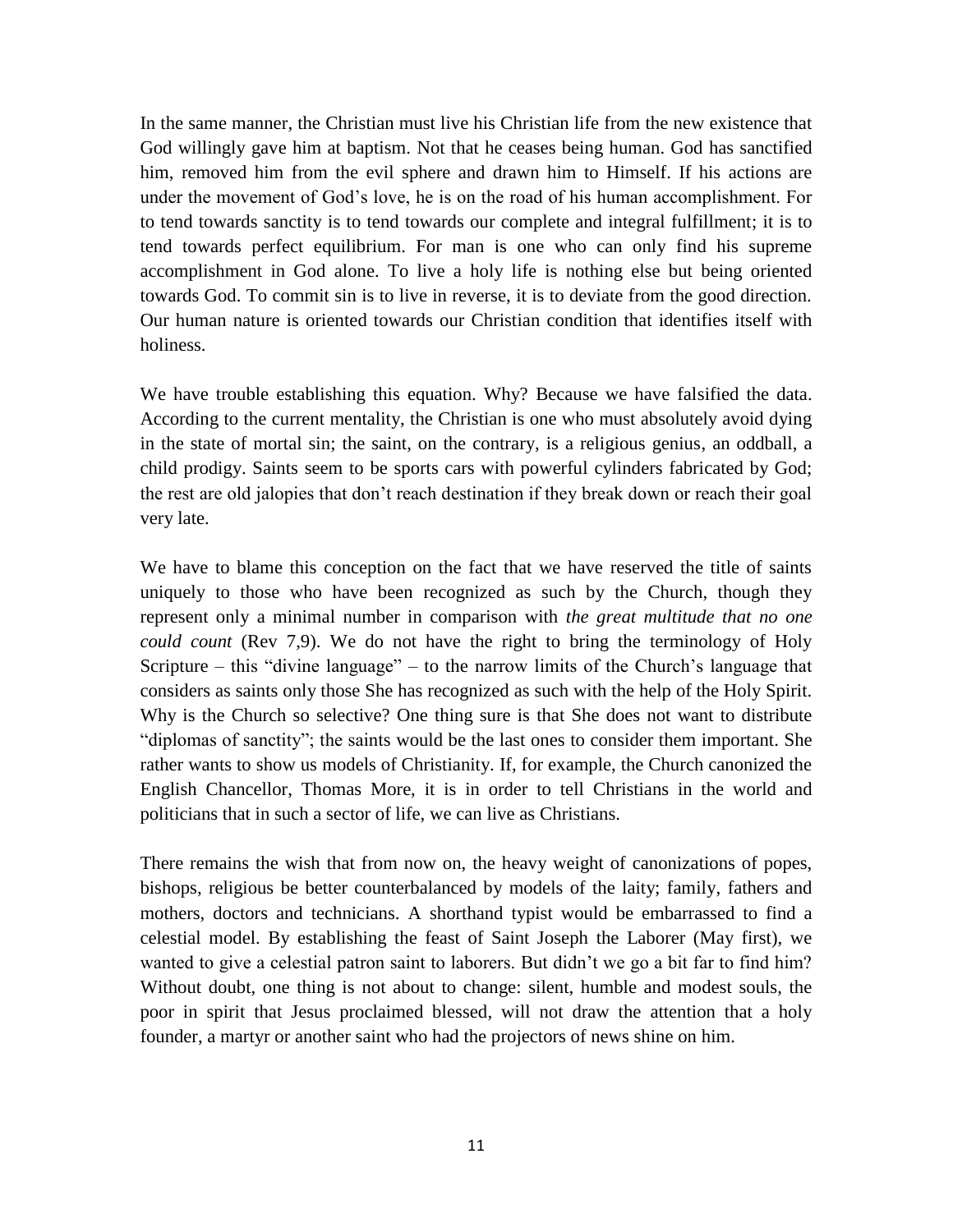## **Against false idealizations**

Quite often, we consider as essential in the life of saints certain extraordinary phenomena that have been greatly embellished. People with a sane judgment are more repulsed than attracted by these prodigies. They lose their wish to "tend towards sanctity" because the saints are shown to them as pale, without ambition and temptations, as not having their two feet on the ground. If we read in the lives of certain saints that they observed days of fasting before having been weaned and that on Friday, they refused their mother's milk, we have reason to find this misplaced. These hare-brained ideas have contributed to limit the call to holiness to a few exceptional specimens.

Let us not believe that the spirit of sacrifice, selflessness, self-control, the spirit of prayer and fraternal love came to them like roast chicken. No, they did not live in a country of abundance; on the contrary! Their lives evolved in the monotony of daily life; at times, it was depressing. To Paul, discouraged, God answers: *My grace is sufficient for you, for power is made perfect in weakness* (2 Cor 12,9). It was in binding up all his energies that Augustine realized his conversion: with the help of grace, others also succeeded; why wouldn't I?

Succeed in what? In being a Christian! No more, no less; for this is what "holiness" is about. God does not select someone from the crowd and ask him to do something supererogatory: "You, Justin the philosopher, you, Henry the emperor, you, Countess Elizabeth, and you, little Maria Goretti, I have my eye on you: I want you to be a saint."

Whether it is the dissolute student Augustine, the sabre-rattler and go-getter Ignatius of Loyola, the brilliant lawyer Alphonse of Liguori or any other among us, God simply wants us to live according to our Christian vocation in the different situations of our lives, to encounter Christ each day, to put into practice his Gospel. All He expects from us is that we accept the marvels He offers us, like Saint Francis of Assisi who lived Christianity according to the originality of his temperament and who remained attentive to the demands of his environment. He was a child of his times, a man like each one of us. Thus, he gave to his life a clear-cut orientation and opened the road not only to Franciscans and religious, but to all Christians. He lived according to the Gospel in a radical and coherent manner while maintaining his powerful originality. Saints do not furnish us with cheap clichés. We must imitate them according to their mentality and Christian commitment without trying to copy them.

## **Called by our name**

Fortunately, the fabrication of tasteless statues made of plaster has gone bankrupt. Our times are in the process of removing them from their niches and make them evolve among human beings. There have never been ready-made saints. God does not like to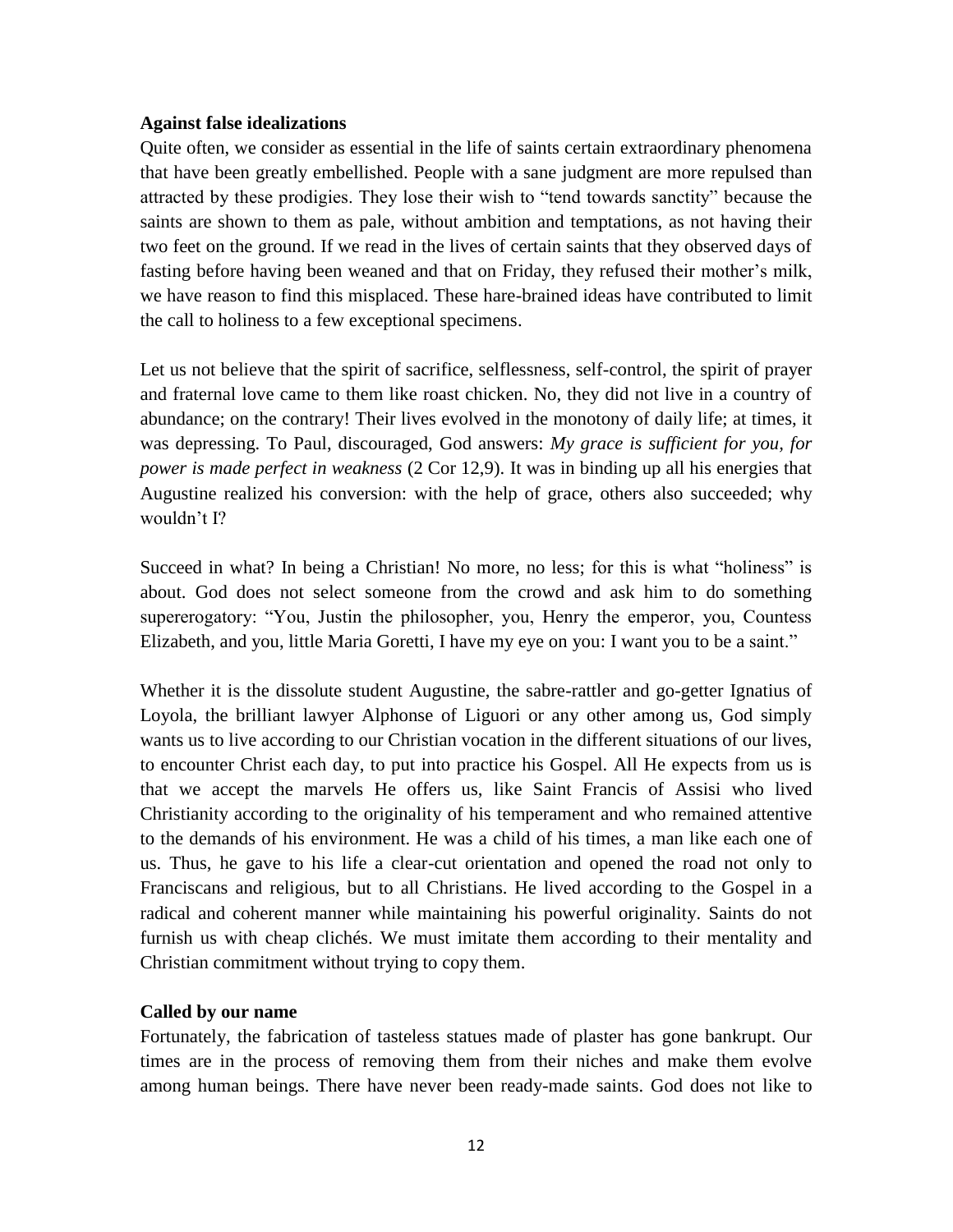make Christians on an assembly line. He calls each one individually. He calls each one by name, that is, with his originality, his qualities, his temperament and resources. It is in adapting to all these elements that God distributes his graces. They develop in different ways this new being, born at baptism, and brings the body of Christ, that is the Church to its completion. A special call is made not only to priests and religious but also to all of us. The call to live in the world, to the vocation of marriage, is situated on the same level as a religious call.

We are all capable since baptism *to share in the inheritance of the holy ones in light* (Col 1,12). Perhaps we don't even know the date when God called us by our name. It would be a good thing for us to become more aware of our Christian dignity. The Council declares: "It is therefore evident for us that the call to the fullness of Christian life and to the perfection of charity is for all those who believe in Christ, whatever state or form of life they may have. In an earthly society, this holiness contributes in promoting more humanity in our existence" (*Const. on the Church*, n° 40). The Christian is neither diminished nor a superman; he is a person just as God sees him: someone who wants to follow Jesus, and who accepts the precepts and counsels of the Gospel.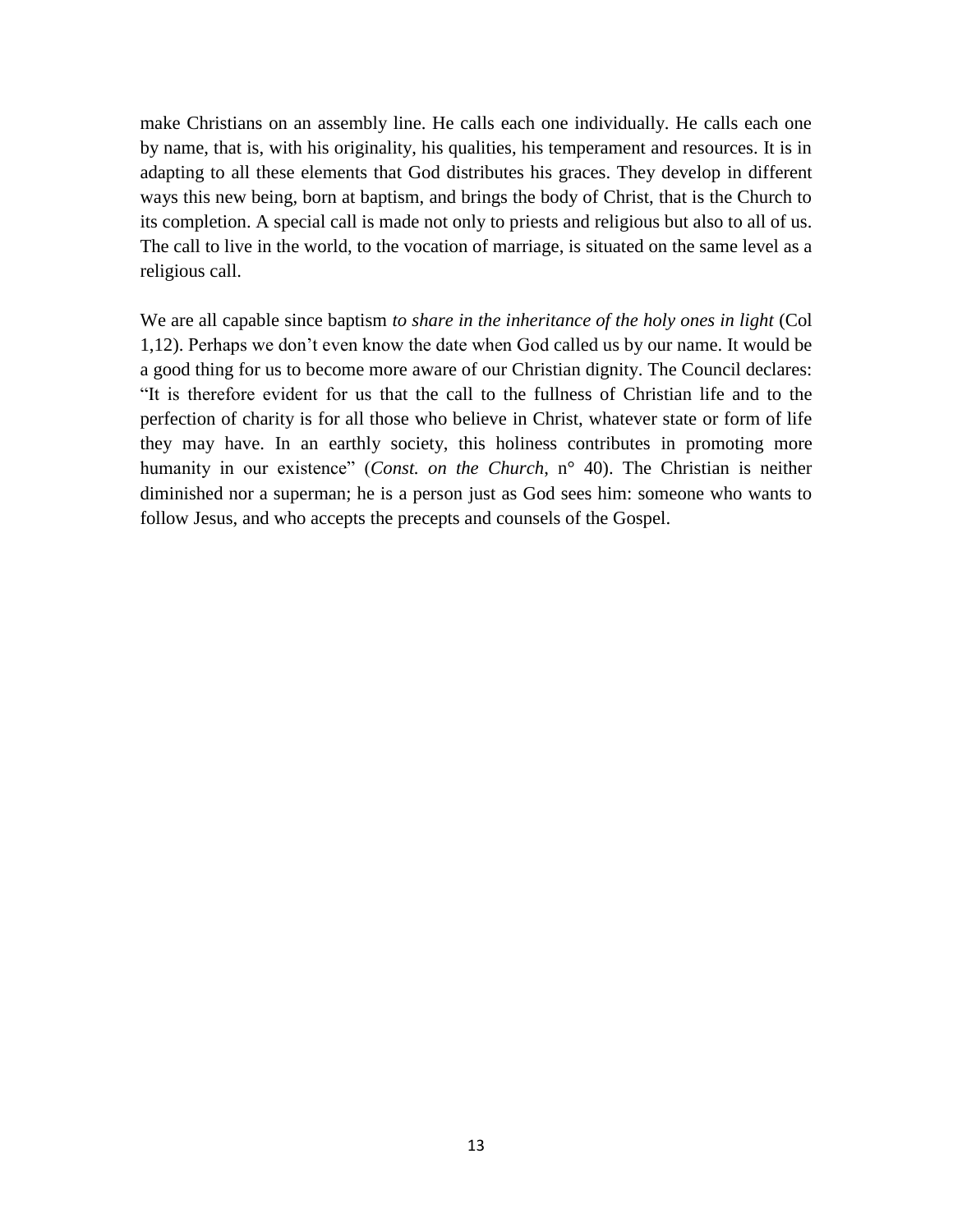### **CHAPTER TWO**

# **TO BE A COMMITTED LAYPERSON IS TO TAKE ONES ROYAL PRIESTHOOD SERIOUSLY**

*Come to him, a living stone, rejected by human beings but chosen and precious in the sight of God, and, like living stones, let yourselves be built into a spiritual house to be a holy priesthood to offer spiritual sacrifices acceptable to God through Jesus Christ…*(6)  $(1 \text{ Pt } 2, 4 \text{ss})^6$ .

Saint Peter – or rather the Holy Spirit – speaks to the Christians of Rome and of the world of his time and ours. To the faithful and to the leaders of communities, he says: "Come to Christ the Priest…"

"Come to Christ." He is the chosen One of God, "chosen and precious" because he is the Son, his Only Son.

Thus Jesus is forever the beloved and, with this title, the irresistible Mediator, the unique Priest, "the corner stone" upon which the house of God, the Church, stands in one piece. To express the same reality with another image: he is the Head of the Body, the Head which makes it one, coherent, giving him Glory, *the glory as of the Father's only Son*  (John 1, 14).

But aren't all Christians his members…?

l

If the Head is "chosen and precious before God", will its members be contemptible and rejected?

If the Beloved Son is the head, won't the members of the Son be beloved members, "agreeable to God through Jesus Christ"?

To be sure, they will each and everyone be "chosen" like him, "precious" like him. But "chosen and precious" because of him: "agreeable to God through Jesus Christ", our divine Mediator. *We worship through the Spirit of God, we boast in Christ Jesus and do not put our confidence in flesh* (Phil 3,3).

<sup>6</sup> Rey-Mermet, Th., Croire (To live ones faith in the sacraments), pp.264-ss. Editor**:** Droguet (1977), Français, **ASIN:** B0018O764K.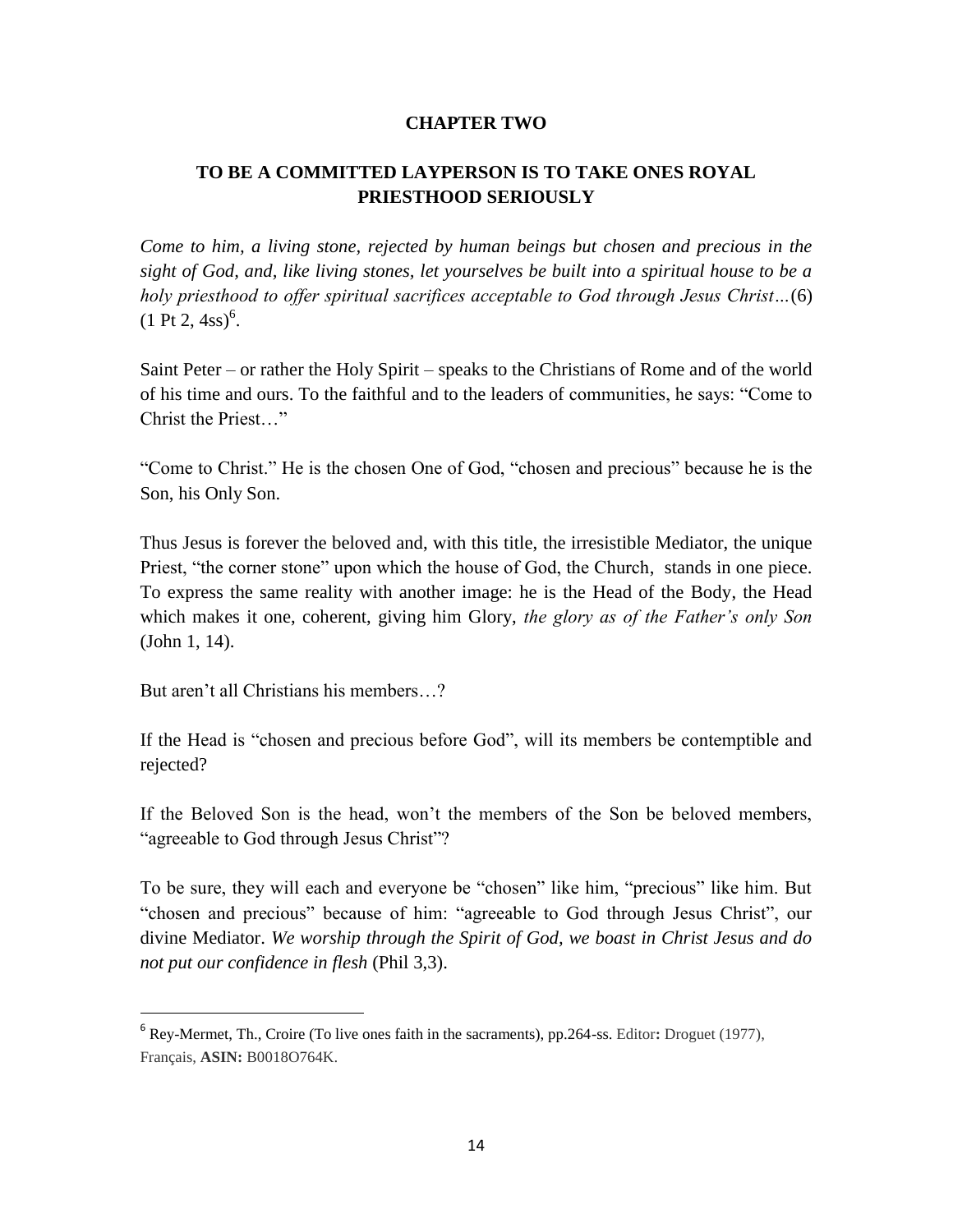It is baptism that "glues" us to Jesus Christ in a single construction, that "incorporates" us to him in the Church, giving us life through Him, participants in all that He has.

If Christ the Priest is the "foundation block" upon which the entire house is built - the Church - if he is the "corner stone" by which the whole building stays together, isn't each stone one with him?... If he is "the living stone," risen to the life of God, you too, built upon him and united to him, "you also are living stones", already risen with him, making up together with him this "house in which the Holy Spirit dwells", Church of the baptized, a "sacerdotal community".

# **A sacerdotal and royal community**

*When the time for Pentecost was fulfilled, they were all in one place together. And suddenly there came from the sky a noise like a strong driving wind, and it filled the entire house in which they were.Then there appeared to them tongues as of fire, which parted and came to rest on each one of them. And they were all filled with the Holy Spirit and began to speak in different tongues, as the Spirit enabled them to proclaim* (Act 2, 1- 4).

Saint John writes to the Churches of Asia: *He who loves us – Jesus Christ, the faithful witness, the firstborn of the dead and ruler of the kings of the earth – has freed us from our sins by his blood and has made us into a kingdom, priests for his God and Father*  (Rev 1, 5-6).

*A kingdom, priests…,* transposed into our times where political structures are no longer as then, exclusively monarchical, this means: "a population of priests", "a sacerdotal community".

This expression may make us think of an assembly at Mass. But it is rather about the universal Church, and, on the other hand, it is through baptism more than through the Eucharist that we refer to the sacerdotal dignity of the laity. "What makes a layperson a priest is his baptism," says Saint Jerome.

That is especially true of the anointing with holy chrism following the immersion. "It isn't only the Head (of the Mystical Body) that received the anointing, but the body as well, and we are the body. Jesus incorporates us to him, makes us his members, so that in him, we are also Christ. This is why the anointing that makes kings and priests belongs to all Christians as well" (St. Augustine).

The main reality of the People of God does not reside in the differences: clergy and laity, high clergy and lower clergy... "Just as there are not two degrees of belonging to Christ,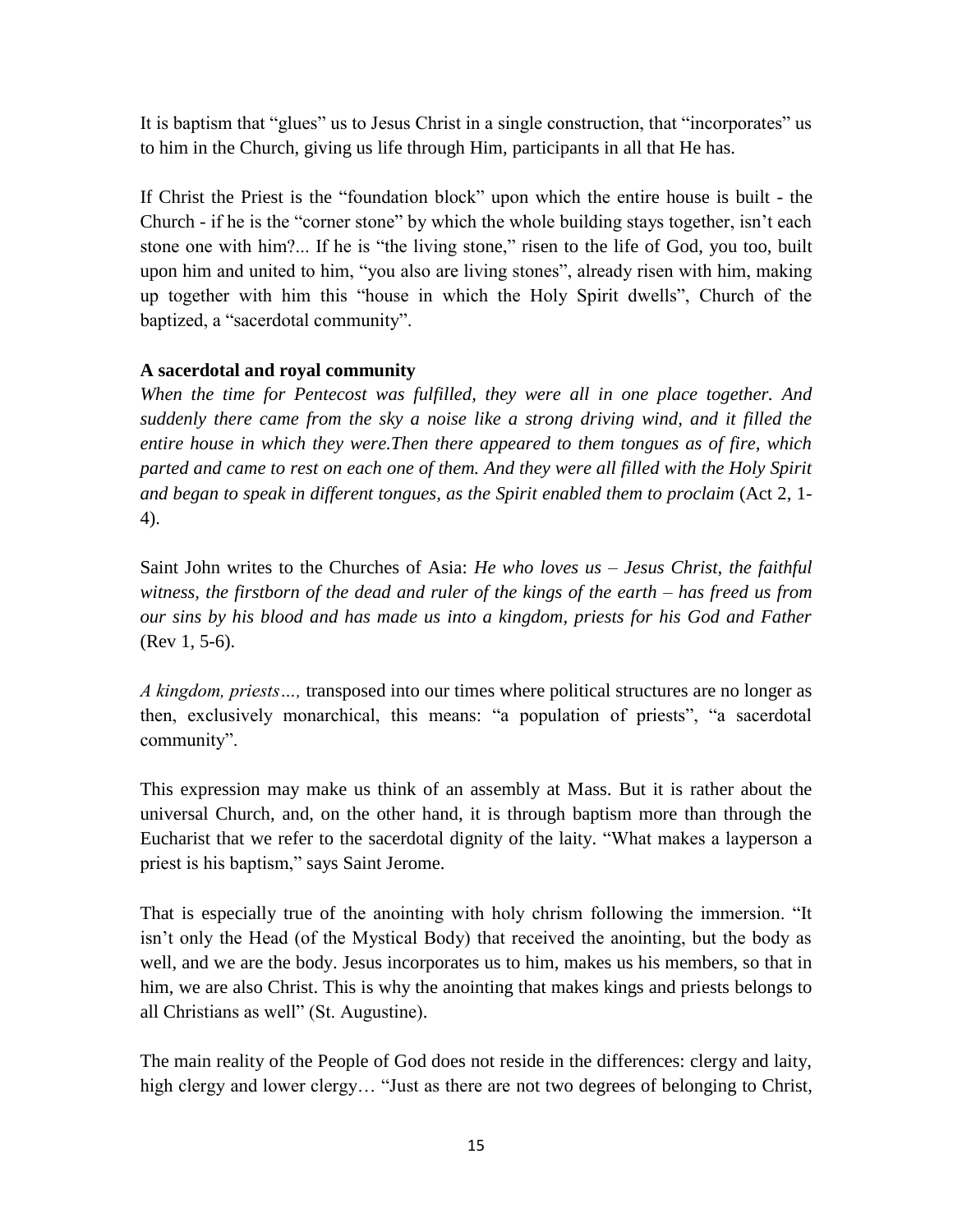there are not two kinds of Christians. There aren't even two degrees of priesthood. To be a Christian and to be a priest is the same: we are Christian and we are priest by our baptism" (François Varillon).

Of course, all baptized Christians do not exercise the same ministry, but all baptized Christians have the same dignity: that of children of God; the same freedom: the one given by the Holy Spirit; the same mission: to proclaim the Gospel.

Didn't the Holy Spirit fall as tongues of fire on each of the one hundred and twenty persons, women and men, who were praying in the Cenacle with the Apostles?... *There is no partiality with God,* says Saint Paul (Rm 2, 11).

But frequently, he also says that the body is varied. The gift of the Holy Spirit to each member of the People of God is the foundation for the common responsibility of all Christians and, at the same time, for the diversity of their ministries:

*There are different kinds of spiritual gifts but the same Spirit; there are different forms of service but the same Lord; there are different workings but the same God who produces all of them in everyone.To each individual the manifestation of the spirit is given for some benefit…It is the one and the same Spirit who produces all of these, distributing them individually to each person as he wishes* (1 Cor 12, 4-11).

# **A house inhabited by the Spirit**

He is the first Animator, the first person responsible for the People, the one of whom Jesus says, quoting Isaiah: *The Spirit of the Lord is upon me.* Every baptized christian is normally possessed by the Spirit.

By the Spirit who lives in him since Jesus, dying and risen, gave it to him, each baptized Christian is able to go, without an usher, straight to the Father. He is a child of the house. It is through Jesus Christ that we both have access in one Spirit to the Father (Eph 2, 18).

Speaking to the Father, prayer, is a normal part of his life. Like Christ, isn't the baptized Christian a Temple inhabited by the Spirit who launches towards God a filial cry of adoration: Father? *Through him, let us continually offer God a sacrifice of praise, that is, the fruit of lips that confess his name* (Hb 13, 15).

"God's People also participate in the prophetic function of Christ… The faithful, having been anointed by the Holy One (cf. 1 Jn 2, 20 and 27), cannot err in their faith. The particular gift it has is manifested by the supernatural sense of the faith that is found in God's People when, from the bishops to the last lay person, it carries a universal consent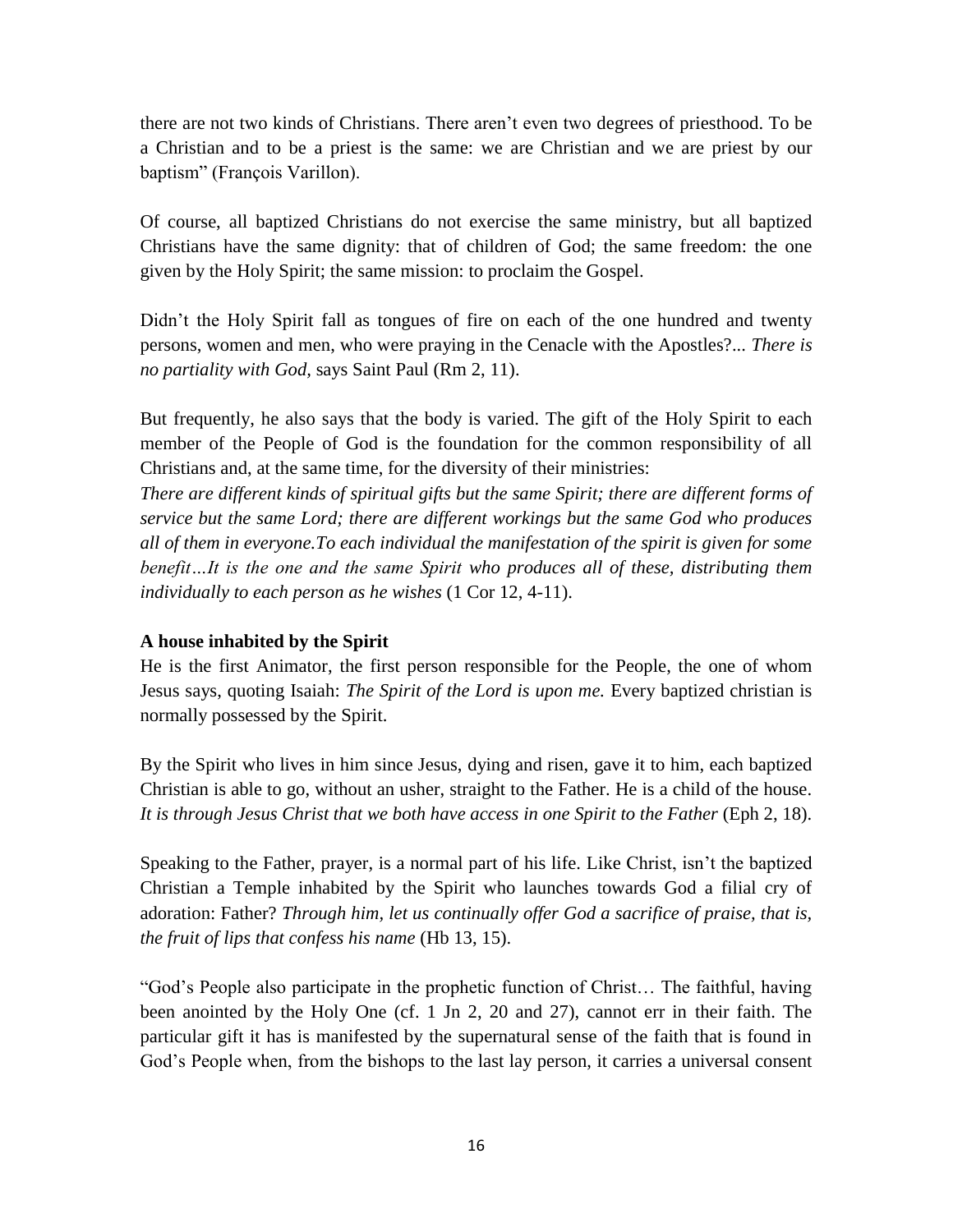to the truths concerning faith and morals, thanks to this sense of faith that is awakened and sustained by the Spirit" (Vatican II).

Finally, "the faithful incorporated into the Church through Baptism have received a character that appoints them to religious Christian worship" (Vatican II), especially to the Eucharist.

Prayer, faith, worship… we might fear that the Holy Spirit is shutting up the sacerdotal community in an intimate sharing of his treasures. On the contrary! The Fire of Pentecost breaks open the bolts of the Cenacle and throws the fearful into the street… *As my Father sent me, I also send you, says Jesus. You will be my witnesses throughout the world…*  (Act. 1,8).

This is to say that Christians can only honor their common priesthood by assuming the triple mediation of the priesthood of Christ: to go from God to man, - meet up with and assemble mankind -, rise up together to the Father in the pascal sacrifice of our whole lives and of our accepted death.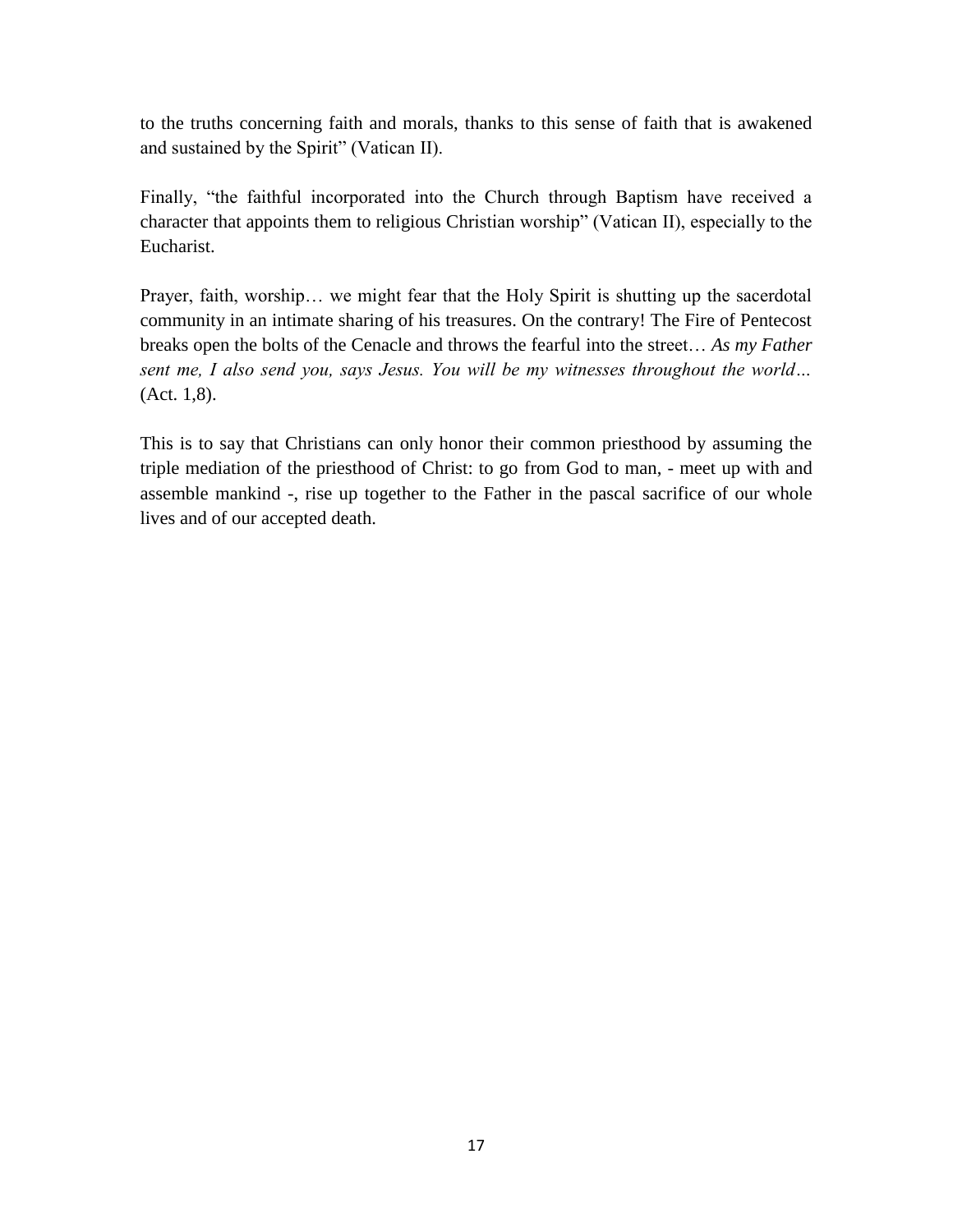#### **CHAPTER THREE**

# **TO BE A COMMITED LAYPERSON, IS TO COLLABORATE ACTIVELY IN THE MINISTRY OF THE PRIESTHOOD**

#### **The priest is your brother**

Who would dare say: "My brother Bishop?"… And yet, bishops and priests call us: "My brothers"… Should we take them seriously?...

For the last eight hundred years, theology has strived to label ideas and persons. To define them precisely, it has separated them from their insertion, isolating the Pope from the bishops, the bishops from ordinary priests, religious consecration from baptism, the priest from the faithful, the Blessed Virgin from the other saints and the Church in general, the seven sacraments from the ensemble of the sacramental acts in the Church… We take the mechanics apart to better understand its parts.

Now, the movement is in reverse: We are together the mechanics by replacing the pieces in their ensemble: the Pope into the college of bishops and into the Church (Peter is one of the Twelve, and the Twelve are also the totality of God's People), the priest (bishop or the ordinary priest) into the community of the faithful, religious life into baptismal life, the sacraments into the Church, entirely sacramental, the Virgin Mary into the mystery of Christ and the Church… A healthy movement that brings us back to the Gospel, to the teachings of the Fathers and of the great Councils, to its living organism.

For the priest in particular, the present development of history joins theology to make him "join the ranks".

On one hand, the layperson sees a re-evaluation of his role within society and the Church. With the generalization of culture, the priest is no longer, as in the past, the sole possessor of knowledge. The layperson is also "clerical", that is, a knowledgable and competent person. Even in theology, biblical science, some of the faithful have a string of diplomas. As for spirituality, baptized Christians are now recognized as masters: they animate groups and persons on retreat with authority and a radiance that many priests can envy.

On the other hand, in our secularized society, the priest has no longer a social role: He is no longer a gearwheel of the human community. He is no longer recognized as a member of "the sacerdotal tribe", he has no reserved place on the podium nor among the ranks. And the priest does not regret it. On the contrary! He is happy to be living among his brothers as Christ did. He is no longer a public figure, and doesn't wish to be. He does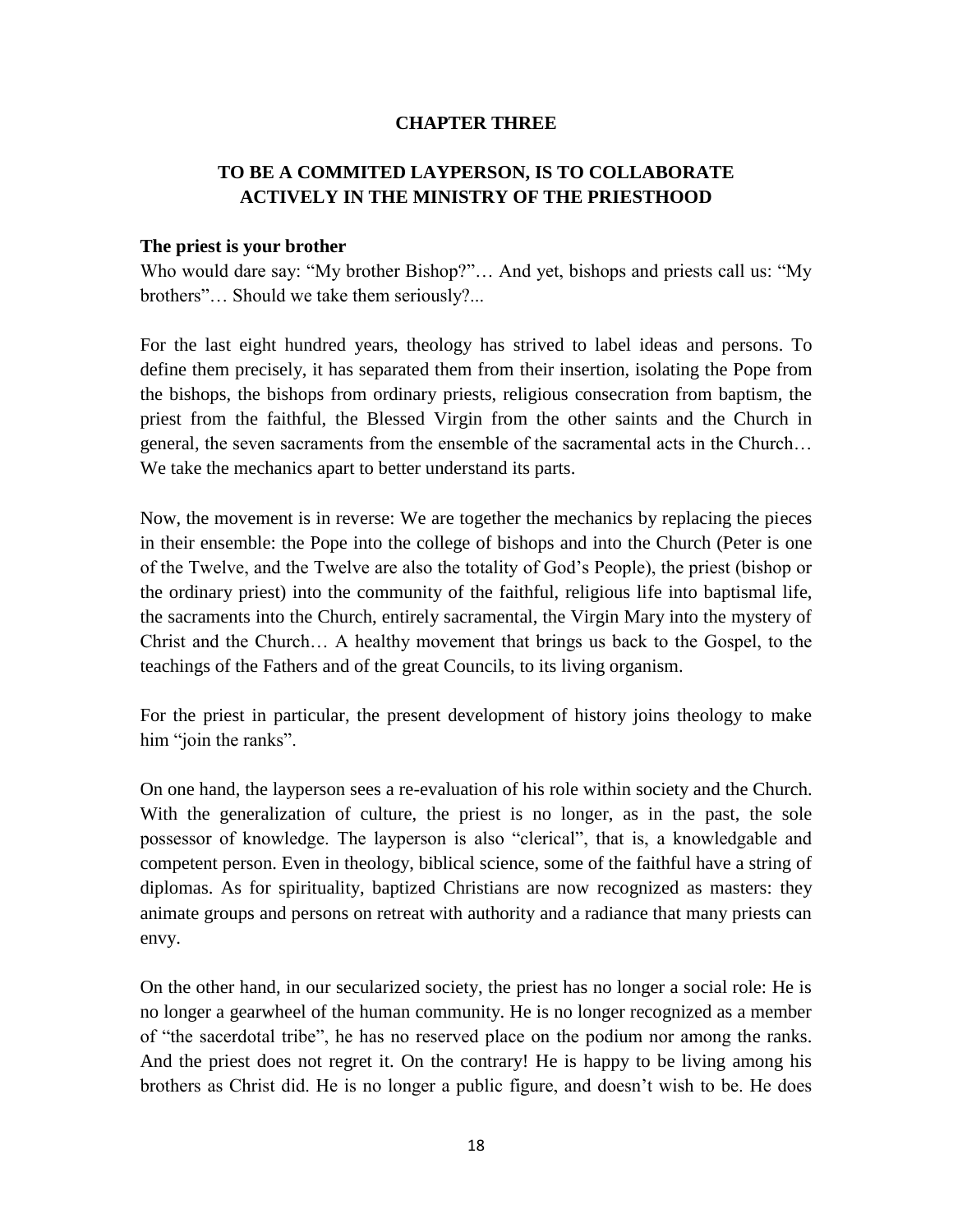not accept that his ordination remove his rights as a man: the right to work, the right to political choices (without getting involved politically!), the right to wear ready-made clothes, etc. Just as Christ, he refuses to be isolated. *The Father sent his Son into the world* (Jn 3,17); Christ *sent his apostles into the world* (Jn 17,18), as men among men.

The priest is therefore my brother; I am his brother, his sister, as a human being and a Christian. With him, I am a member of Christ. A temple of the Holy Spirit. Together, People of the priesthood through the grace and mediation of the unique Priest, Jesus: *For there is one God, one mediator between God and the human race, Christ Jesus, himself human, who gave himself as ransom for all* (1 Tm 2, 5-6)

All the others – bishops, priests, deacons and the baptized – only participate in the unique priesthood of Christ.

# **But the priest has a proper function: his ministerial priesthood**

One must not fall from one gap into another, from separation to confusion. Because we belong to the same body doesn't mean that we exercise the same function. The ear is not the eye; the heart is not the brain… Under the pretext that we belong to the same divine organism, we do not belong to the same living cell. The Church is not a protozoan, that is, a rudimentary animal made up of a single cell, as the amoeba… In the past, by distinguishing the bishop, the priest and the faithful, we risked separating them, even opposing them and thus dislocate the living Body of Christ. Today, by wanting to unify everything, we risk confusion and paralysis<sup>7</sup>.

In the Church, the People of God, the Body of Christ, the temple of the Holy Spirit are One, but not in the same manner nor type. The faithful act according to the title of their baptism and their natural gifts and grace – "the charisms" – that the Lord gave them to serve the community. Ordained ministers use these same human and Christian gifts as the baptized; but they also act according to their sacramental ordination. Saint Paul (Eph 4, 11-13) inspires us in the following words: *And he gave some as apostles, others as prophets, others as evangelists, others as pastors and teachers, to equip the holy ones for the work of ministry, for building up the body of Christ…to the extent of its full stature.*

Everyone contributes in building the Church, that is, to increase its numbers and improve its quality. This is for everyone the work of ministry. One of the best contemporary models of this dynamic collaboration is the Montrealer, Mister Hector Durand, a married man with a family, and co-founder of the Work of the Holy Apostles. This sacerdotal apostolate, begun in Montreal, Canada, in 1946, was realized thanks to the substantial,

l

 $<sup>7</sup>$  Rey-Mermet, Th., Croire (To live ones faith in the sacraments), pp. 280-ss.</sup>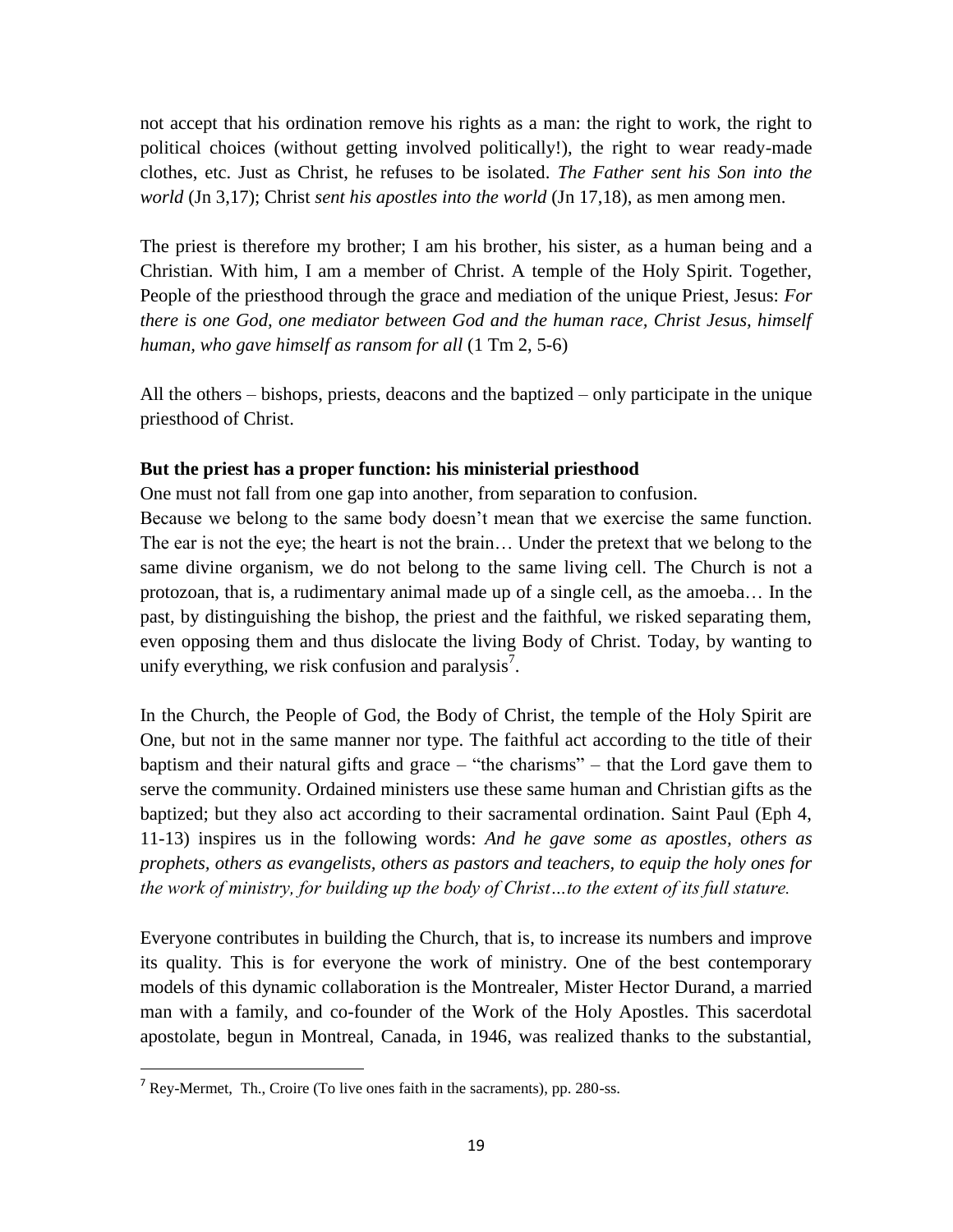material and spiritual help given by this great Christian to whom the Lord gave an exceptional love for the Eucharist and a unique respect for the priesthood.

Besides donating his entire fortune, he consecrated his life, his work and talent during more than 23 years, that is, until his demise. Following the advice of the Founder, Mister Durand and a few friends, a civil corporation, accepted to be the owners of these houses, seminaries and prayer centers, in order to allow priests of the apostolate of the Holy Apostles to devote themselves as much as possible to prayer and to preaching the Word of God.

We can say today that this committed layman helped give to the People of God more than 800 priests spread out in 35 different dioceses and 30 different Religious Communities. The specific ministry of the "ordained" Christian, priest or bishop, is to equip, organize, sanctify and train this community of service and work: "allow the saints to accomplish their ministry" as parents, educators, spouses, Christians, joyfully and with hope among their struggles.

## **The Church is inhabited by someone else**

But why are there special ministers to help the faithful "accomplish well their service" as baptized Christians? Can't they do it themselves? by helping one another?

No. No one can save himself alone; no one can save another, that is, make him a good Christian alone. Only Christ can because he is the Son. *He is the Head who brings about the body's growth and builds itself up in love* (Eph 4, 15-16). He is the Head from whom the entire body receives the Spirit: the Spirit who makes us sons and daughters of God, the Spirit who assembles us into one body in Christ.

A community alone cannot constitute itself as a "Christian" assembly; this is done by "Christ" and him alone. It cannot receive itself as "Christian" except by "Christ"; it cannot be saved except by the Savior; it cannot be in communion with the Father except by the Mediator. Thus, Christ the Head must be personally present as Head of his Church. He does this through the priest.

The priest is the sign of Him whose presence is invisible since his Ascension. He is the efficient sign. When the priest announces the Word, it is Christ who speaks. When the priest consecrates the bread and the wine, it is Christ who, through the Spirit, consecrates the bread and the wine. When the priests reconciles, it is Christ who reconciles… The priest is not another Christ. He is the sign of Christ's presence; the sacrament of Him who lives within his Church and who acts personally within Her, especially in the sacraments.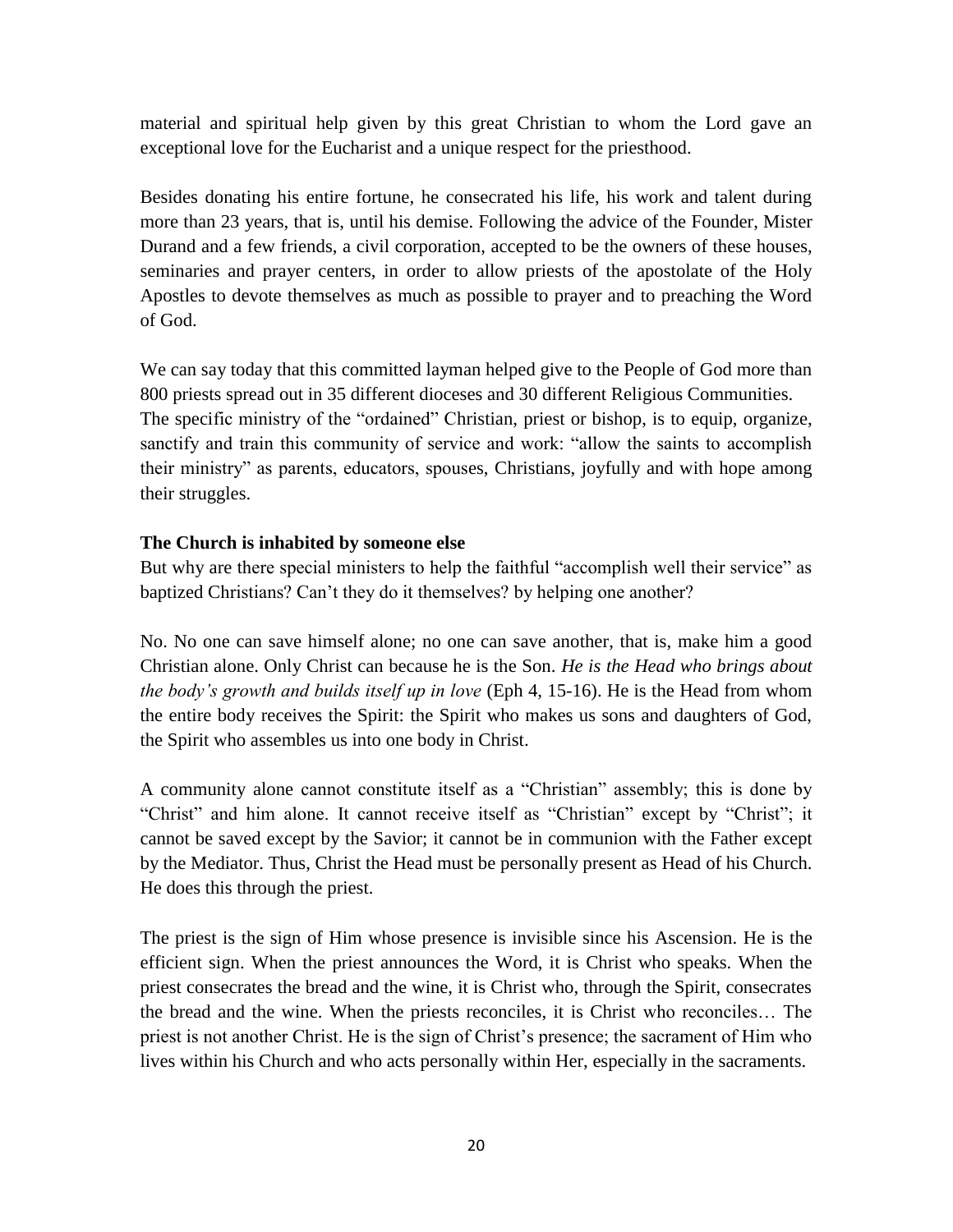Also, the priest, taken from the community, recognized by it, perhaps chosen by it, is not however delegated by it. He is exclusively delegated by God.

"If the priest is not designated by the community of the baptized, it is because it is not humanity "reaching out" to God, but God who "descends" in order to bring it back to Him. Humanity cannot open up a road between itself and God…Christ, the supreme Mediator, is not someone who "reached out" to God in order to bring with Him his human brothers. He is the Word made flesh to bring all flesh back to the Father" (François Varillon).

It is always He, personally, who enters the priest through ordination. And the "service" that the ordained minister renders us is to allow him to enter personally into his Church.

It is good to insist on the word "personally". The community must not be confused about the persons involved. There is but "one God" in the Trinity. The Three Persons remain distinct. Otherwise, there will be "no one"! In the same way, in the unity of the Body of Christ, the Church, one member is different from the other; *a fortiori*, no member is personally the Head. This ministry of Christ the Head cannot be, evidently, the ministry of the whole Body. The deacon, priest, bishop are "ordained" by the will of Christ, by the power of the Holy Spirit during the imposition of the hands at the sacrament of Holy Orders.

By baptism as Christians, they are "one" as a community, not more or less perfect than you and I, born and instructed by it, baptized, confirmed, forgiven and ordained by it through the ministry of another. They are not mediators between Christ and the Christians. They are members of the Body, among others, with a diversity of functions. They did not have their own little Pentecost. The Apostles received the Holy Spirit through the tongues of fire that fell on each of the brothers and sisters.

But by their ordination, they are also "the Other" of the community. He who is of divine origin and who guarantees his authenticity; He who gives him life and growth. It is the Twelve (minus Judas), and not to all the disciples, that the Risen One called to the mountain of Galilee: *Jesus approached and said to them, "All power in heaven and on earth has been given to me. Go, therefore, and make disciples of all nations, baptizing them in the name of the Father, and of the Son, and of the Holy Spirit, teaching them to observe all that I have commanded you. And behold, I am with you always, until the end of the age"* (Mt 28, 16-20).

**APPENDIX:** Decree on the apostolate of the laity: "*Apostolicam actuositatem*" published by Paul VI on the  $18<sup>th</sup>$  of November 1965.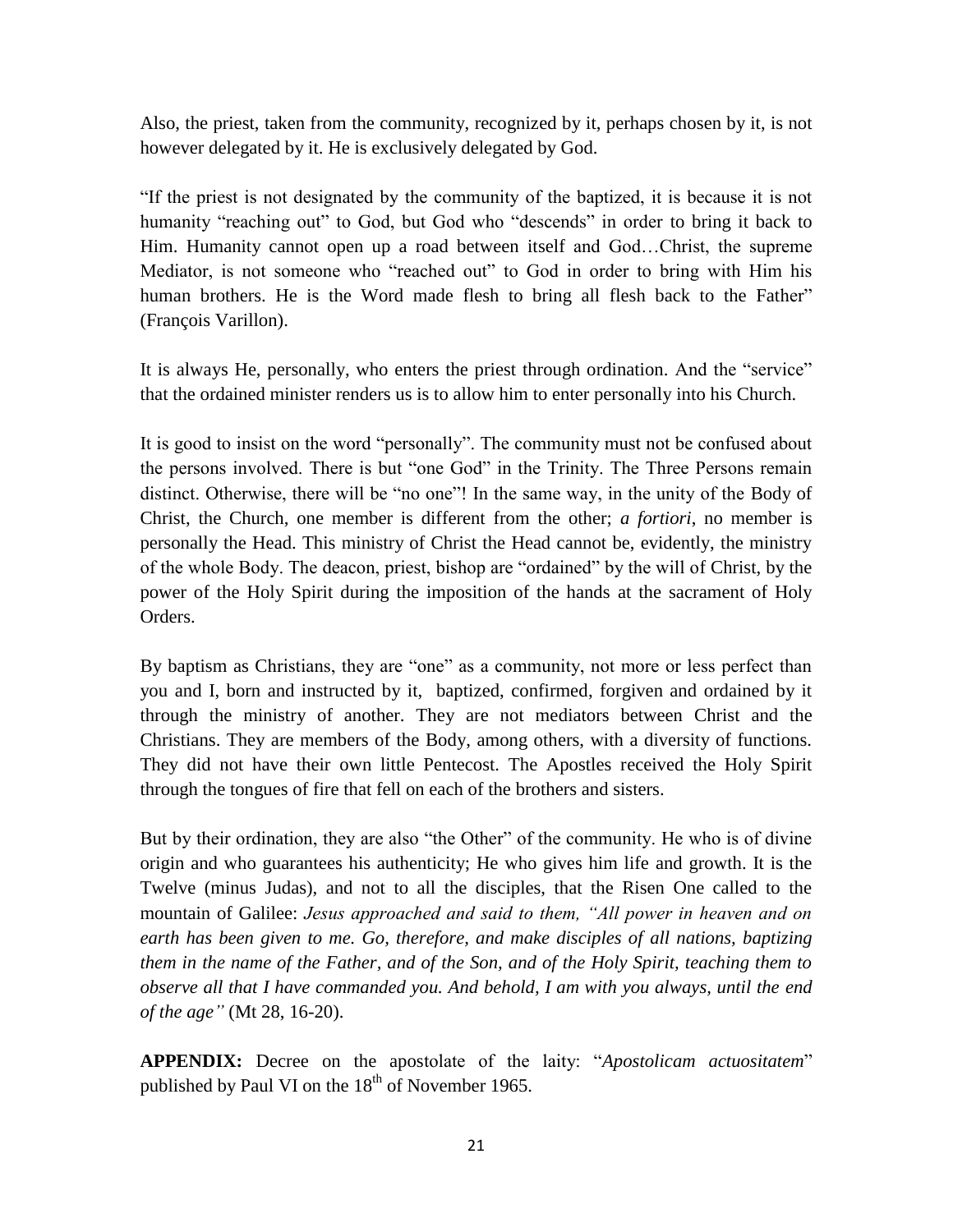- The apostolate of Christian laypersons is all the more **urgent** as was normally stated the autonomy of numerous sectors of human life, leading to, at times, a certain neglect of the moral and religious order. A member who does not contribute according to his possibilities to the growth of the body must be considered useless to the Church and to himself.
- **Laypersons have by their very union with Christ the duty and right to be apostles.** The Holy Spirit, besides, grants the faithful **particular gifts**; from this, there results for each believer **the right and duty of exercising these gifts…**in the freedom of the Holy Spirit, in communion with their brothers, with their pastors who judge of the authenticity and good use of these gifts.
- The richness of the lay apostolate depends on their **vital union with Christ,**  according to this statement of the Lord: "Without me, you can do nothing". Only the light of faith and the meditation of the Word of God can allow always and everywhere to recognize God, **discern** Christ in all men close or far, judge the real meaning of temporal realities in themselves and related to man's ultimate goal… This spirituality must take on particular characteristics **according to the living conditions** of each one: married and family life, celibacy and widowhood, in sickness, professional and social activity. May they value highly the **virtues** of **social life** such as honesty, justice, sincerity, gentleness, strength of character: without these, there is no true Christian life. The Blessed Virgin Mary, Queen of the Apostles, is the perfect example of this spiritual and apostolic life.
- **Laypersons exercise their apostolate on a spiritual level as well as on the temporal** level. **Though these levels are distinct, they are tied together.** The layperson who is a member of the People of God and of the City of Man has but one Christian conscience.
- It is in the hearts of all that these words of the Apostles must resonate: "Woe to me if I do not evangelize". At a time where very serious errors appear, the Council urgently exhorts the laity to play a more active role in the in-depth study and defense of Christian principles, according to the problems of our times. The laity will be concerned by the requirements of the **People of God throughout the world,** in particular by the missionary works by bringing them material aid, even their personal help.

**Christian spouses** are for one another, for their children and other members of their family, cooperators of grace and witnesses of faith. It is their duty to manifest by their entire lives the indissolubility and holiness of marriage; to affirm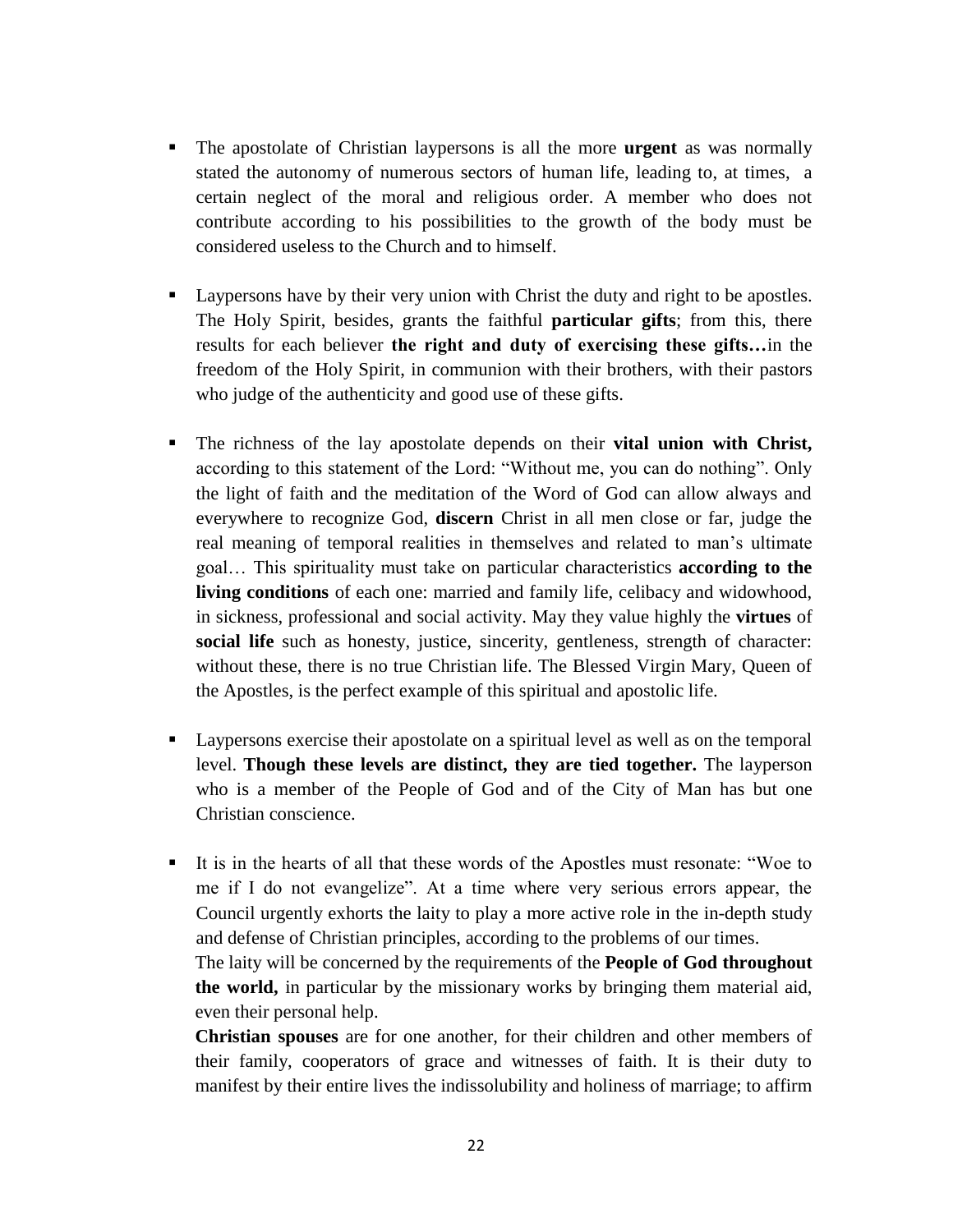the right and duty given to parents and tutors to raise their children Christianly, to defend the dignity and legitimate autonomy of the family.

(The family that is) like a sanctuary of the Church at home (will open up to) different family apostolates. Let us mention in particular: adopting abandoned children, welcoming strangers, helping at school, counselling and helping teenagers, fiancés in their preparation for marriage, helping in catechism, helping spouses and families in their material and moral difficulties, providing for the elderly the just fruits of economic progress. It could be a good thing for families to create an association for a better apostolate.

Catholics will enter into a **dialogue** with all men of good will. Those who travel abroad must remember that they are messengers of Christ everywhere they may be.

By the apostolate of the **word**, absolutely necessary in certain circumstances, the laity announces Christ. The laity will enliven their lives with charity, public worship and personal prayer, with penance and free acceptance of toil and the hardships of life that render them in accordance with the suffering Christ, Savior of the whole world.

An organized apostolate corresponds to the human and Christian condition of the faithful. Otherwise, those they are caring for will often be unable to resist the pressure of public opinion or of institutions.

The necessary bond with ecclesial authority being assured, the laity has the right to found associations, to manage them and give them a name on condition of avoiding the dispersion of energies.

No initiative can pretend bearing the name of Catholic without the consent of the legitimate ecclesial authority.

The Hierarchy can choose and promote certain associations and apostolic institutions aiming directly at a spiritual goal and assuming a particular responsibility without taking away from laity the necessary ability of acting on their proper initiatives. This act from the hierarchy has received the name of **"mandate"**…

As for the apostolates and institutions of a temporal nature, the role of the Hierarchy is to teach and interpret the moral principles to be followed.

Besides the spiritual formation and a solid doctrinal knowledge... It is also convenient to favor the development of authentic human values. We must learn gradually and prudently to see all things, to judge them in the light of faith, with the constant concern of respecting the human person in order to preserve and intensify its harmonious balance.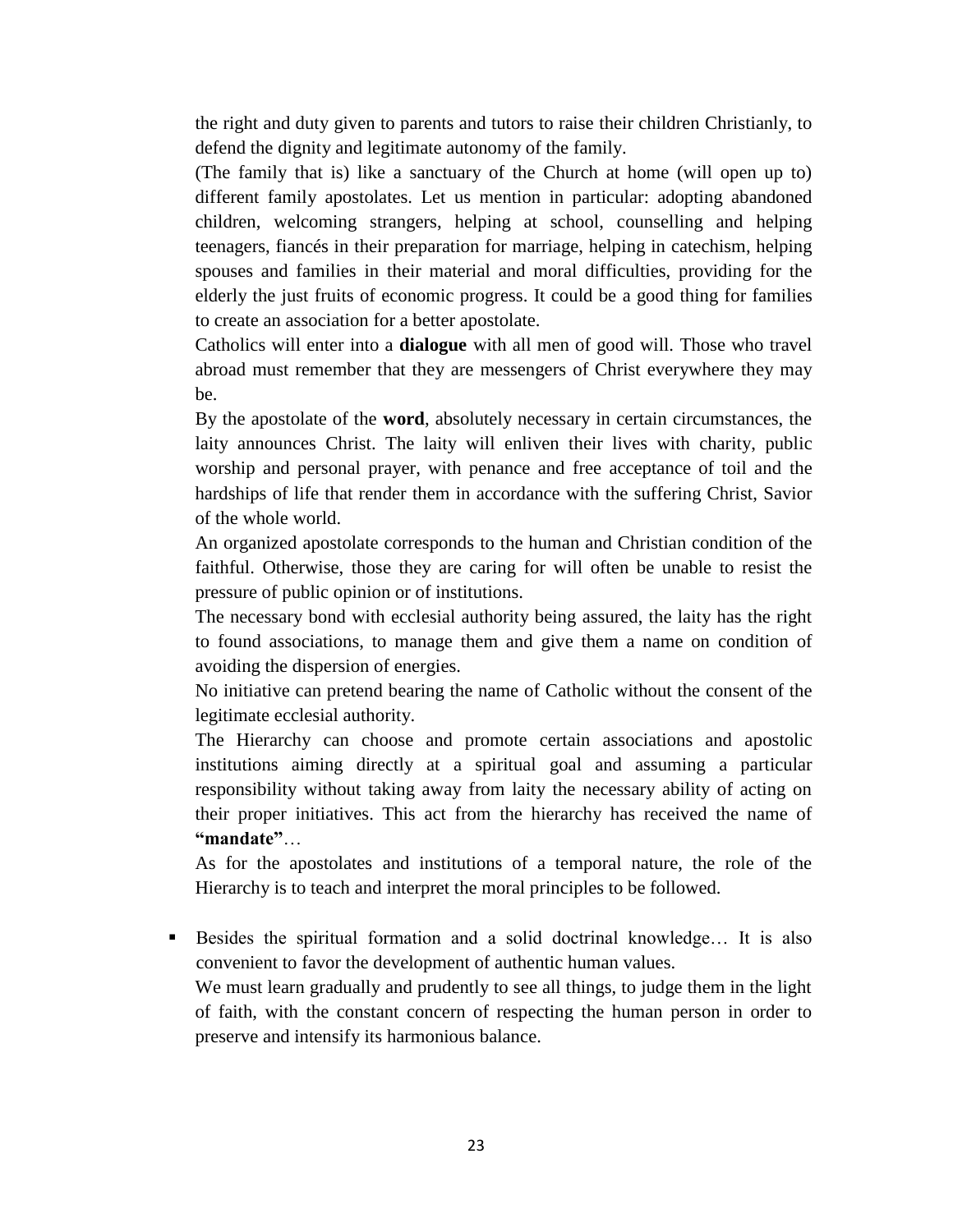The laity must learn the true meaning and **value of temporal goods** considered in themselves as well as in their rapport with all the goals of the human person; they must be well trained to use things while remaining attentive to the common good by following the principles of the moral and social doctrine of the Church.

The right and duty of exercising the apostolate are common to all the faithful, the clergy or the laity. There should be counsel-organisms to serve and promote the lay apostolate.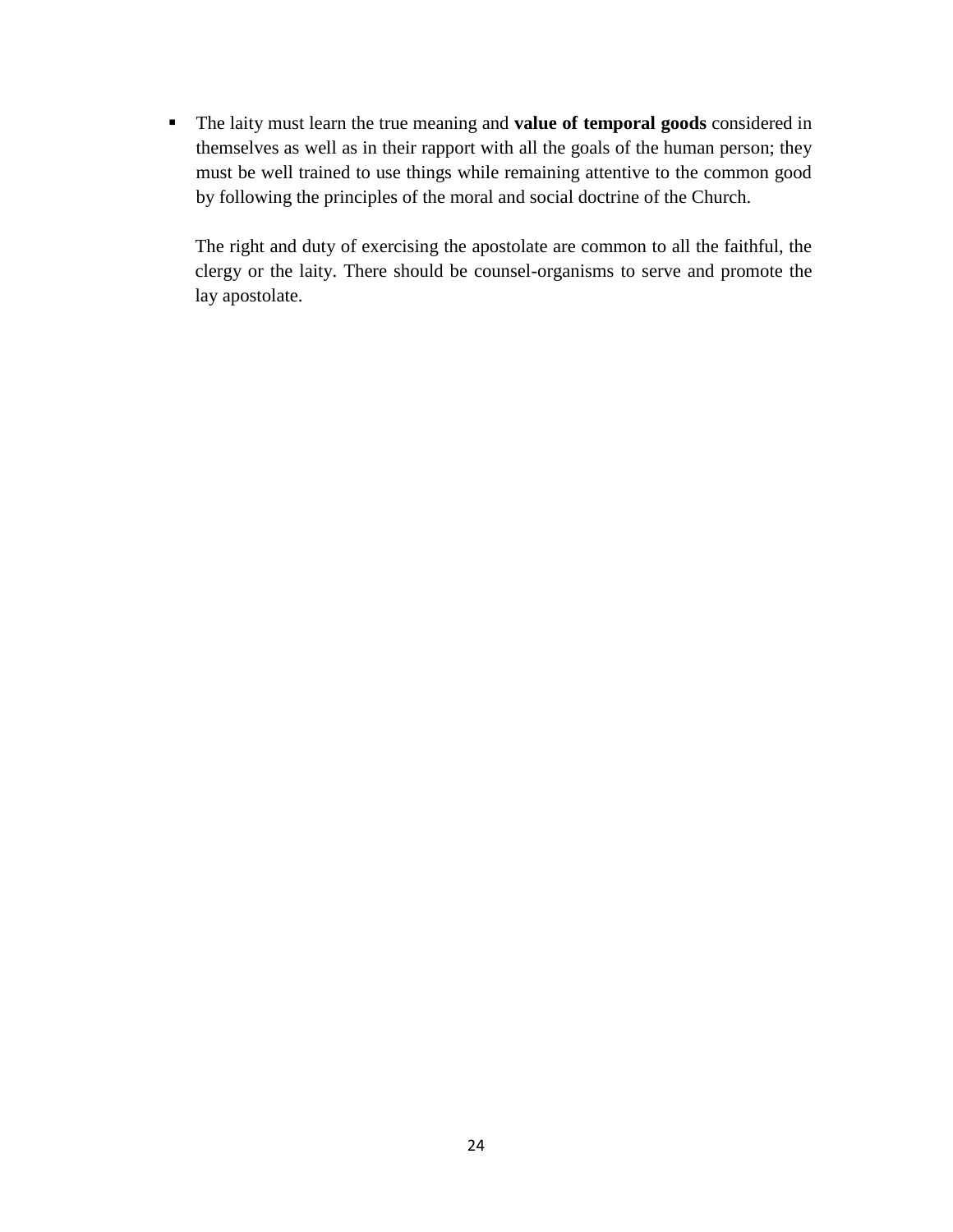#### **CHAPTER FOUR**

# **TO BE A COMMITTED LAYPERSON IS TO LIVE A REAL SPIRITUALITY ROOTED IN THE REALITY OF EACH DAY**

The primitive Church did not develop a special spirituality for the laity. The proximity of the Parousia (the second coming of Jesus) did not encourage the undertaking of a Christian transformation of structures: the advice was to remain in the condition in which God's calling had found you: a slave or free, married or a celibate, circumcised or not circumcised, since time was short and the world in its present form was passing away (1 Cor 7, 17-31)<sup>8</sup>.

But the laity, if it had always been governed, nourished, instructed by "ministers" whose authority came from the Lord, yet had a dignity, an activity and a responsibility that it lost at times and since. We knew in the Church only one call to perfection: baptism; a Christian law: the Beatitudes and one common spirituality for all: the Gospel!, the spirituality of the Mystical Body of Christ:

*As a body is one though it has many parts, and all the parts of the body, though many, are one body, so also Christ. For in one Spirit we were all baptized into one body, whether Jews or Greeks, slaves or free persons, and we were all given to drink of one Spirit.*

*Now the body is not a single part, but many. If a foot should say, 'Because I am not a hand I do not belong to the body', it does not for this reason belong any less to the body. If the whole body were an eye, where would the the hearing be?If the whole body were hearing, where would the sense of smell be?But as it is, God placed the parts, each one of them, in the body as he intended.* 

*If they were all one part, where would the body be?But as it is, there are many parts, yet one body. The eye cannot say to the hand, 'I do not need you', nor again the head to the feet, 'I do not need you'. Indeed, the parts of the body that seem to be weaker are all the more necessary, and those parts of the body that we consider less honorable we surround with greater honor, and our less presentable parts are treated with greater propriety, whereas our more presentable parts do not need this. But God has so constructed the body as to give greater honor to a part that is without it, so that there may be no division in the body, but that the parts may have the same concern for one another. If one part suffers, all the parts* 

 $\overline{\phantom{a}}$ 

<sup>&</sup>lt;sup>8</sup> Evely, L., Spiritualité des Laics, 1963, B005VD0PGA, pp. 5-ss.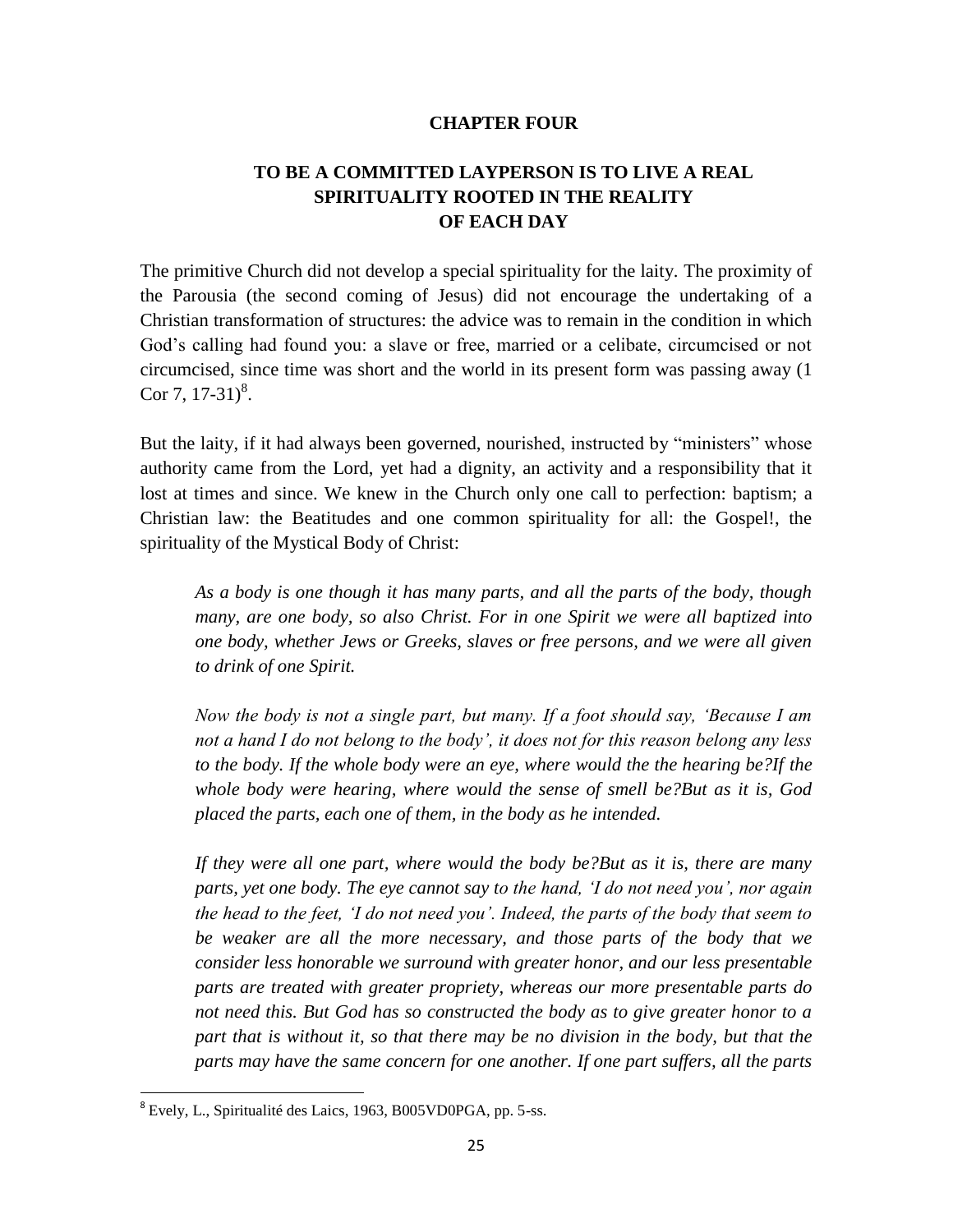*suffer with it; if one part is honored, all the parts share its joy. Now you are Christ's body, and individually parts of it* (1 Cor 12, 12-27).

## **The role of the laity**

Because *Lumen Gentium* indicated secularity as being what characterized the laity, a few theologians immediately defined the laity as functioning in the world with its temporal commitments: is a layperson is a Christian who deals with political, social or scientific questions. It was basically a sociological definition. A more profound study of the Constitution on the Church and other conciliar documents revealed quite another perspective. Also, many theologians do not hesitate to correct their own outlook and to affirm today that it is "beginning with its relationship to the Church, People of God" (E. Schillebeeck: The typological definition of the Christian layperson in "The Church of Vatican II" Cerf, 1966, p. 1030), that we must first define the laity. I have said it before; he is by its profound nature a man of the Church and within the Church (cf. Yves Congar: Laity in the Church, in "Laity and the mission of the Church" Ed. du Centurion, 1962).

But this Church of which the theology of Vatican II speaks does not exist for itself. It is a Church for God and his Reign and, all at once, a Church for the world and in the world. And it is in the current of the Church that the layperson is also for the world and in the world.

A Church for the world and in the world; not – must we repeat? – a Church that is confounded and identified with the world, as some would like who react at an old concept of the Church distant from the world and hostile to the world and that falls into an error as serious as the one they reject. No, the Church is not the world. She wants what the world wants – man's success – but She places in this success a content, a dimension and requirements that does not exhaust the ambition of the world but surpasses it. This is why its ultimate goal and existence – the Kingdom of God – is not necessarily realized when the aim of the world is accomplished: well-being, progress or development, what can be obtained from justice and laws, etc.

Immersed in the world but distinct from it, the Church has a singular role to play: She must be the evangelical conscience of the world. She will always question the world either to stimulate it, for God so loved the world as to give His Son (Jn 3,16) or to say NO, for it is, in certain aspects, the enemy of Christ (Jn 15,18ss) (cf. Yves Congar: The calling of God, conference at the III World Congress of the Apostolate of the Laity, Rome, 1967). A Church that would be identical to the world by being one with it and would not be able to question it, to put it "on the spot", to interpellate it nor denounce its sin in an evangelical manner would no longer be the Church of Christ.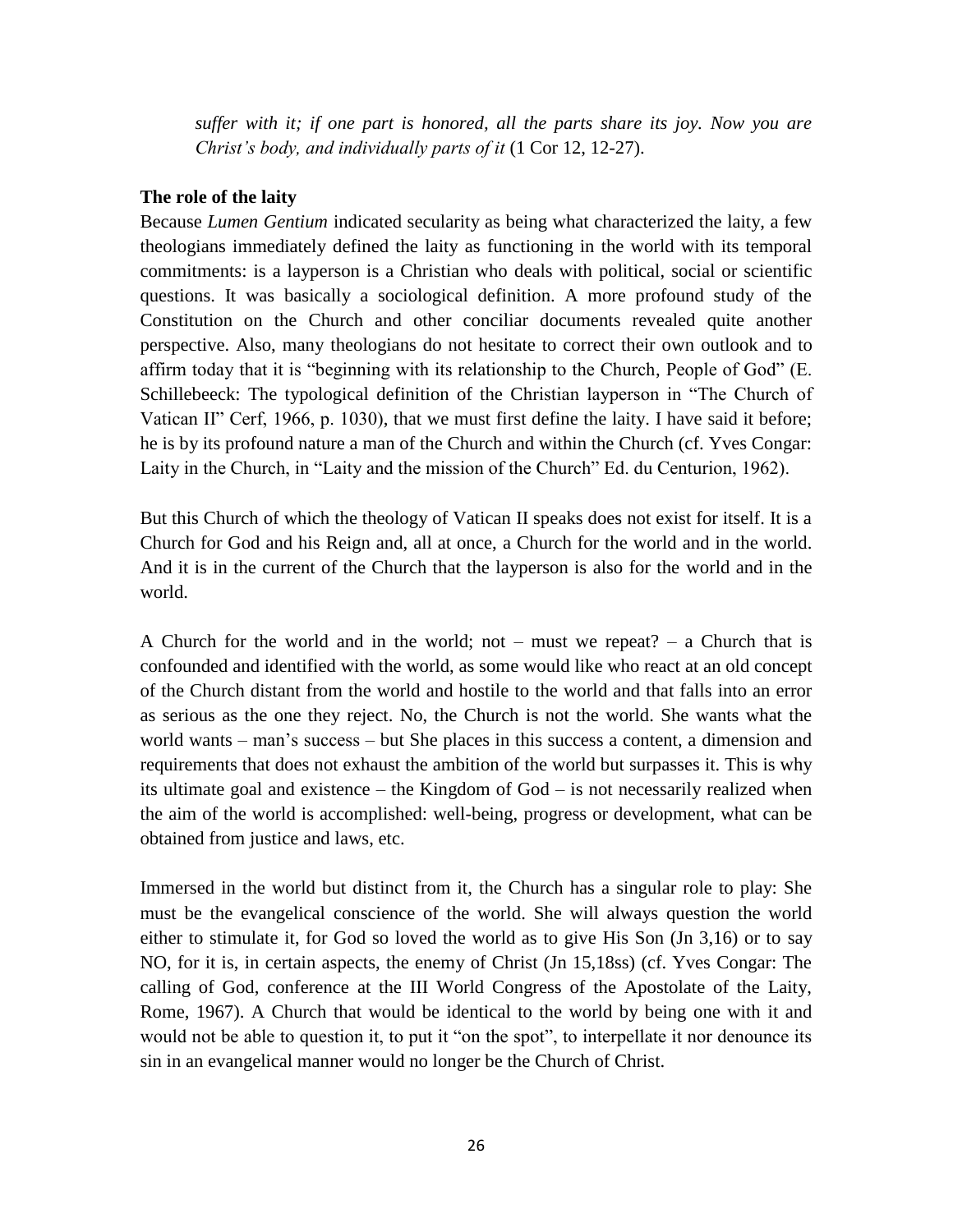And yet, let us admit it once more, the Church is really made of the same matter as that of the world. We can apply to it, in its ensemble, what François Mauriac said of each Christian taken individually: it is down to earth, word for word; "a creature molded from clay, the kind of mud upon which the Holy Spirit breathed and from which gushed forth a marvellous human being" (Was the Christian of the earth? In "Mauriac, the Christian", coll. Recherches et Débats, Desclée de Brouwer, 1971, p. 23).

The Church is in the world and its history is almost always one with the sinuous contours of human history itself. And most of all, the Church is for the world. The Church is always turned towards her Savior and towards the world in order to serve it.

# **To radiate ones faith**

At the beginning of the Church, one was converted by seeing how the faithful lived. Today, it is often a great obstacle for faith. Gandhi would say: "Christianity is good but Christians are not".

For, a serious indifference of the laity in the Church was rapid, progressive and profound. Our Christianity became too clericalized.

We can say that Christ did not want to found a "religion". He wanted worshippers in spirit and in truth. To the pagans who would reproach them for not having priests, sacrifices or temples, the first Christians would proudly retort that they had one priest, Christ, in whom they were all priests, that they were the real Temple of God, made of living stones, and that their sacrifices were not cows and bulls, but a sacrifice of praise (*sacrificium laudis*), spiritual (*rationabilem*), rendered at all times and in all places, by their whole life.

But in a very short time, Christianity competed with paganism, built Temples, had rites, ceremonies, incense, fasting and feasts, and above all its specialists, the clergy who seized a lot of what belonged to the People of God. Without noticing it, laity was somewhat excluded from the liturgy by the language and the rites it no longer understood. The Church had invented from the beginning active methods, the audiovisual. The sacred came to you through the eyes, the ears, the nose, the mouth, the feet (processions), gestures. It was impossible to take part in a Sacrament without realizing what was going on.

But little by little, the "visible sign" became insignificant and insensible to the laity, and we began explaining it in religion courses and sermons that passed so high over the heads of the listeners that Christians still "practice" but don't understand and know very little about their faith.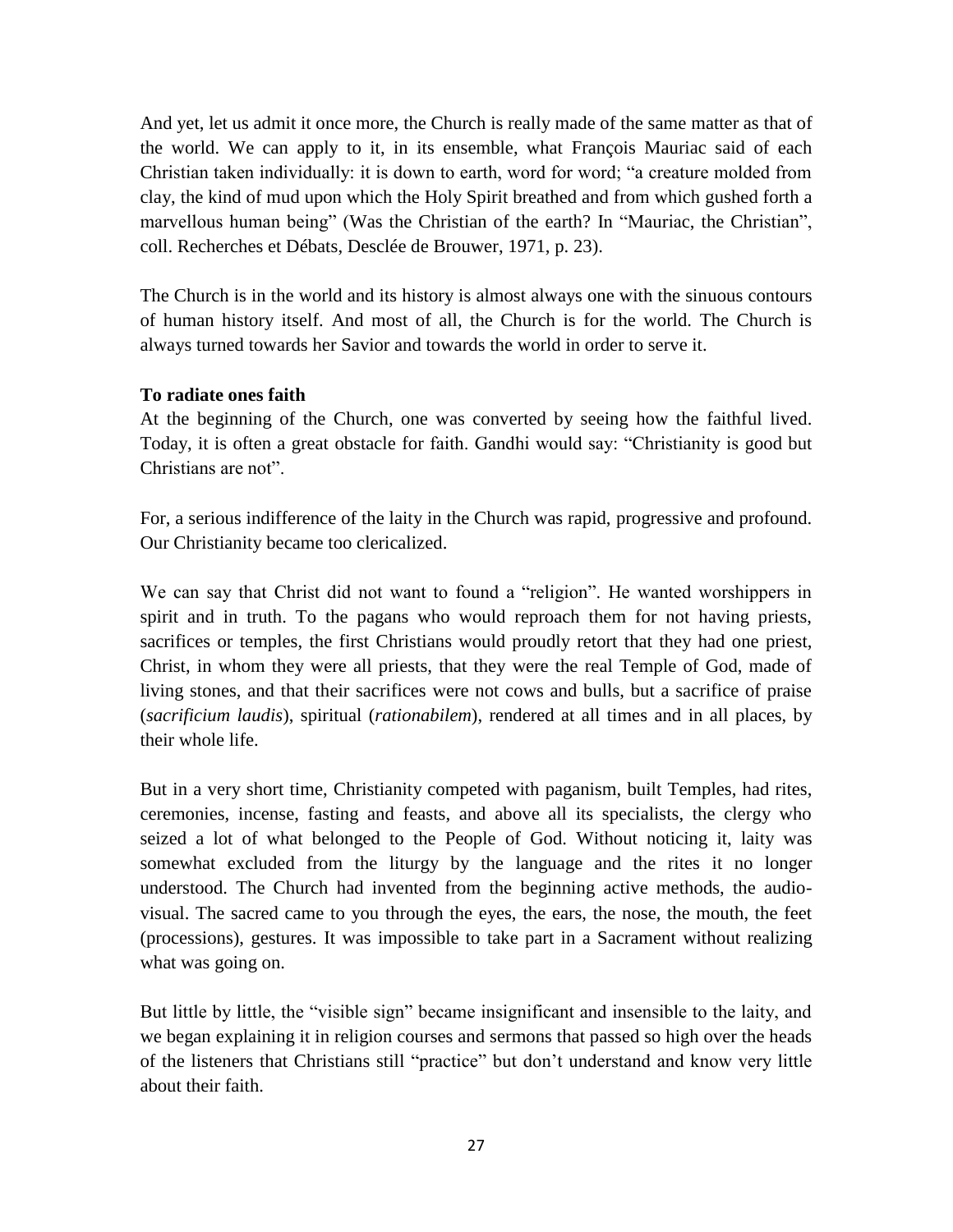Modern spirituality is like a lifeboat: the captain calls everyone on deck and puts them to work. The passengers of luxury cabins will lend a hand to the coal-trimmers. Those in first class will polish the deck. Others will row! The situation is desperate. We are not left alone. We were so comfortable in yesterday's Church. The pagans who were unchurched or the modern Christians cannot fathom how well off we were to be able to spend one hour a week in silence, thinking about nothing, having nothing to do, with sometimes some background music…

We are decolonizing, deproletarizing, democratizing… and also declericalizing religion.

For modern man can no longer put up with clericalism. He wants to be an adult, major, active and responsible, and finds in this a Christian authenticity that we do no find among professional and routine believers.

The Spirit of God works in all men, even the pagans, even the atheists, and speaks through the mouths of today's children and contemporary events.

Are you attentive to the signs of times? *Christ said to the crowds, 'When you see a cloud rising in the west you say immediately that it is going to rain – and so it does; and when you notice that the wind is blowing from the south you say that it is going to be hot – and so it is. You hypocrites! You know how to interpret the appearance of the earth and the sky; why do you not know how to interpret the present time?'* (Lk 12, 54-57)

Are you passionately interested by your present time? Do you watch out for signs, the direction of God's action, the callings and inspirations of the Holy Spirit *who has come even among the Gentiles* (Act 11,44), the illuminations of the Word who *enlightens everyone coming into the world and whoever is of the truth hears his voice*? (Jn 1,9 and 18,37).

To believe in God is to believe in the salvation of the world. To hope in God is to hope in the salvation of the whole world, as you ask for it each day at Mass. And to love God is to the love the world, for we love a God who so loved the world that He constantly draws us to him.

## **And Heaven**

For, the interest of our contemporaries is completely misplaced. It is transferred from Heaven to earth, from the eternal to the temporal and from the religious to the layperson.

Few persons who consider themselves normal Catholics think about Heaven, imagine with nostalgia what life is like in Heaven or are anxious to go there.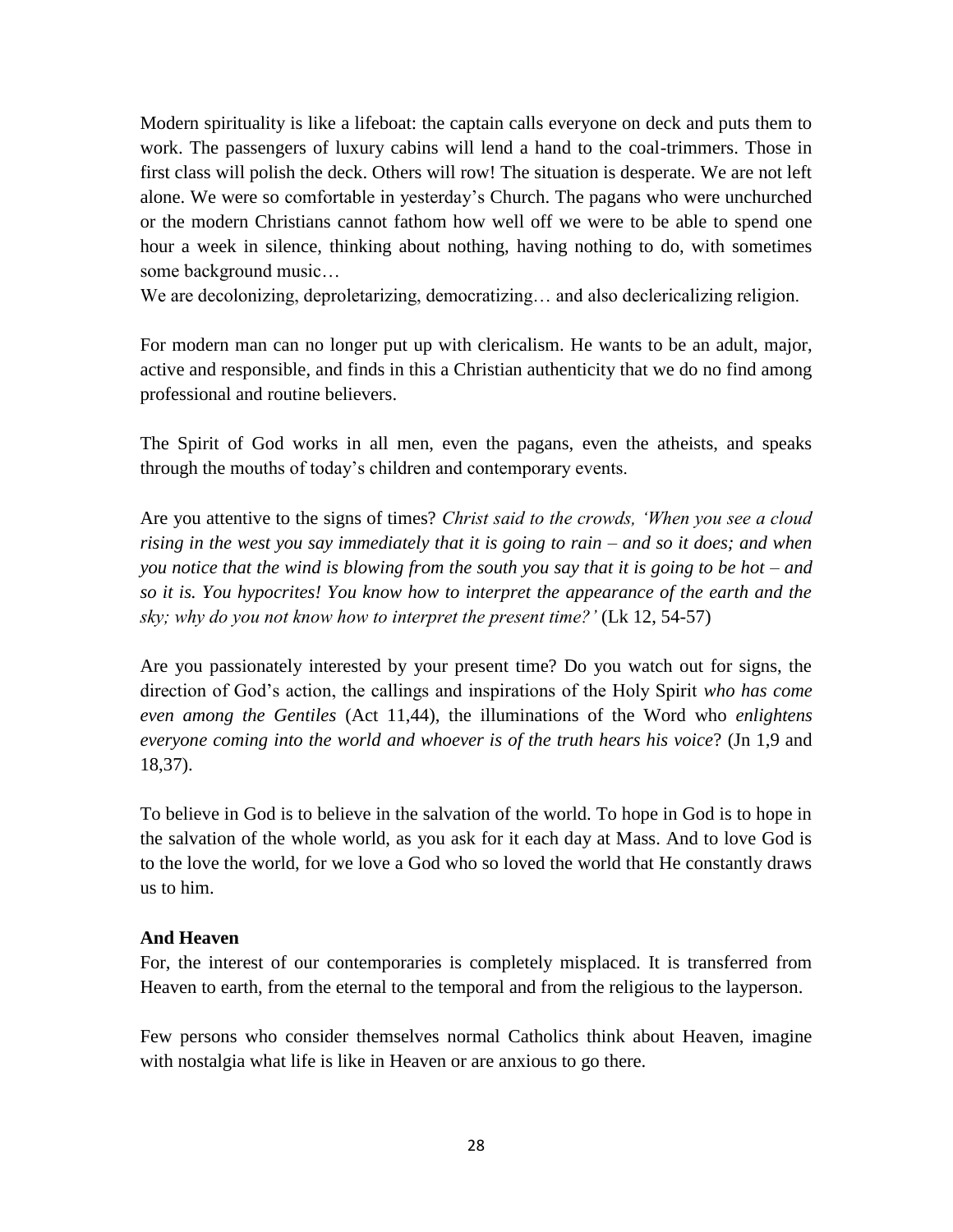In the past, in our churches during Lent, we would read a summary of Christian life: "Kingdoms are crumbling, empires are falling down, the only thing that counts is to save our soul; because of this, everything else pales or disappears…" Well! These apologetics don't work today. We shy away more and more from speaking about saving our soul and especially about "future life".

For Christians do not believe in a future life. Future life is the opium of the people. We, Christians, believe in eternal life, and it only takes a moment of reflection to understand that, if it is eternal, it has already begun, it is not about the future!

Eternal life is actual. We are living it here on earth, and this is why today's life excites us and it should be so.

*Now this is eternal life, that they should know you, the only true God, and the one whom you sent, Jesus Christ,* the God-man, the incarnate Word (Jn 17,3). Those to whom this knowledge and this love have not given them any joy on earth, won't give them any in the next life. Everything begins now, Hell and Heaven.

In Hell, we are awaiting a future life, we wish that it will change. And in Heaven, we wish that it will last. Are you in Heaven or in Hell? Have you discovered during your life something good enough to want it to last forever?

Do you love a person, or persons enough to want them to be eternal? Your fellowship, your marriage, do you wish it to last forever?

Heaven will not be conjugal or fraternal vacations, freedom from our marriages or our brotherhood. Don't be mistaken! "They" will always be there, "she" will still be there, "they" will be our companions. So may as well begin right now to get along forever.

In Hell, we wish to change wives, husbands, parents, children, neighbors, brothers and sisters; or, at least, we impatiently wait for them to change. In Heaven, we love them enough to love them forever.

In the past, we valued only the intemporal. "What good is it if it's not eternal!" The temporal would be scorned; it was temporary. The ideal was what was stationary.

But today, we have learned with Péguy that even the supernatural is carnal, and that the eternal is lived in the temporal. We no longer believe that action and movement are something inferior. On the contrary, we look for an indefinite evolution, endless progress.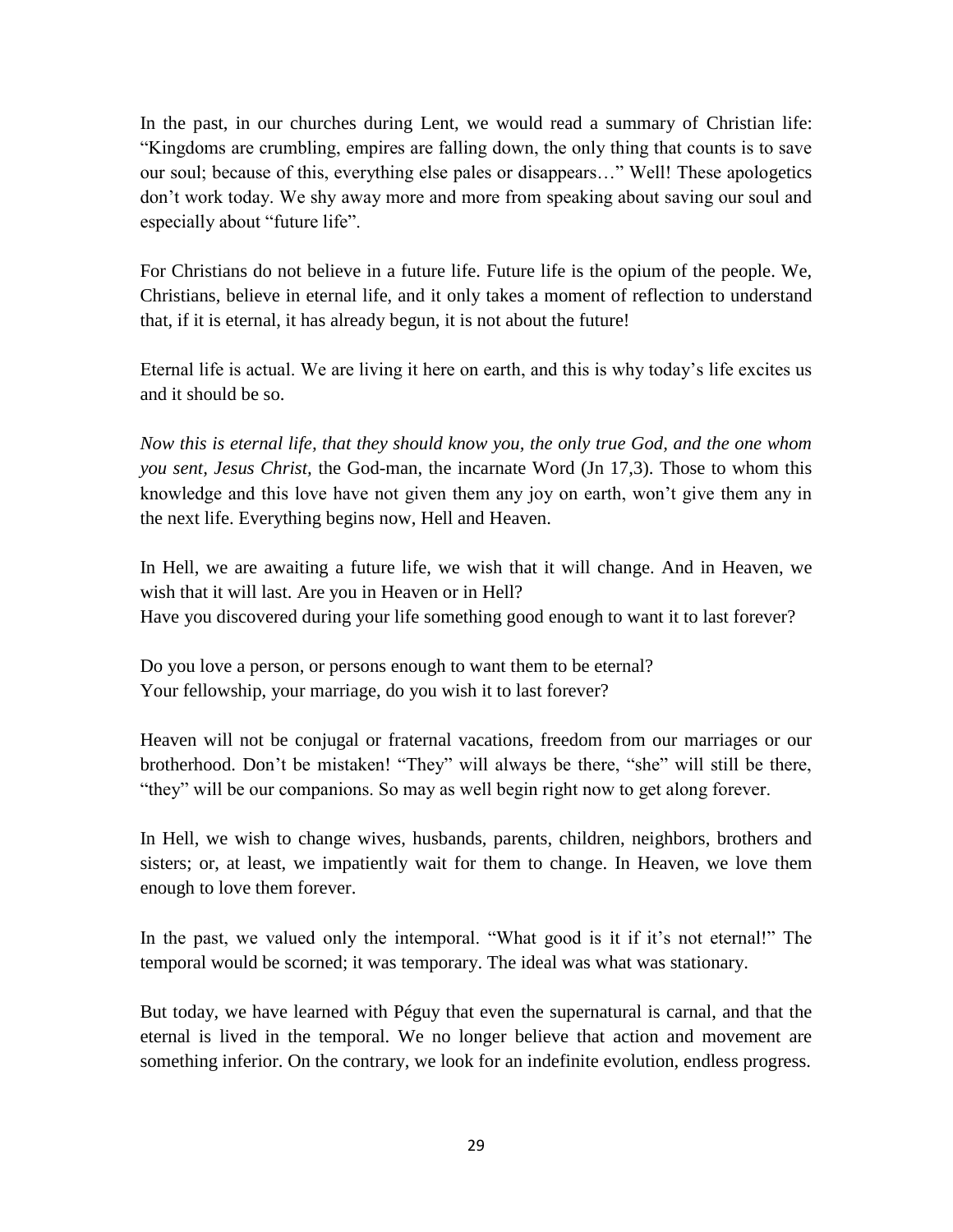What corresponds, in the creature, to the infinite perfection of the Creator is an indefinite perfectibility. If we were immobilized, we would be imprisoned in our finiteness, we would be contradicting our most fundamental tendency: to perfect ourselves indefinitely. The eternity of a creature cannot be identical to the eternity of God, and the resurrection of the body promises us the existence of time in our celestial condition: an endless instant remains an instant.

## **Worshippers "in spirit and in truth"**

And finally, interest in modern things has greatly turned away from the religious properly speaking (monks and priests) in order to consider the laity. In the past, when a layperson discovered religion, he would immediately consider entering a convent or at least a thirdorder. Now, modern religious orders have become secularized.

Hermits have been replaced by cenobites; the latter give way to secular Institutes, and we may ask ourselves if the twenty first century will not see religious orders with married people!

Thus, the religious person shall have become totally a layperson, and the layperson totally a religious. And Christ shall have succeeded in his religious revolution: to create worshippers in spirit and in truth who do not depend either on places ("Is it in Jerusalem or on Garizim?, in a cloister or in the world that we must worship God?"), or costumes, or state of life, but in being perfect as the heavenly Father is perfect.

It is these changes in our times that, for some, seem a step backwards, a scandal, a frightful decadence, are exactly an answer to what Christ has done: it is he who brought down heaven on earth forever, the eternal into the temporal, and the religious into the profane.

Christ has desacralized the religious, the sacred, worship. But he has sacralized man.

He has desacralized the Temple ("it is neither in Jerusalem, nor on Garizim", "Destroy this Temple and I will rebuild it in three days"), his Body, (made up of innumerable members), the Sabbath (made for man and not man for the Sabbath), fasting ("do not put new wine in old wineskins"), the priest and the levite (a charitable heretic is worth more than a pastor who is not) and even worship ("I want mercy and not sacrifices", "when you bring your offering to the altar, if you remember that your brother has something against you, leave your offering and go…").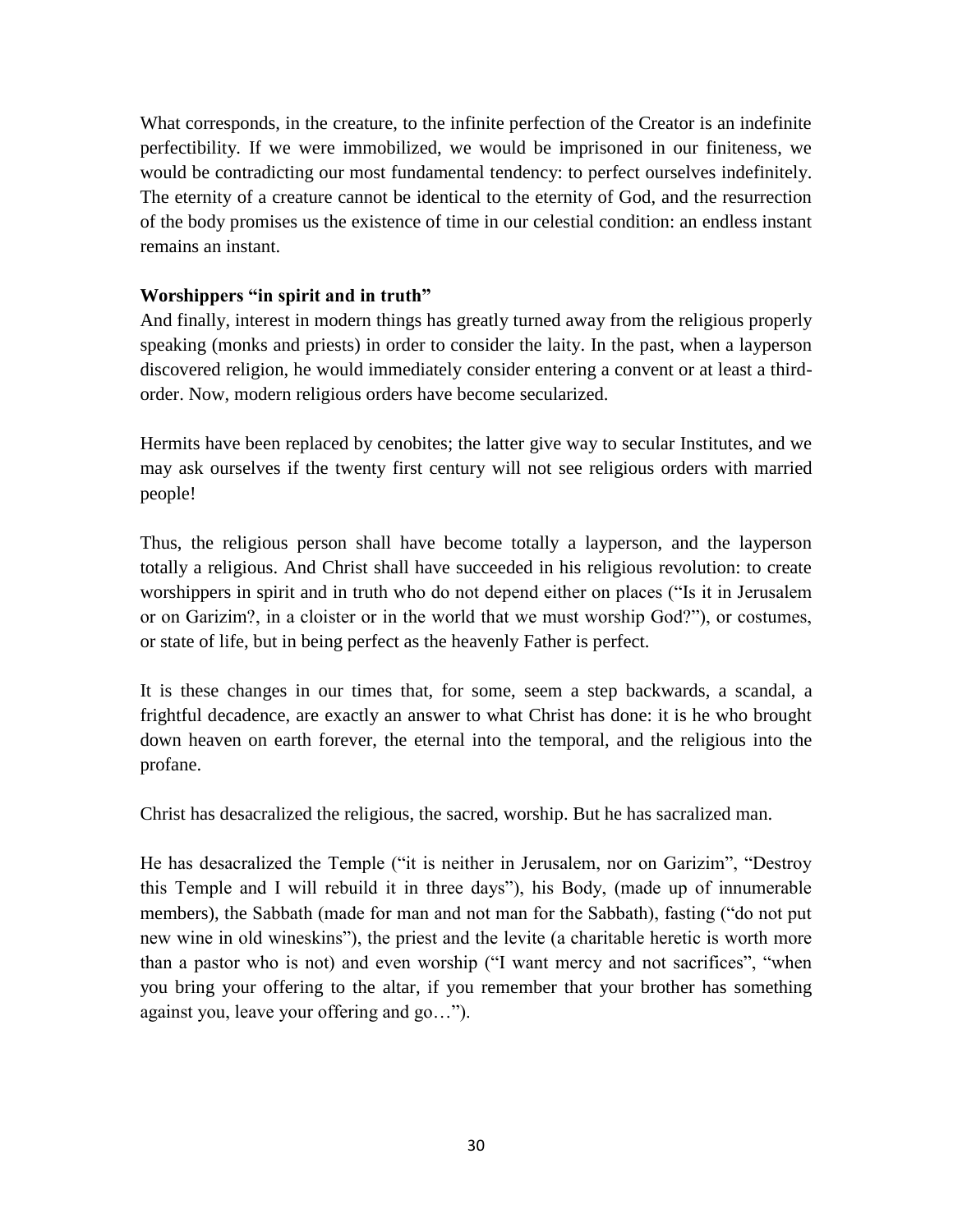### **Man is sacred like Jesus**

Yes, man is sacred. You shall be judged not by your worship, on your attitude towards God: you will be judged on your attitude towards your neighbor.

*I looked for my soul, but was unable to find it. I looked for my God, but my God escaped me. I looked for my brother, and I found all three of them.*

Read Matthew 7, 21-23: *Not everyone who says to me, 'Lord, Lord', will enter the kingdom of heaven…, not even those who prophesy, drive out demons or do mighty deeds .* We will not be judged on purely "religious" actions. Luke says it even better: *After the master of the house has arisen and locked the door, then will you stand outside knocking and saying, 'Lord, open the door for us'. He will say to you in reply, 'I do not know where you are from'. And you will say, 'We ate and drank in your company* (we attended Mass each Sunday and received Communion, perhaps did adoration before the Blessed Sacrament), *and you taught in our streets* (we heard many sermons, and went on retreats…" But he will answer: *'I do not know where you are from. Depart from me, all you evildoers!'* (Lk 13, 25-27).

We could say that we can be saved without "worship": Matthew 25 says so in the parable of the Last Judgment for all those who have loved and served their neighbor without knowing the Lord. It would be unfortunate not to have known, of course. It would be a short cut to salvation. This is not what Christ did whose whole life was love and thanksgiving to the Father.

However, it is possible. On the other hand, what is impossible is to be saved without our brothers: *You did not feed me, clothe me, visit me, smile or console me… Depart from me into the eternal fire.* 

Every sacrament has a substitute: baptism in blood or desire, spiritual communion or perfect contrition. But love of neighbor has no substitute. The rich man can very well implore, weep, beg… He who excommunicated himself from loving his brother is excommunicated from God forever.

You will not be judged on your love of God in heaven, but on the love of God for your brother. You have the same relationship with God as you have with your neighbor.

The sacred is no longer comfortably put away in worshipping God; it is spread out in our entire lives. We no longer have a religion of Temples or priests, a greenhouse religion, but a fresh air religion, in spirit and in truth, a religion of the laity.

Someone like Father de Foucauld can help us build this spirituality of the laity.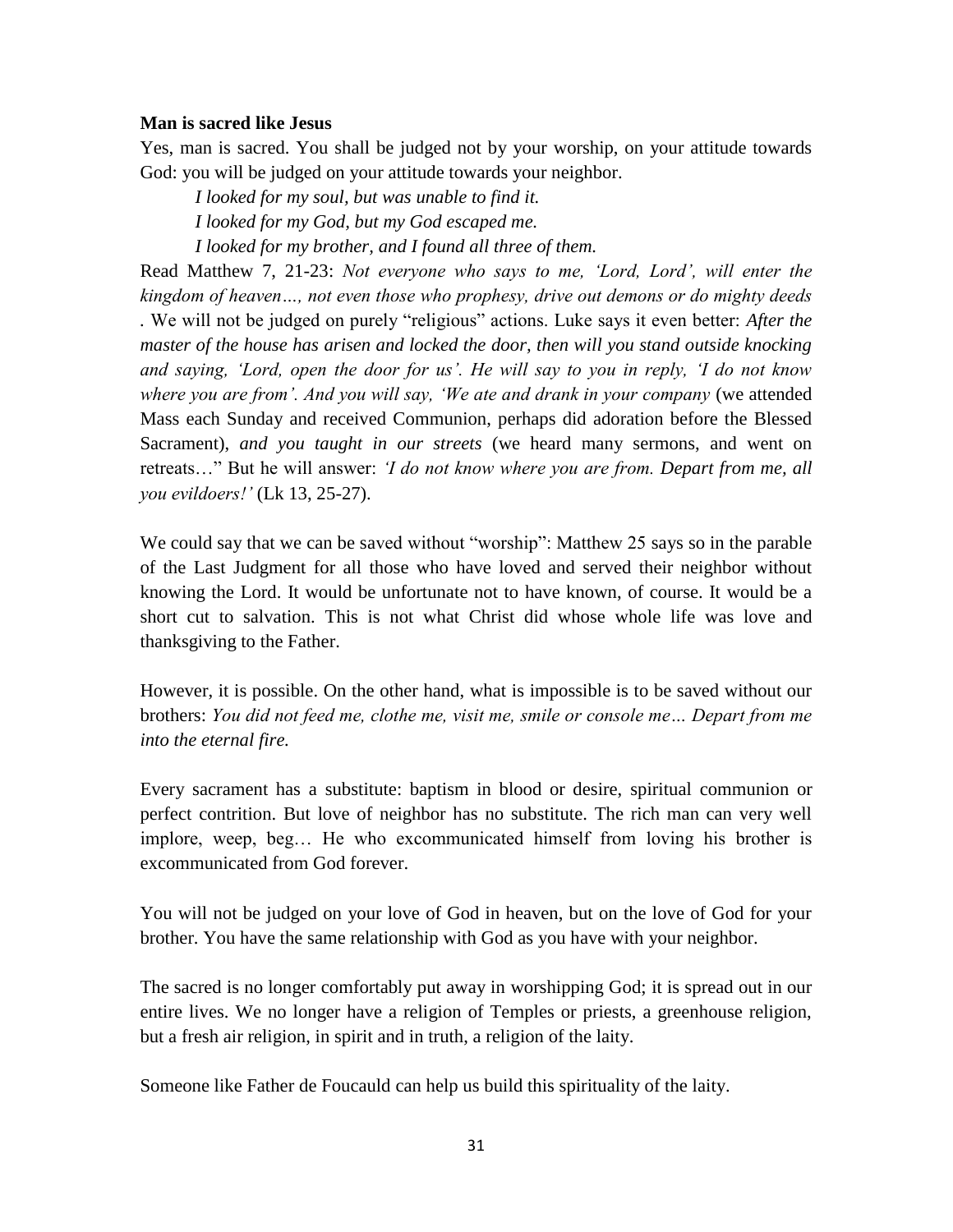Powerfully, on condition we follow him on his "itinerary", and look at the stages he overcame.

He began his journey deeply grounded in a medieval mystique: a mystique of the Crusades, of pilgrimages to the Holy Land, of the litteral imitation of Christ (with a reconstruction of the landscape). A spirituality of Nazareth: to go where He lived, imitate His actions, touch the objects He touched, kiss the earth He trod.

But he loved Christ so sincerely, so truly that he overcame this romanticism to attain and create a modern spirituality: the mystique of the apostolate.

He understood that the real Nazareth is not in Palestine (which he left), but everywhere where the Church is small, obscure, ignored, without light nor heat, that the real Nazareth where we must go and work is our parish, our family, our fraternty, our profession, and particularly the milieux that are poorest, those that are the most abandoned.

To live the public life of Christ, for us, is to preach, teach, heal, build roads and houses, irrigate the deserts, prepare the ground. To participate in the Passion of Christ is not to go on pilgrimage to the Garden of Olives, but to support one's family, one's working companions, one's pastor, to suffer with more faith and not be surprised for being persecuted as the Master was.

To live the Resurrection is to believe that forgiveness, and reconciliation are possible. The Resurrection for the Church of our times is the Vatican Second Council. May it be your devotion! Father de Foucauld understood this so well that he ended up renouncing temporarily the real Presence he so venerated in order to help out the Touaregs.

He realized that the presence of a living person of Christ was more important and more efficient than the presence of the Host, that the Host by itself does not have that magical activity that too many Christians have in the Benedictions of the Blessed Sacrament. The Host does not send out wave lengths, it isn't a center of beneficial fragrance.

The fragrance was him, baptized, a member of Christ living and invigorating. He went towards man to bring him the living Christ in his own flesh. "You did not want sacrifices nor offerings, but you gave me a body. Therefore, I said: Here I am!"

Modern spirituality is in direct contrast with this medieval mystique that Father de Foucauld helped us overcome: a mystique of cloisters, solitude, at times platonic, one must say. To save our soul: four errors in four words, for it is God who saves us, we must save others, and we believe in the resurrection of our bodies. "Terrena despicere": to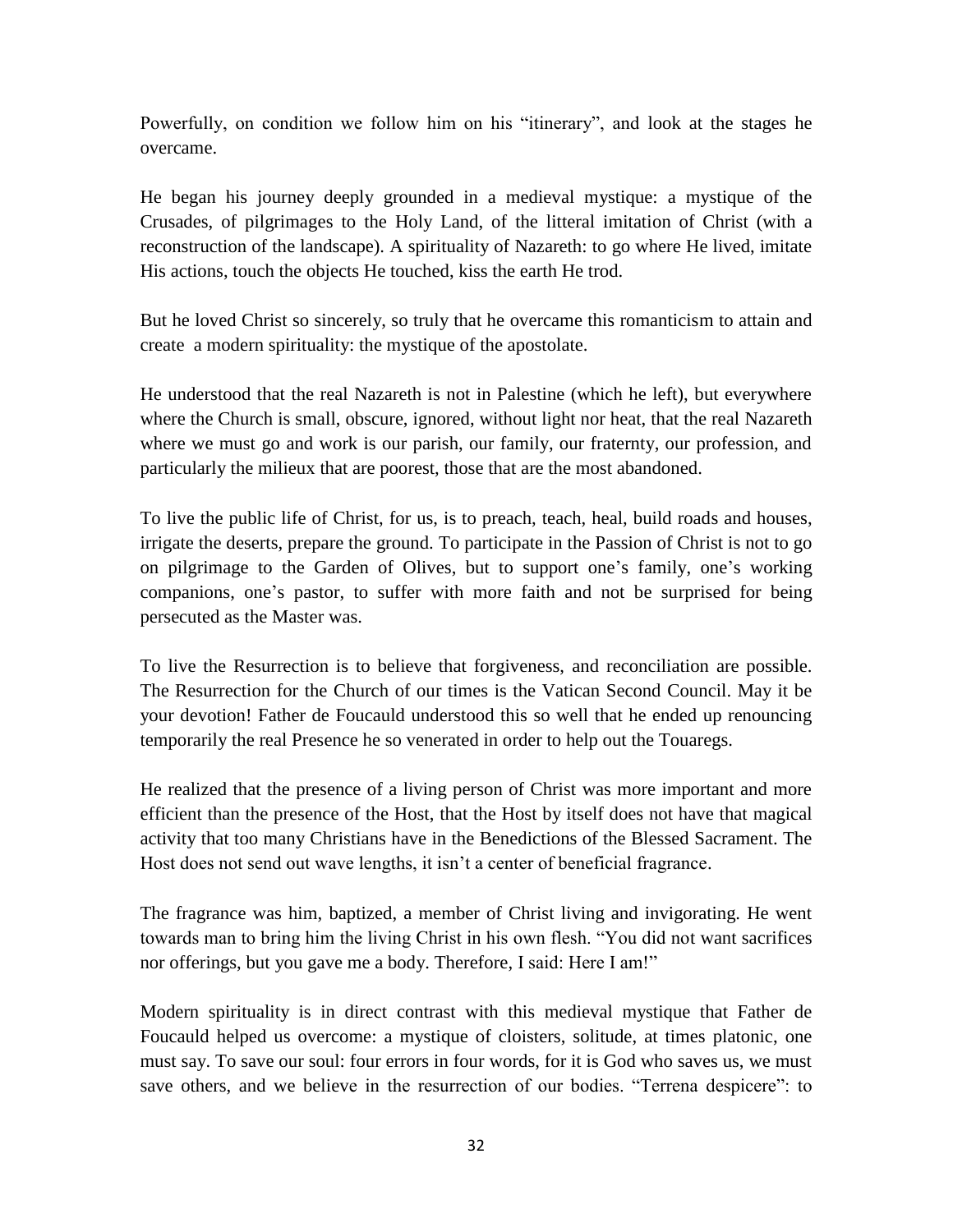despise earthly things, when we are responsible for the redemption of the world (Rm 8, 19).

# **Spirituality of commitment**

We have gone from a spirituality of detachment to a spirituality of commitment. It is scandalous to be "detached".

I remember this girl! She was at least 26 and was close to death. Her confessor was consoling her, preparing her: "My child, renounce everything, abandon this earth, give back everything to the Lord". Suddenly, the girl, coming out of her semi-coma said: "Father, I am not attached to anything or anyone". The priest had a human reaction: "This is scandalous!", he said.

He was right. In twenty-six years, she had found nothing to which she was attached! And she is still this way, for she did not die. She wasn't worthy. She wasn't mature enough! In spite of appearances! What a sad homage she would have given the Creator for not having found anything interesting in His creation. And what a sad realization of "Love one another!": "I am not attached to anything or anyone". And she thought she had reached the summit of holiness!

We must be neither attached nor detached. We must be well adjusted! We must love the world in order to save the world; believe in the same Father who created the world and who saved the world and collaborate with Him in order to complete this creation and this redemption.

The extent of this task is unbelievable.

We must permeate the temporal realities with the transforming energy of the Gospel. The Church knows that these realities have their proper consistency, are regulated by proper internal laws, have their own autonomy, their proper goals that aren't religious. She wishes to respect all these dimensions and recognizes that the temporal realities need to be fulfilled. And yet, She is certain that these same realities, in their most intimate being, tend towards an absolute: the Absolute God in whom they find a certain "super-fullness". This is where we have the groaning and labor pains that Saint Paul speaks of (Rm 8). The Church proclaims this new dimension of the temporal: its tendency towards a reign of justice, peace, love, brotherhood which is the Kingdom of God.

It is the whole family, conjugal, professional, national, international, economical and political life that needs to be redesigned and renovated.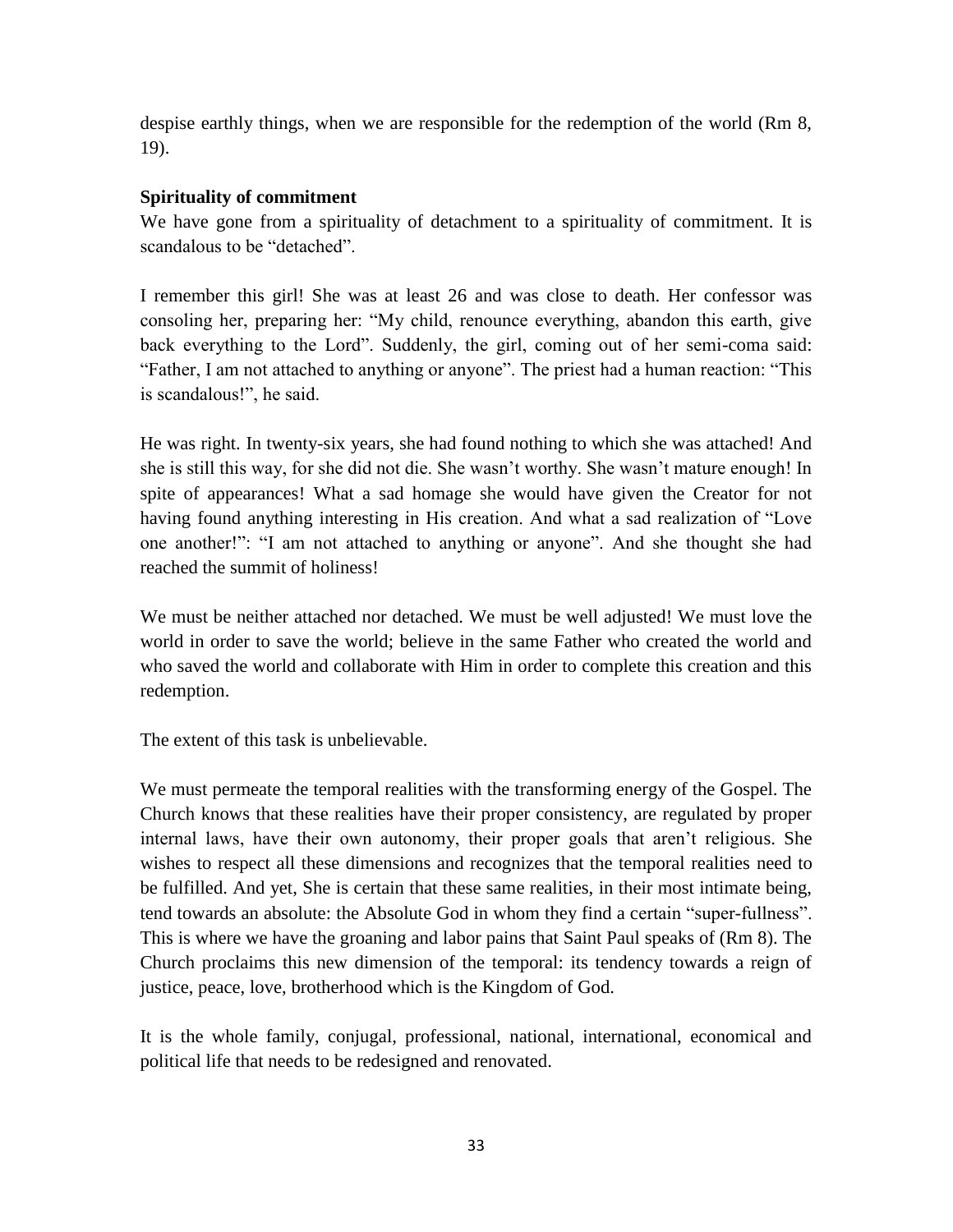#### **At the heart of the masses**

I was reading, recently, the Acts of the Apostles and a sentence struck me: "They (the Christians) powerfully witnessed to the Resurrection of Christ".

I was imagining spectacular miracles, sensational preaching, irrefutable demonstrations. But further on, I read: "There were no destitute persons among them". No one, among them, was without bread, friendship, a presence, help, care and attention!

In order for them to overwhelm their society, transform their structures, it really had to be that Christ had risen among them.

If we came to establish a society where no one would go hungry, be without friends, health, understanding, respect, culture… we would render a powerful witness that Christ is risen.

"For the Christians are not distinguished from other men, nor by their country, language or clothing. They do not inhabit cities that are proper to them, they do not speak an extraordinary dialect, their way of life has nothing singular (…). They are spread out in Greek or foreign cities according to each ones circumstances; they conform to local customs for their clothing, food and manner of living while manifesting the marvellous and paradoxical character of their spiritual existence (…). They are loyal to their duties as citizens (…). Every foreign land is their country and every country their foreign land. They get married like everyone else, they have children (…). They obey the established laws, and their manner of living is in perfect accordance with the laws. In other words, what the soul is to the body, the christians are to the world (…). Their function that God has assigned to them is so noble that they are not allowed to desert it": this admirable description of the vocation of the laity can be found, as you may have noticed in the letter to Diognetus (chap. V and VI).

I will add this word written by Tertullian: "We are recent and already we have invaded the world and all that belongs to it: cities, islands, forts, municipalities, villages, the army, politics, administration…" And he adds with a touch of irony: "We have only left you the temples". (*Apologeticum*, 37, 4). These are two texts written in the second century and that unite our present reflections and preoccupations to those of our most foreign ancestors. It shows that, if at certain moments the awareness of the vocation of the laity seems lost, as we saw at the outset of these reflections, it is, on the other hand, very much alive in the origins of the Church.

Each layperson will be able to see himself as "God's witness in the desert of the world", to the extent where he is called to live and proclaim the Gospel in a world that is often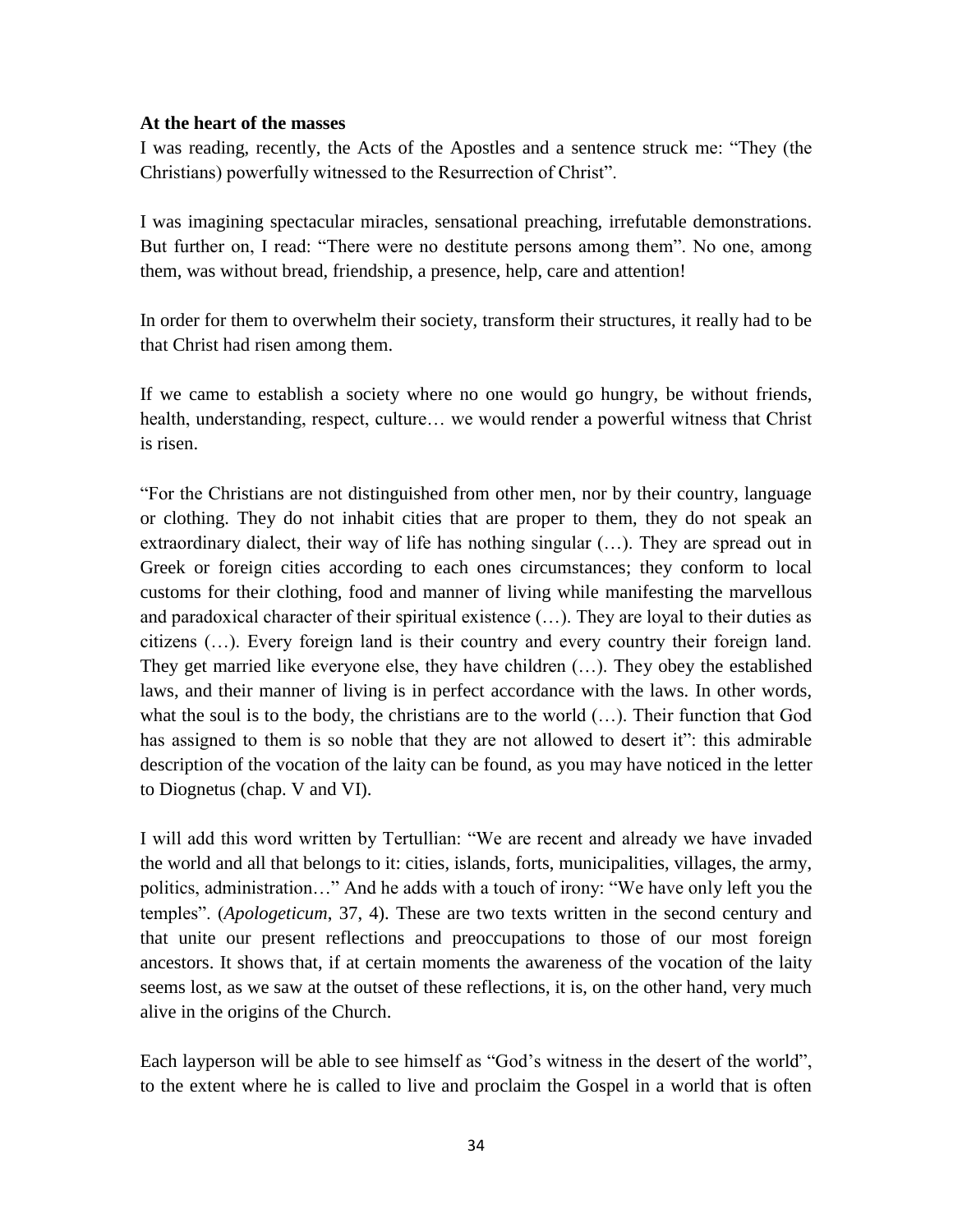quite foreign to the Gospel. But, by this evangelical witness, at times silent, at times clear and explicit, the layperson will help this "land of humans" find its "super-fullness" in God. This is where we discover what Jean Daniélou used to call "the serious temporal tasks" (cf. The Laity and the Mission of the Church, Ed. du Centurion, p. 119) and defined as "taking charge, by the Christian laity, of civilization, culture, and the city, and leading them to the goals that are theirs according to God's plan" (ibid.).

## **Do you like your life?**

The real question to ask a Christian is: do you like your life? Do you believe in your work? Do you have respect and love for your existence?

You do not have more love and respect for God than you have for your daily work. For you do not have more love and respect for God than you have for His will, for the mission He has given you and that you alone are able to fulfill.

Each Sunday, at Mass, you solemnly say that it is just and worthy, right and salutary to give thanks to God at all times and everywhere. Then, you go back to "your monotonous existence", to your "family and its problems", to your "work that is often difficult", to your "sad surroundings" where you have never given thanks.

There are those who protest, but I know especially those who detest: they detest their existence, they detest their family, they detest their work, they only yearn to change, and sometimes they dare to say they are devoted to the Eucharist!

For it is God who has called you to this life, or at least to a love that can permeate your work, your neighborhood and your lifestyle.

In your work, in your family, in your existence, Christ would like to enter whereas you would like to leave it, and He would work with such love, He would live your life with such faith, He would treat others with such patience and tenderness that you would be amazed in seeing Him at the mission He gave you and in which all that was missing was to believe because you wouldn't know how to thank Him enough.

Ask an average Christian: "How do you accomplish your religious obligations?"

You can be sure very often to get stupid or insignificant answers, even among the socalled fervent ones.

- Ah! My morning prayers, I always forget them, but at night, I say my three "Hail Marys". I go to Mass almost every Sunday, I receive Communion whenever I can and go to Confession every…
- And you believe that those are your religious obligations?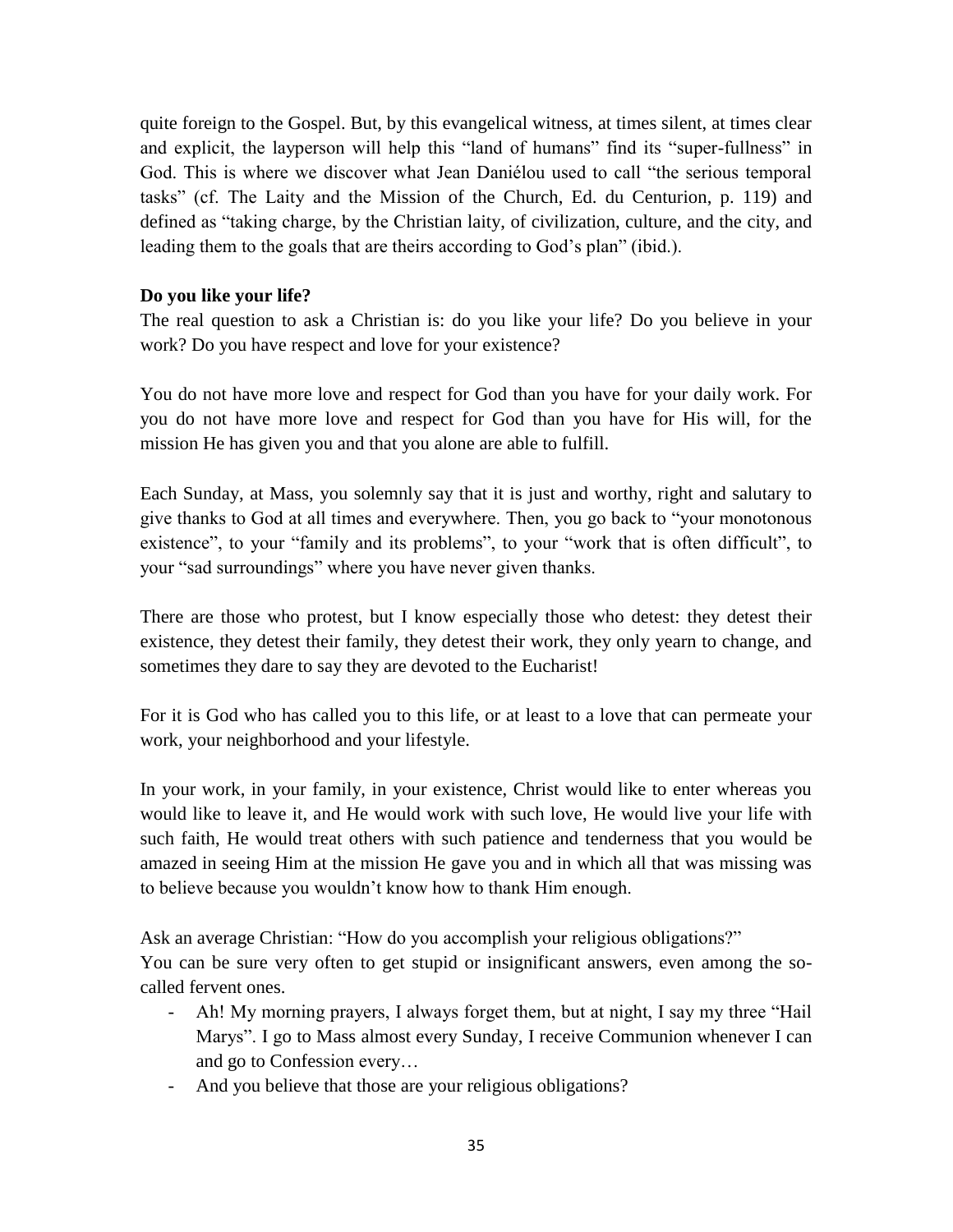- But Father, what more can I do? I'm a married man with a family, I can't go to Mass every day. It's not like when I was young!
- Yes, but what are the important religious obligations?
- To go to Mass…
- What I mean is, in the Gospel, what is the great commandment of Christ? (After a short hesitation, we can guess that he is searching for something else)
- To love one another.
- Well! You are married? Do you love your wife?
- Of course!
- When did you last tell her that? When was the last time you brought her flowers? That you noticed her new dress, that you thanked her for a good meal, for her decorations? How long have you been reading during meals, have you stopped listening to her when she speaks and invited her to speak when she is quiet?
- Those are my religious obligations?!!!

Never has a man accused himself to me of not having accomplished the conjugal act as an act of love and attention. As long as he does it "according to the rules", nothing can be said. And it has nothing to do with religion… Yet, love does have something to do with religion!

- And what about your work? Do you love your work?
- Oh! my work isn't very interesting. I'd like to see you: the office, the factory… I don't see what someone can love in that!
- Therefore, you are not fulfilling your religious obligations! What about your children? Do you have any children?
- Yes, but it is my wife who looks after them. I give her total freedom in this area.
- Here again you are failing in your duties.
- But Father, I go to Mass every Sunday!

# **A Christian 24 hours a day**

The principal religious duties do not take place at the church.

*Woe to you, scribes and Pharisees, you hypocrites. You pay tithes of mint and dill and cummin,*(you put on touching little "religious" demonstrations), *and have neglected the weightier things of the law: judgment and mercy and fidelity* (Mt 23, 23).

These elements, these religious duties par excellence, do not take place in churches. The most important Church is the family, "the domestic Church," says Vatican II. Religion is found in our daily lives – hypocrisy consists in confining it in churches. Nothing is profane: life is either religious or profane.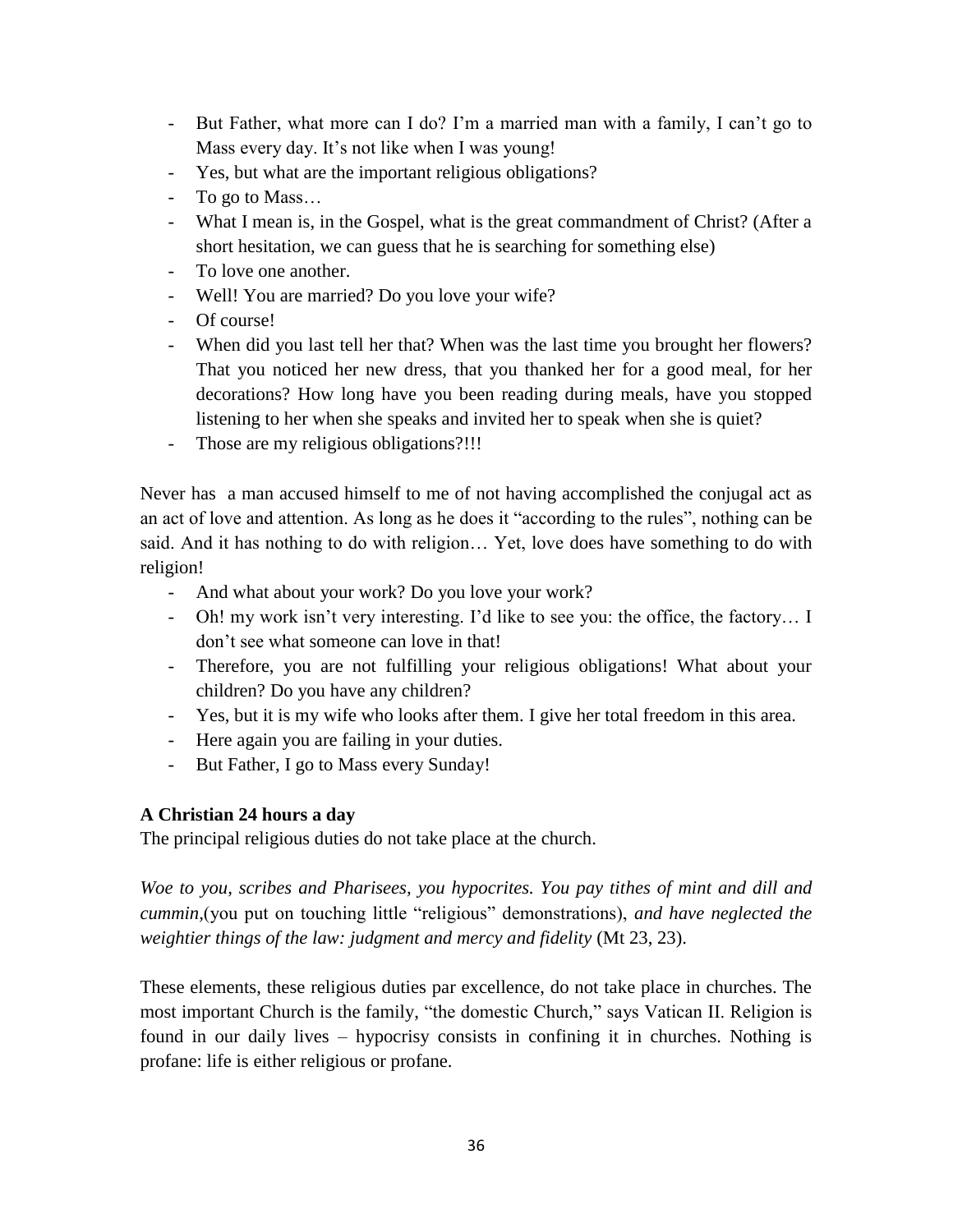What would you think of someone who, being asked: "How are you, how is your work, your family?" would answer: "Great! I eat four times a day!"

This however is what Christians answer when they believe accomplishing their religious duties by discharging themselves of these exercises. To go to Mass, to go to Communion, to pray to better love God and neighbor.

One must eat to live – a life of love must be nourrished and enlightened, but one must not live to eat. Many speak and live as if our union with God is only realized by prayer and the sacraments; outside of this, we can just about save the acquired union. But union with God is strengthened especially by love. It is by loving that we learn to better love.

Ask yourself the question for you and for those you know well: what is missing for them to lead a truly Christian life? To add on a few prayers, or to become aware and proud of their baptismal vocation?

To pray should be evidently before anything else to become conscious of this plan and of God's calling. But a wrong idea of "religious exercises" that is quite widespread (to measure the religious value of someone, not by his charitable actions but by his pious devotions), can multiply prayers without changing a thing in your life.

On the contrary, this awareness of being called, this pride of being responsible, this intimacy in collaborating, this is what will spontaneously make us prayerful, multiply our Eucharists and will allow us to find in God the love that He wants us to give others.

Work becomes a prayer when it is done with love and respect, as a mission that God has given us. But it does not excuse us from an explicit prayer, on the contrary; just as a true collaboration does not take place without mutual consultation, an exchange of advice and services and , from time to time, a celebration of friendship.

## **Priestly Ministry**

But we must still define how this work of the laity in the world can be called sacerdotal.

The action that is the most sacerdotal in Christianity is the celebration of the Eucharist, and the laity does so at all times and in all places in union with the unique Sacrifice of the Cross present on the altar by the ministry of the priest.

Indeed, the sacrifice of Jesus on the cross and in the Eucharistic Celebration has always consisted in preferring the will of his Father to his own. He was obedient until death and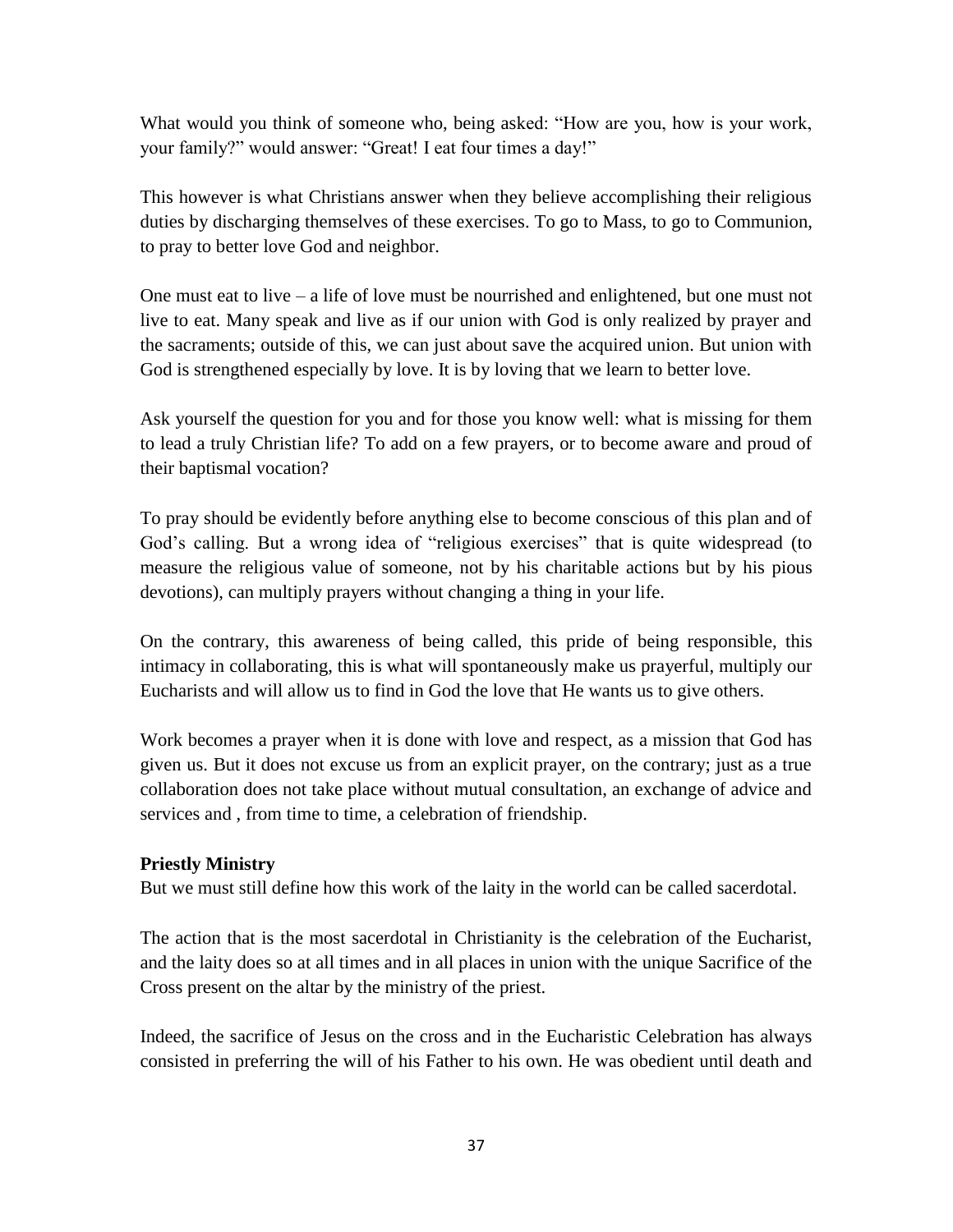death on the cross. And I also, united with Christ, I can make of my life a Mass, a perpetual Eucharist by trying to conform myself in all things to the will of God.

Jesus came to do the will of his Father: *Therefore I said: Here I am, for it is of me that the book speaks, to do, ô God, your will* (Rm 10, 7).

Mary clearly stated her answer:

*I am the servant of the Lord; may it be done,*  $\hat{o}$  *God, according to your word (Lk 1, 38).* 

The Eucharist is the recognition that all we have, comes from God, that God loved us and warned us, called us into existence and filial adoption, and this recognition is expressed by a joyful restitution, a consecration to God of all that we have received from Him. It is the greatest religious act, for it is an act of adoration.

The Christian has the mission to place the world in a thanksgiving mode, in a state of grace, in a eucharistic action. He is the universal priest.

The real worship that God desires is this worship in spirit and in truth by which the laity will fill their homes, their work place and their lives with love.

"What I want, says God, is mercy (that is a love that goes as far as atoning, repairing sins), and not sacrifices (understood as a "religious" demonstration)! Therefore, you can fully understand what Saint Thomas meant: "The faithful by their baptism (and confirmation) are deputized as God's worshipers".

This worship, this sacrifice, this Eucharist by which we inspire others with the love that we aspired in God, in which we share with them the bread and the forgiveness we received (for the only way to render them to God is by giving them to our brothers!), we accomplish them "at all times and in all places".

Such is the spiritual priesthood, the interior sacrifice of which the religious sacrifice, the clerical sacrifice, is the Sacrament: the sign and the source.

For deep sentiments must be expressed, the meaning of our lives must be expressly signified and celebrated, life must be sung, this immense need to praise that is the most profound content of the being and which is often repressed without mercy must be exhalted in a warm and fraternal assembly.

# **A meaningful sign**

But in order to accomplish the sign worthily, there must evidently be something to signify! So that the religious sacrifice can be meaningful, the lives of the faithful must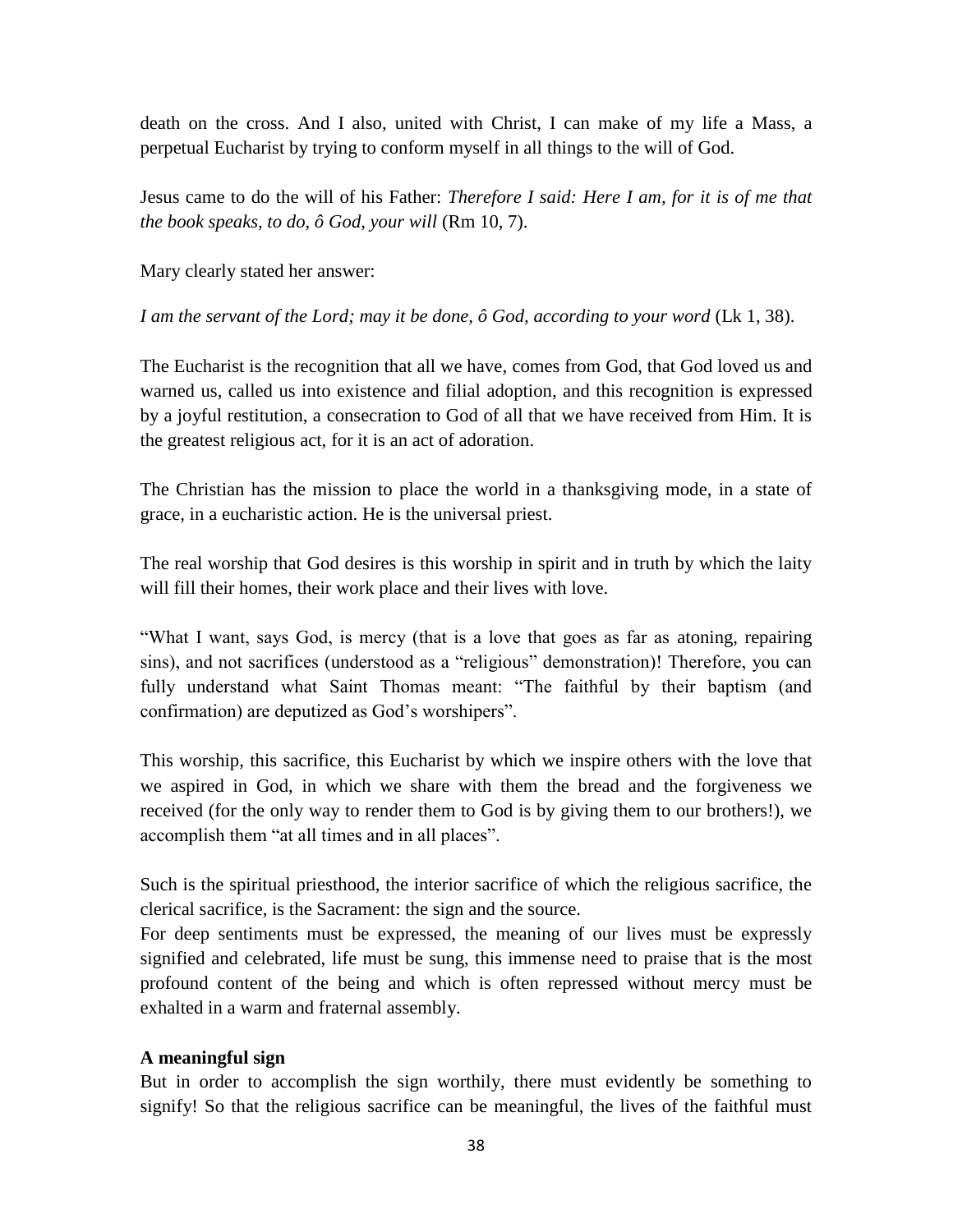first of all be meaningful which requires them impetuously to hurriedly enter into the Eucharistic celebration with songs of thanksgiving. Otherwise, they are only useless ceremonies, a make believe.

The real worship that God expects from us is not swinging censers before Him, but to give Him thanks at all times and in all places!

Unfortunately, the Church who at the beginning used her authority to remove the unworthy (those who had nothing to be thankful for), had to, in our times, oblige the faithful!

They come to rejoice out of obligation; they come to give thanks under pain of sin! They are punished with a Sunday obligation!

How do you celebrate with a "commandeered" person? Religion is such a sacred thing that it must only be inspired by free acts. Nothing good can come by constraint. We don't even want "professionals" – only "amateurs".

If a Christian does not live a life of thanksgiving, he has no reason to give thanks. If he does not know that he is called, chosen, loved, and responsible for all those around him, there is no room for him at the Eucharist.

Throughout the Bible, God complains about "sacrifices" that are untrue, "worship" without love and justice.

So, if the priest alone transsubstantiates the bread and wine into the body and blood of Christ, all the faithful are "celebrating" Mass, or should be celebrating it! The priest says Mass, not in his own name, but in the name of the Church, in the name of his community. If the latter remains passive, if it does not become part of this action, if it does not delegate him to speak and act in its name, the priest has an "empty" celebration, and his Mass no longer being the sign of our union with God and our union among ourselves, will neither be the source.

Look at what Christ chose as a symbol of his Body, as a sign of his presence: bread. What does bread represent if not the toil and pain of man? To make bread, you need the collaboration of many of people: not only the farmers, but mechanics who make the machines, the miners, petroleum engineers, transporters and merchants; and in the past, it was the women who made the bread.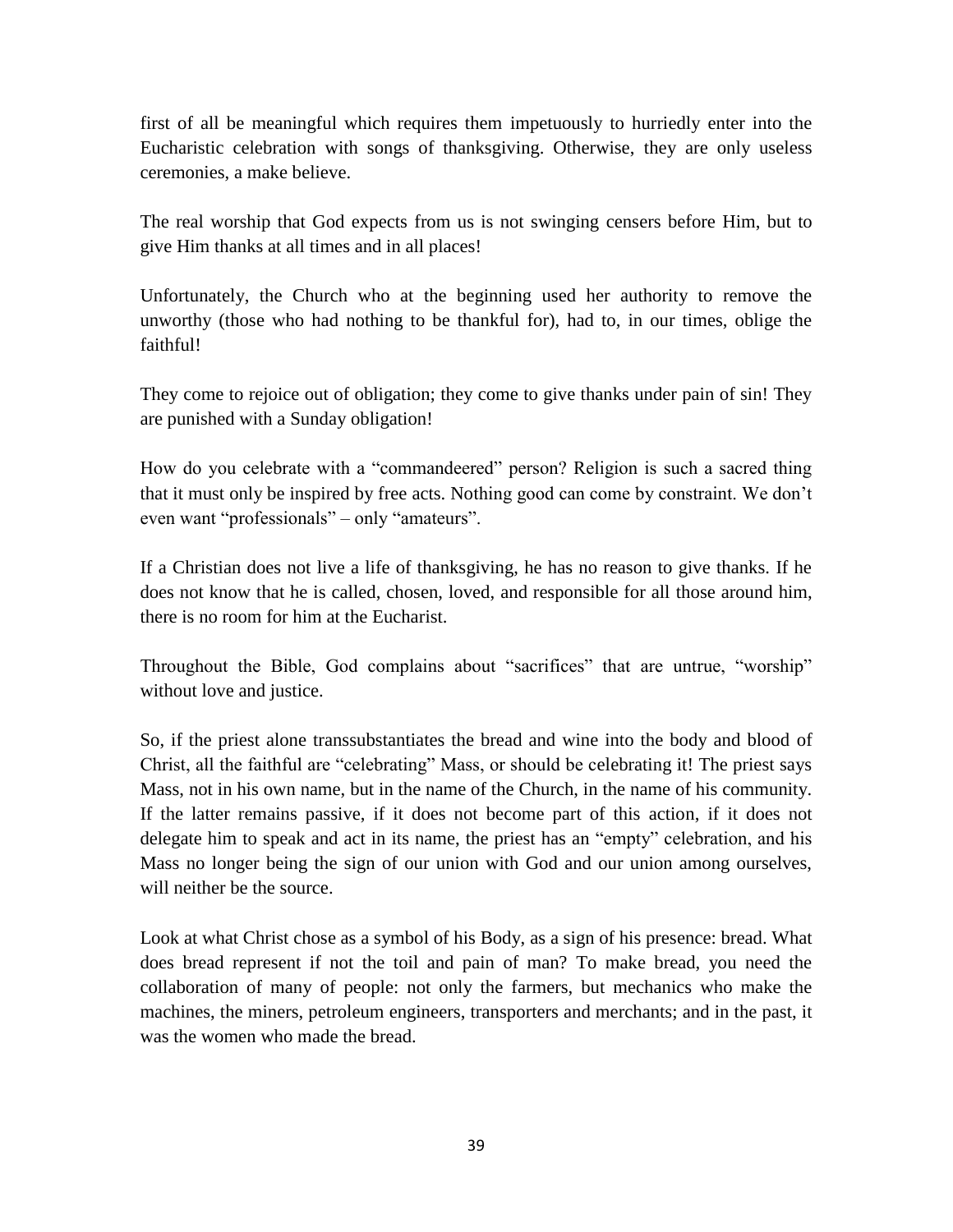Well, what kind of bread are we going to consecrate? If this bread that you bring to the altar is your work of the week, what value, what taste will this bread have? If it is the bread of your life, what does your existence taste like? It would be a terrible thing if you brought it to me in order to consecrate it as a bread of hatred and bitterness, perhaps a bread of idleness, laziness, of lies, of dishonesty and of fraud, a bread of injustice and of disgust!

It is with your bread that Christ wished to multiply His own; it is your bread, your life, your work, that Christ wished to fill with his love and give it as love to the world.

*Blessed are you, God of the universe You who give us this bread, Fruit of the earth and work of our hands; We present it to you: It will become the bread of life* (Mass: presentation of the bread)

*Blessed are you, God of the universe, You who give us this wine, Fruit of the vine and work of human hands, We present it to you: It will become the wine of the eternal Kingdom* (Mass: presentation of the wine)

Yes, Christ is present in the Eucharist, but he is present in a community of faith and of love. He becomes present by the gathering of its members *(wherever two or three are gathered in my name, I am in their midst!)* He gave his faithful the power to render Him present, to render Him visible in their midst. However, this is done by the strength of their love, of their faith and of their unity.

So, tell me, why are you giving thanks? Are you giving thanks for your baptism (many Christians have a vague resentment for having been baptized without their consent – they celebrate the day they were born – the day they became dust to return to dust – but they ignore the date, the place, of the beginning of their eternal life), are you proud of your Christian vocation? Do you find in it strength and encouragement for your apostolate?

Do you give thanks for your family, do you give thanks for your work, for your milieu, for our time? I don't say that your family is great, nor that your work is fascinating, but you have a mission, you have been sent there precisely because, without you, others would not have been saved. You are responsible for them. If you loved them better, they would become better. If you were more transparent to God, you would recognize Him in them. It is up to you to sanctify them, to bring them to the altar so that the Lord may achieve what he gave you to initiate.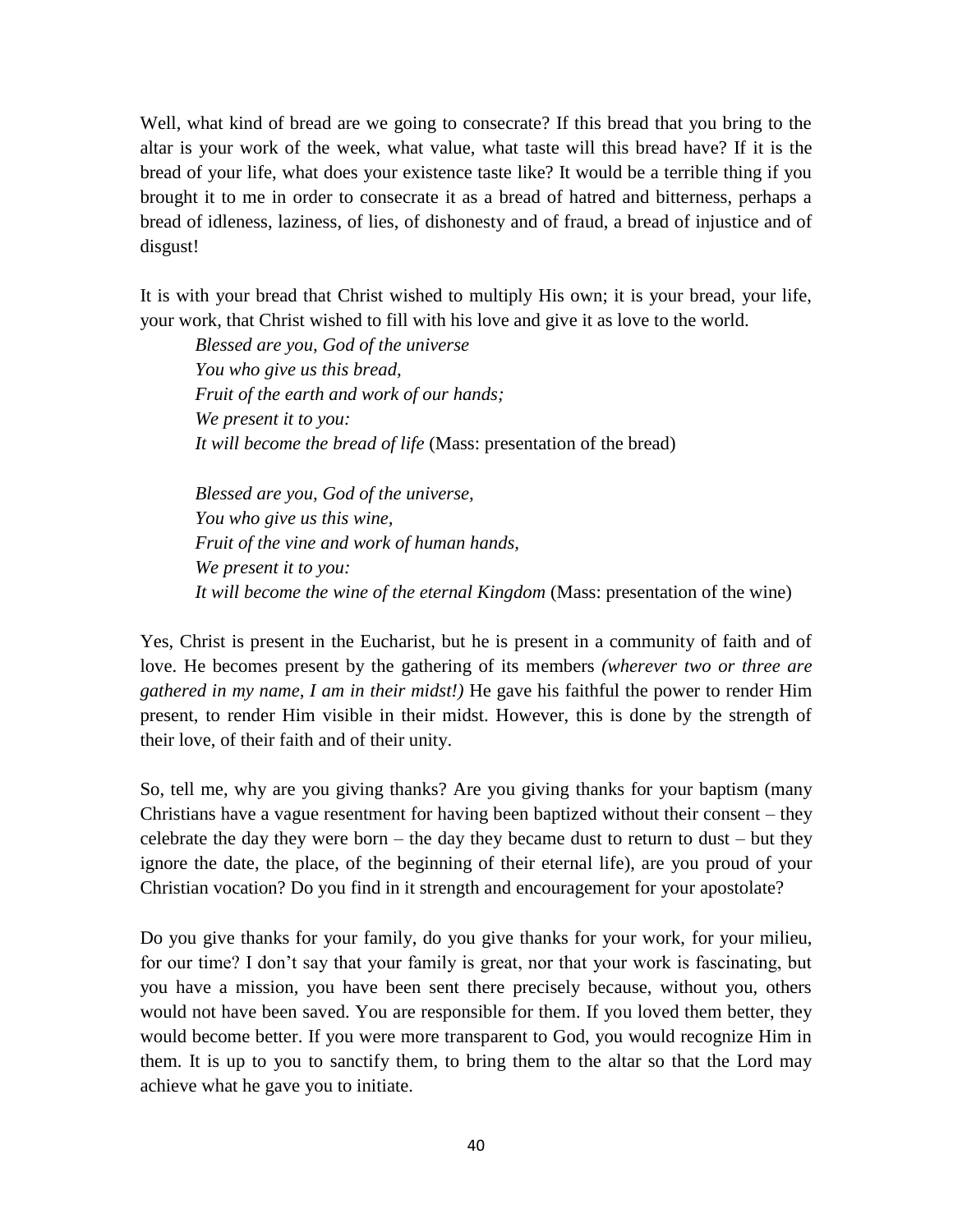Mass is the sign and source of our union with God and, indivisibly, of our union with our brothers.

But it is a source only if it is also a sign!

Generally, we are content to speak and live as if it were a source. So, let us celebrate as many Masses as possible… one, three, five, twenty per day, and the world will be sanctified! False clericalism that imagines the priest operating the sanctification of the world in a vacuum, all alone!

Each Mass, each sacrament, is a human and divine act all in one, and when we dehumanize the sacrament, we cease to deify man.

In the primitive Church, we celebrated Mass in homes, on a table, with the family bread. We have changed all this. We can confuse people by grouping them in churches, but the real church where they celebrate the Eucharist at all times and in all places, is in their homes. "It is when you depart from churches that you enter the Church!", your home. We fool them by giving them something that resembles everything but their bread, and instead of celebrating Mass on their table, we make it an altar and, quite symbolically, a tomb!

The Eucharist is celebrated by a priest united to his people, sustained and charged by him to give thanks to God for his call, for his vocation to salvation and his mission to call others, and by solemnly commemorating the gifts of God they have already received, the faithful prepare and open themselves to receive some more.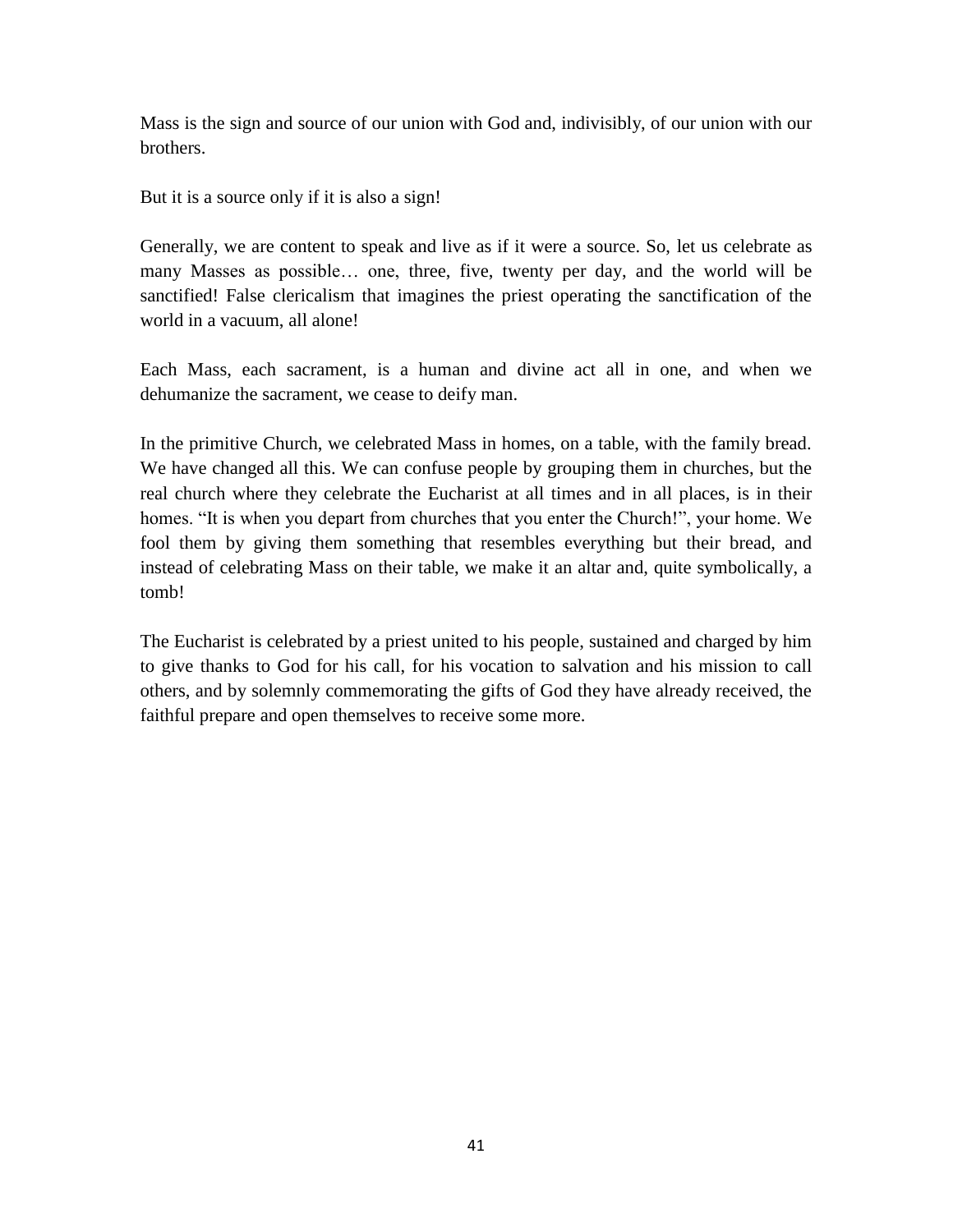### **CHAPTER FIVE**

# **TO BE A COMMITTED LAYPERSON IS TO BE ABLE TO QUESTION, LISTEN AND REFLECT**

After the Council, in our sector, there was a period of euphoria. The fruits of this euphoria: for one, the enthusiasm and dedication of many among the laity, but on the other hand, a triumphalist rhetoric concerning the laity, its rights and prerogatives; a certain spirit of claims, of fruitless contestation and finally of frustration and bitterness<sup>9</sup>.

This season seems to have passed and the picture we have is that of an anonymous multitude of laypersons, working silently at all levels in the Church and throughout the world.

While being realistic, we must not however fall into a naïve optimism, for there are several questions marks. I would even say that there are risks, problems, fumbling, and even deviations. Let us talk about, if you will, tensions. However, I wouldn't want to err by defeatism, and this is why, next to each tension, I will show the hopeful signs thanks to which all these tensions become precious elements in the construction of the Church of today. These signs of hope are perspectives and realizations.

We will not expose here – much less comment on – all the numerous, complex and qualified tensions that appear.

Let us be content to glean here and there and briefly comment the principal ones among a list far from being complete.

### **Clericalism or "laity-ism"?**

l

The first one, most widespread, is the tension that hasn't yet been resolved – will it ever be someday? – between clericalism and anti-clericalism (or "laity-ism" as Paul VI called it in: To the Bishops of the North Region of France. Osservatore Romano, 28-29 March 1977). Clericalism, in the Pope's allocution, is the pretention of Pastors to "control the monopoly of the apostolate", in other words, the degeneration of the legitimate authority of pastors or ministers in the Church into an authoritarianism that suffocates the legitimate autonomy and the freedom of initiative among the laity.

<sup>&</sup>lt;sup>9</sup> Neves, Vocation of the laity, Église Canadienne, 1978, pp. 334-ss.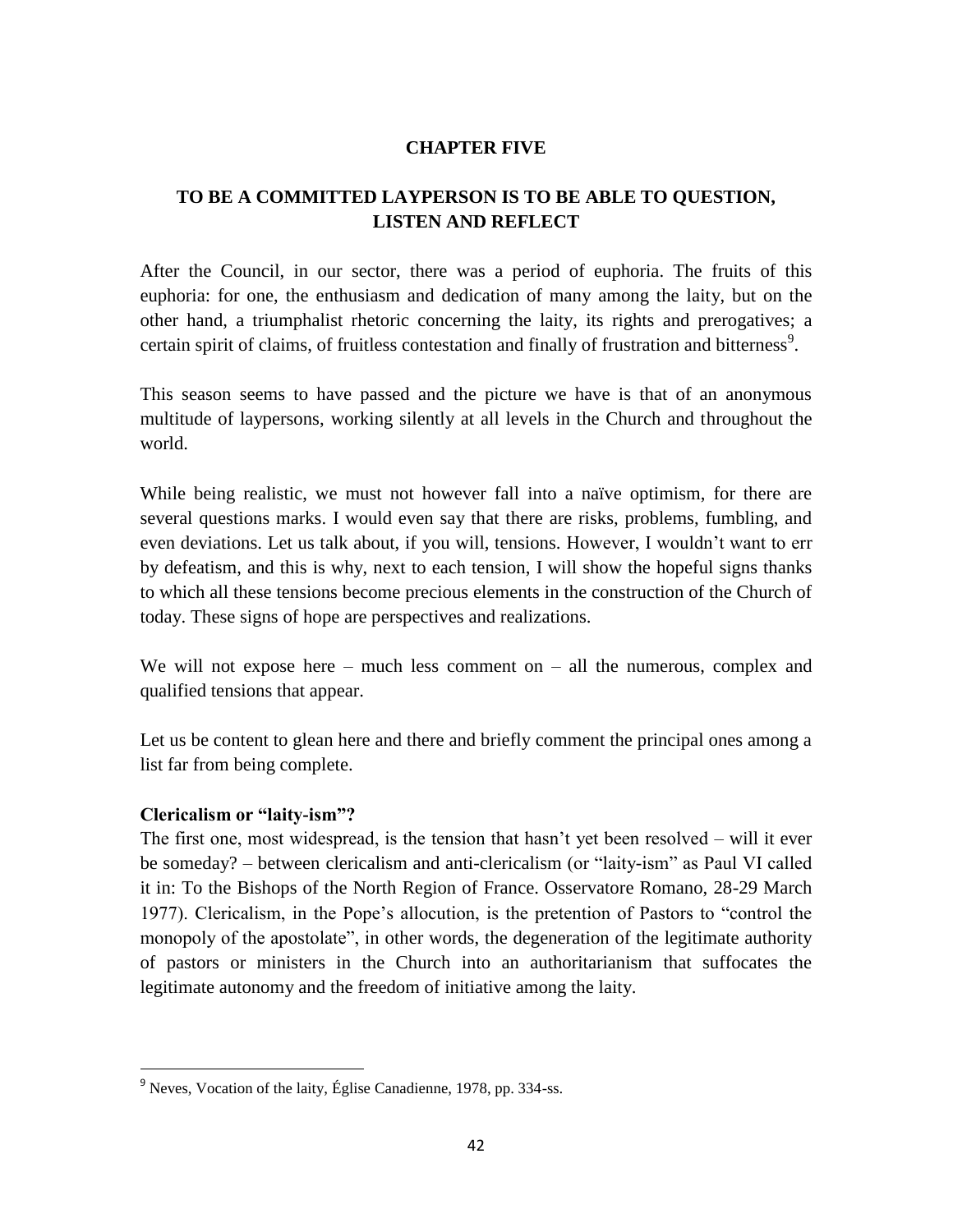Laity-ism is the extreme reaction that leads the most conscious and committed laypersons to "cut themselves off from the priesthood under the pretext of autonomy" – these words are again from Paul VI – and perhaps, even more, to contest, reduce and empty the charism and mission of the pastors to the point of conceiving, contrary to the plan of Jesus, a Church governed by the laity if not entirely made up of laypersons. Under various forms, according to milieux and circumstances, and not always very clear, these phenomena are still present and cause tensions that are more or less strong and dangerous.

However, after examining this, there is no doubt that innumerable laypersons are much more conscious that "far from being performers of the hierarchy", they must acquire "their identity and majority by also respecting the identity and specific mission of their Pastors". Being aware that the Church willed by Christ is made up of ministers and laypersons, not separated and antagonistic but profoundly united, and that "it is important to maintain and renew the organic bond between priests and the laity" in order that, by "an intelligent and persevering, creative articulation, the Church, far from being a power play, may be a communion": it is always Paul VI who speaks (ibid.).

The Council set up organisms to realize this communion: they are the pastoral councils at the parish and diocesan level. The *motu proprio* "*Apostolatus peragendi*" gives the Council for Laity, in close liaison with the Sacred Congregation for the Clergy, the attention to these councils. They are entirely new and have to live this experience before producing their expected results. However, the Plenary Assembly of "the Pontifical Council for the laity" has sharply recommended following what is taking place in this area in order to develop as much as possible this important organism for ecclesial communion. The converging and harmonious lay-pastor work wanted by the Council will be the end result of a humble and persevering apprenticeship. The pastoral councils could become excellent instruments for this.

The Assembly has neither forgotten this form of collaboration of the laity with the Pastors who are its ministers. Pope Paul VI spoke of these ministries and their importance in the work of evangelization accomplished by the Church. Certain local churches see a few of these ministries emerging in their midst in answer to precise pastoral needs. The Assembly expressed the wish that the Pontifical Council for the Laity become aware, as much as possible, of the experiences achieved, of the results obtained, of the shortcomings observed, of the possible risks in order to be able, in the future, to promote these ministries in a direction that is in keeping with the vocation of the laity. These ministries must not "clericalize" the laity but respect their entire identity in the Church and in society.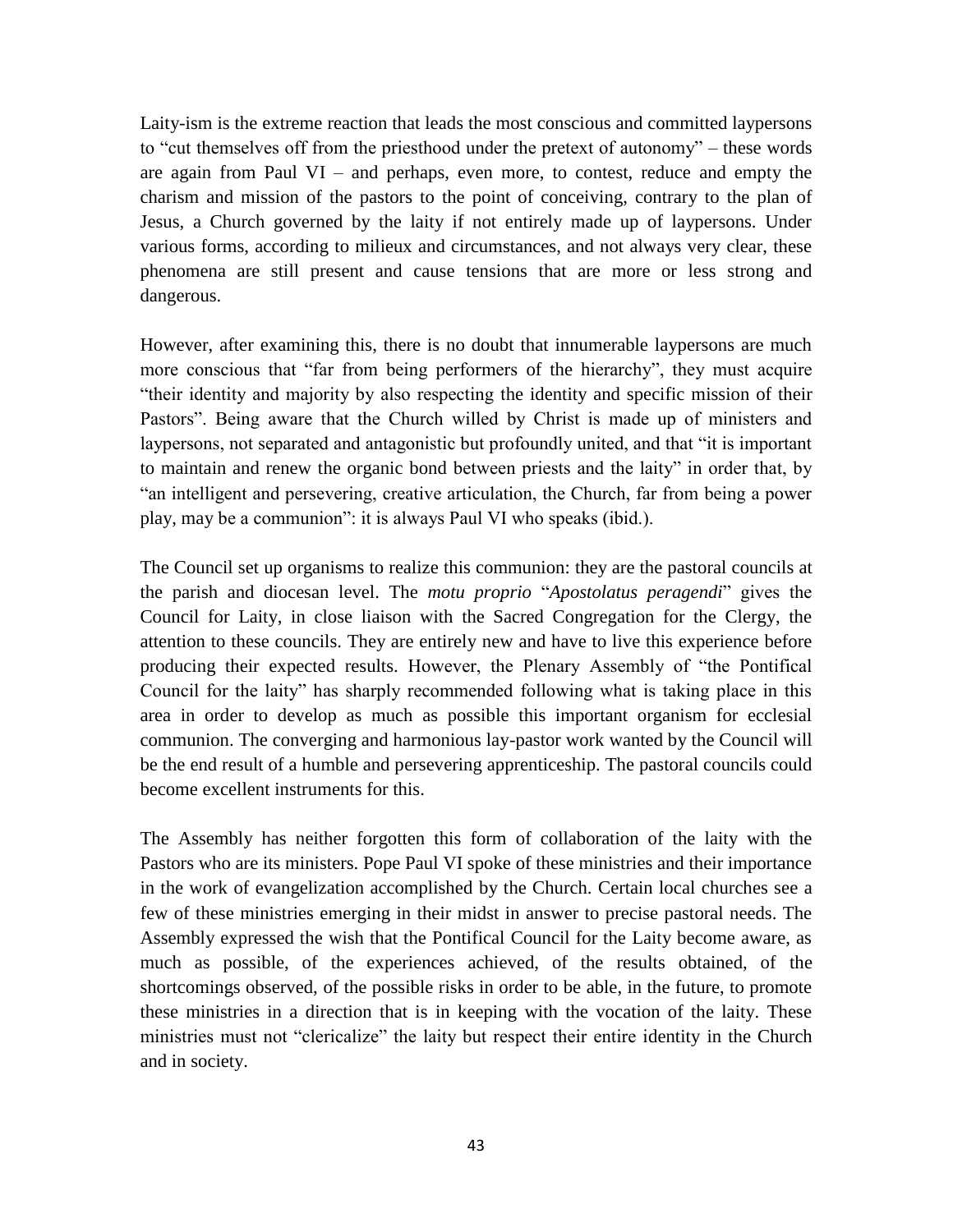Always in this line of communion between the laity and pastors, just a word about the concern that was strongly manifested during the Assembly by the lay members concerning the promotion of sacerdotal and religious vocations. These laypersons did not hide the fact that the more they receive responsibilities in the Church, the more they need the pastoral action of the priest and the testimony of the religious. Also, one of the 25 final recommendations concerning the activity that the laity can eventually exercise, should be either to favor the awakening of priestly vocations, or to encourage their priests and religious in their vocation.

I think therefore that, in spite of the always active virus of clericalism or of "laity-ism", the present time allows us to see in the Church an effort of overtaking these polarizations and a real communion in the mission, saving the distinction of roles between the laity and clergy.

## **Commitment or spirituality?**

Second tension: the one that exists between commitment and the Christian faith. All the theology of the laity, during the last 40 years, and crystallized in the ecclesiology of Vatican II, insists on the meaning and value of the commitment – social, political, cultural, scientific, etc. – of the Christian. Faith is not, for the believer, a reason not to commit oneself, but all the more reason to commit oneself as a Christian. And yet, there is a profound tension that is manifested in many different forms.

We won't have the time to examine them here, but I would like to signal at least the three following aspects:

- The laity, alone or associated in different ecclesial organizations, are drawn more and more by the attraction to ideologies. Therefore the problem, often very delicate, is seen in the confrontation of ideology and faith. The risk is not imaginary; it is quite real and powerful to subordinate faith and its teachings to dogmas of ideology. So, it is no longer faith that judges and criticizes opinions, and options, and again actions coming from ideologies, but it is the ideology that passes judgment on a faith that has become hostage or prisoner. The Christian originality – and identity – of the commitment suddenly vanishes and the latter is confounded with any other commitment. It is the whole risk contained in the phrase often stated: "It is not because of my faith that I commit myself, but because of my solidarity or of my analysis of society, etc. Finally, I confront my commitment with my faith."
- From this, there is a repercussion at the level of the apostolate: when ideology is more important than the inspiration of faith, the commitment is quite ready to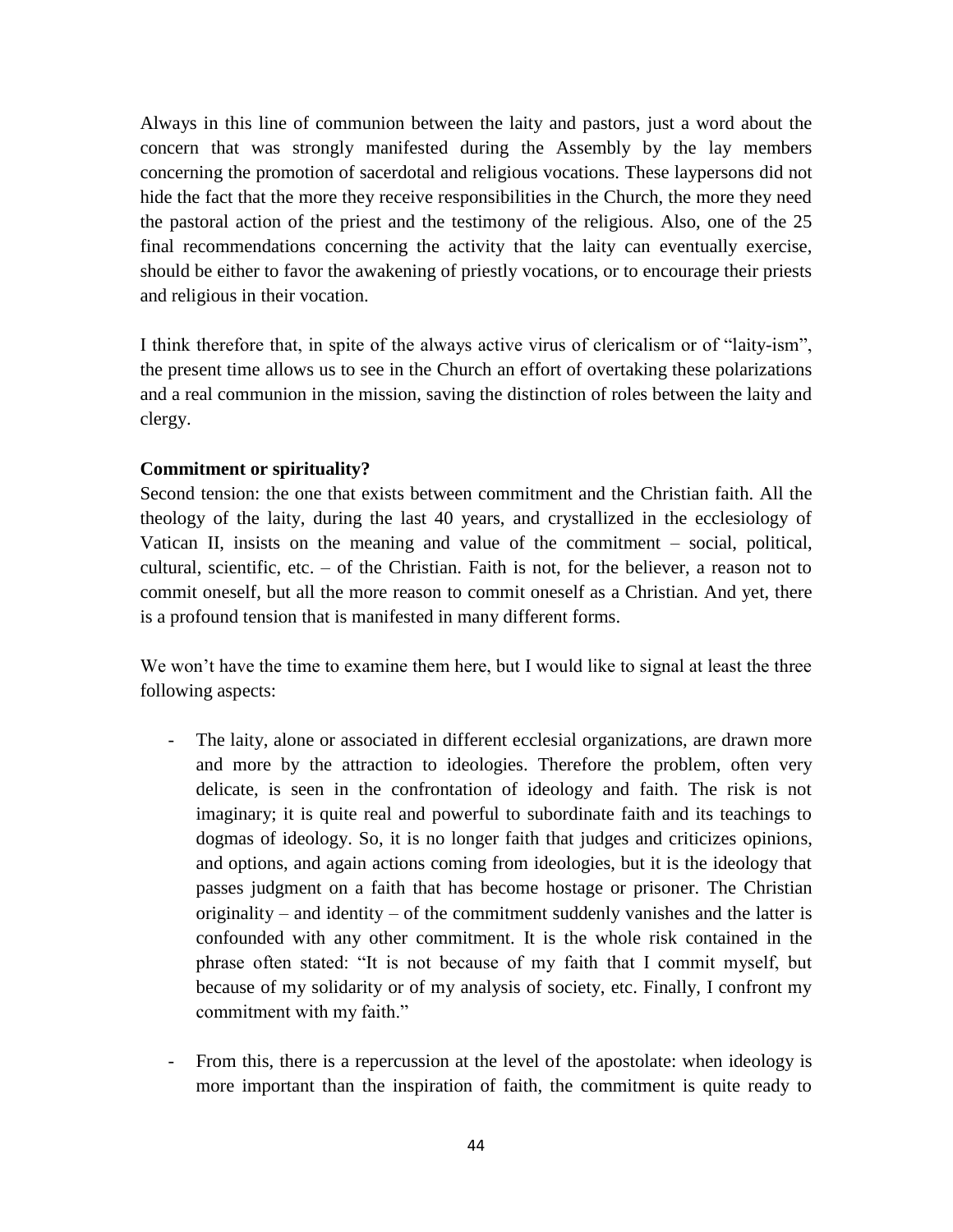detach itself from faith as well, and become some sort of absolute and be adopted, whether it is according to faith or opposed to it. This is quite the road followed by many christian movements, born under the sign of the evangelization and become little by little heralds of a messianism that is purely terrestrial and temporal.

- Another manifestation of this second tension: being torn between commitment and spirituality. A more global outlook on the laity of the whole world at the present time, shows them quite divided between a laity radically committed and a laity that is charismatic and spiritual. One fears that the tension may result in a separation. Now, the Church is at the same time and truly in solidarity with mankind (therefore at his service) and charismatic (therefore turned towards her Lord in adoration, prayer and contemplation). Her beauty, but also her riches and her strength is the unity within her of Christians who are committed and charismatic. Moreover, we must say that each Christian, while carrying within himself the predominance of one or the other aspect, must be at the same time, committed and spiritual. This is surely the most profound tension at the present time. It is the constant concern of the Council for the laity to promote, by every means it has, the equilibrium within this tension, in every way possible. This equilibrium is far from being acquired and it seems, however, that the most frightful polarizations are coming to an end: laity that is most committed always gives its true place to faith and is discovering the meaning and urgency of a spirituality, even of contemplation; the concern for an authentic evangelization, not to be confused with the political message, seems to be taking over; movements of spirituality are more aware of the requirements of commitment.

#### **Apostolate and Incarnation**

This is the third tension. Many Christians whose formation, in the family, in their parish or within different movements, who had been transformed into apostles suddenly entered a crisis, asking themselves what good were their apostolic actions.

What were the reasons for this crisis? First of all, the false conviction that the Good News is already implicitly or virtually present and alive in each person and that it is superfluous if not dishonest to do more. Such apostolic momentum was paralyzed by this "dogma" abusively attributed to the Council. But there is another reason: the intuition that mankind is bathing in a determined culture, that has its roots, its expression, its mode of influence, and on the other hand, the sensation that the apostolate is not aimed at this culture, but consists in stating general truths, intemporal and therefore without any take on real persons. Let us take note right away that a recent pontifical document has taken into account the double knot of this tension: the apostolic exhortation *Evangelii Nuntiandi* has denounced the absurdity and even the cruelty of keeping quiet the proclamation of Jesus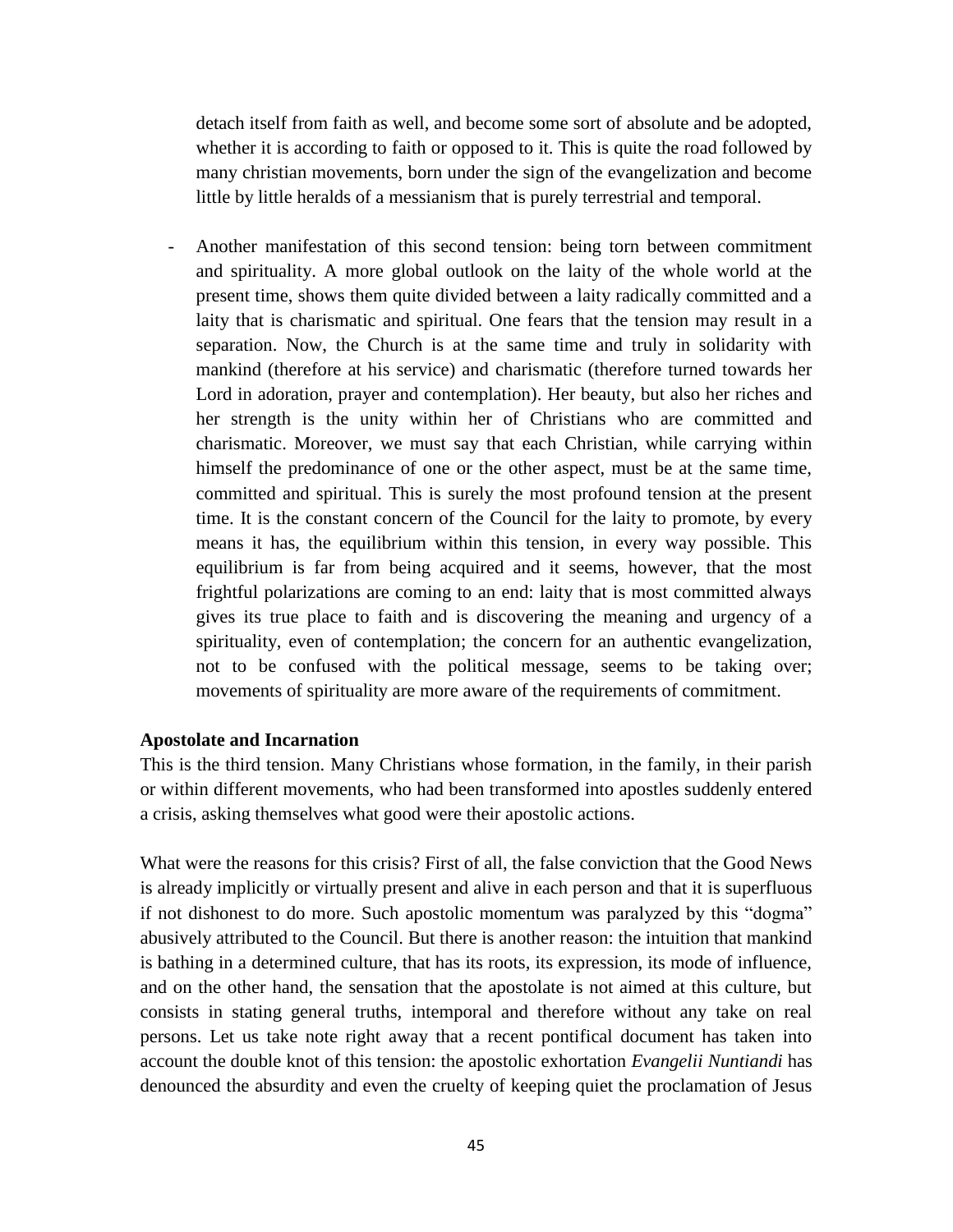Christ and of His Gospel in the name of an "implicit Christianity" or of a false conception of the "*semina Verbi*" present at the core of humanity or of the "preparatio evangelica" contained in certain human values; it also declared with strength and clarity that to evangelize is not to repeat formulas but to insert profoundly the ferment of the Word of God in Jesus Christ intimately within the culture and cultures found within mankind as within a matrix.

I believe I can affirm that this doctrine of *Evangelii Nuntiandi* is profoundly inspiring for the program of the Council for the Laity, just as it is, coming from the Plenary Assembly. The recommendations concern a permanent attention to the continental and/or regional realities, the setting up of activities for the promotion of a university Pastoral, of a Pastoral for men of science, of questions addressed to the Church by country dwellers, a continuation of studies and activities concerning the active presence of women in the Church and Society: you have here the power lines in the action of the Pontifical Council for the Laity inserting the ferment of the Gospel in culture and cultures.

## **Unity or diversity?**

The fourth tension could be summed up in the word pluralism: it is the tension unitydiversity. Here we are faced with a tension that strongly attacks a very great number of laypersons, and has a hundred different faces. I very briefly present a few.

- There is the tension that could seem superficial and ridiculous, but can arrive in extreme situations we all encounter, between "progressives" – "conservatives" (I put them in quotations to signify how much they must be put in perspective). This tension has always existed in the Church: in the  $1<sup>st</sup>$  Letter to the Corinthians, Saint Paul gives very wise and very evangelical orientations on this subject in the precise question concerning the meat offered to the idols. It becomes sharper during notable events like a Council. It strongly affects the Church nowadays. It is resolved only by a profound inspiration of charity.
- It is also the tension between the Catholic identity that must be maintained and the dialogue to be had with non-Catholics, non-Christians, non-believers. The temptation is great, among innumerable laypersons, to resolve the tension either by an easy irenicism that sidesteps the differences and does not hesitate to sacrifice the essential elements of the Catholic faith, or a stiffening attitude that blocks all dialogue. It is not by chance that ecumenism appears as one of the most thorny issues for the laity, for it is on a ground where it does not feel safe but rather ill at ease.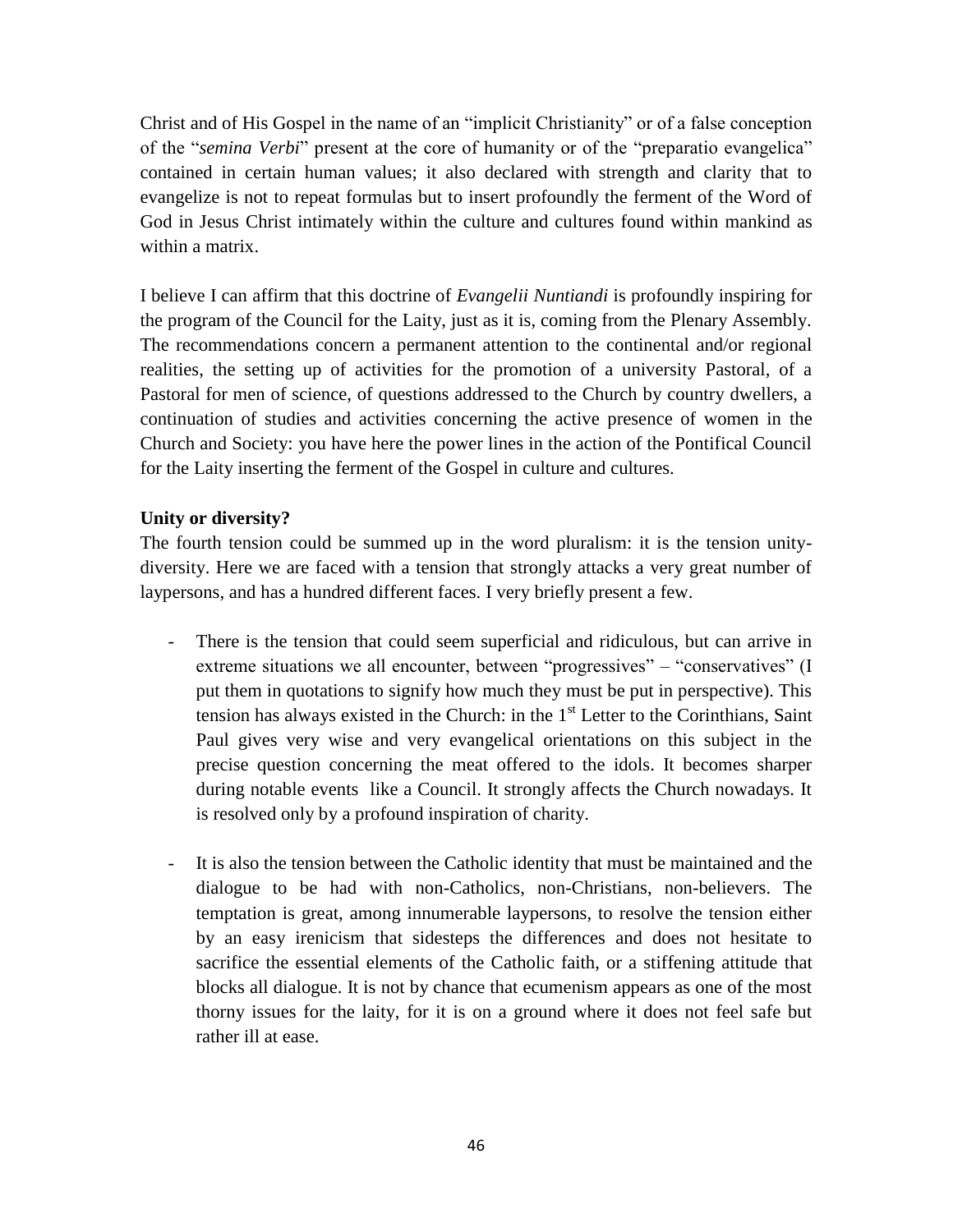- Finally, there is the tension between theological research and the unbreakable attachment to guaranteed truths of our faith. We can notice among a great number of laypersons a profound consternation when faced with certain theological theories, propagated as acquired doctrine, and especially when facing doubt, uncertainty and relativism concerning matters where they need certainty the most.

I think that the Council for the Laity has an important role here as long as it remains faithful to its original vocation, clearly expressed in the *motu proprio*. I am speaking about its vocation to be a "place of encounter, of listening and of dialogue" for the vast world of the laity. Experience seems to show how important and decisive this role can be to construct unity in diversity and how much the Council for the Laity can accomplish, silently and with discretion, with perseverance, always maintaining a bond with all its representatives. It has received from the Plenary Assembly much encouragement for this.

## **Structures or liberty?**

The fifth tension: the one that exists between spontaneity and organization in the apostolate. Our time – especially with the young generation – is strongly allergic to all that is institution and structure. This is paradoxical and understandable if we think that never as today has the universe been subject to the rigours of a technology, always more refined. Never has man been more dependant on computers in an "Alphaville" civilization. As for the apostolate, this tension is found in what Father Serge labelled in an article "Gli interrogativi dell'associazionismo cattolico" (La Civiltà Cattolica, no. 300, vol. II, Juin 1975, pp. 536-551) and others call the crisis, or agony, of apostolate associations.

It is true that many of these associations have dangerously weakened or become extinct in the after-Council due to two contrary reasons: one is a lack of renewal, the other, a renewal without criteria or discernment.

However, an objective look does not go in the catastrophic sense of those who talk of agony. First of all because many of these associations, thanks to a wise and prudent "aggiornamento", were able to rejuvenate and rekindle their efficiency in a changed world and a renewed Church, and continue to render good services, either in the spiritual growth of its members, or in the caritative mission of the Church, or again in the insertion of many laypersons in to temporal realities. And then, because, if some associations have disappeared, others have appeared, born from new situations and adapted to the new requirements of the Church mission in the world of our time.

A special attention should be given to very different kinds of communities that are born, in close communion with the doctrine and life of the Church and under the very close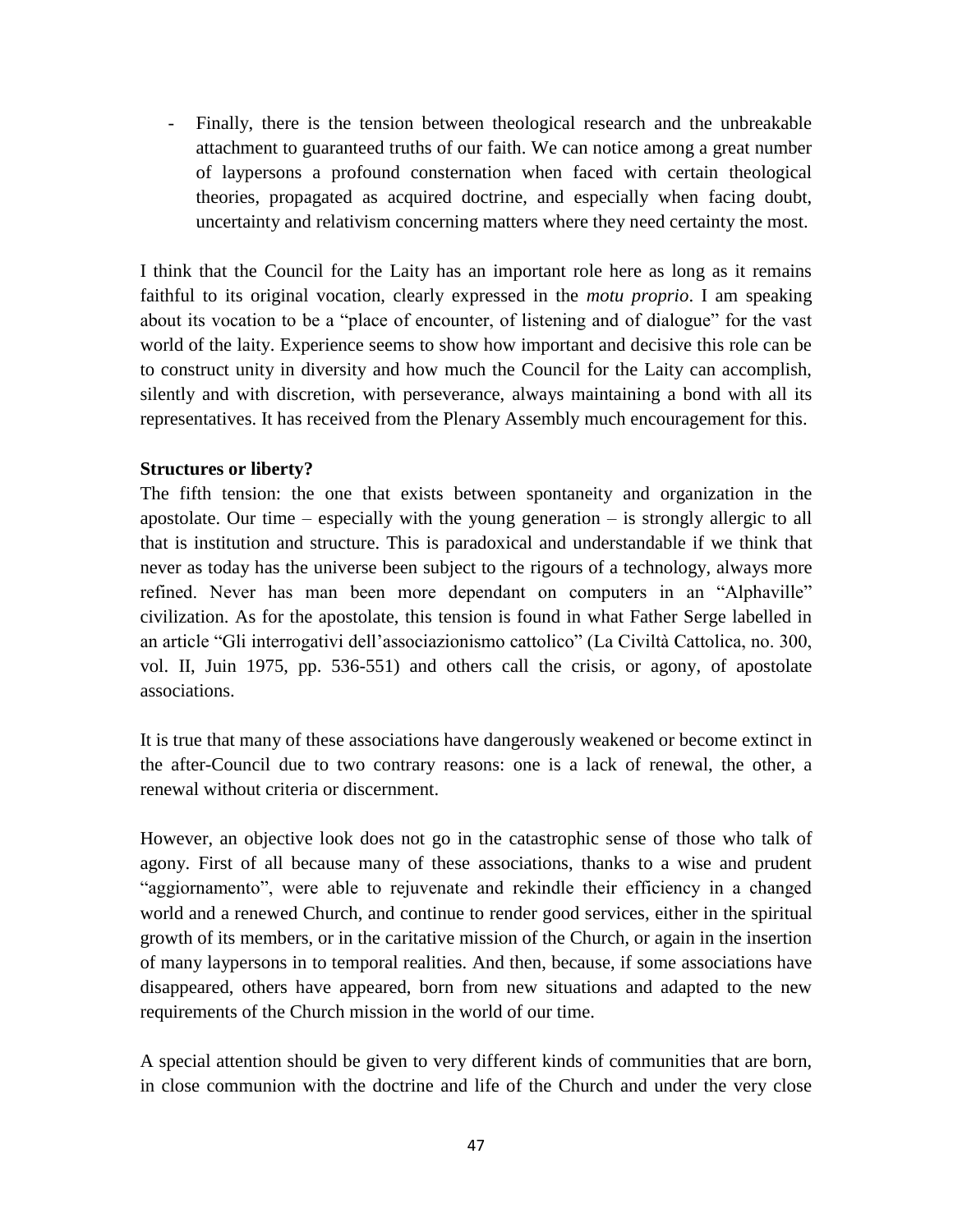orientation of the Bishops, from the Basic Ecclesial Communities that are mentioned in *Evangelii Nuntiandi* (n. 58), and with prayer or neo-catechumenal groups and fraternities of young people, as well as real communities of life inspired by the "charismatic renewal" (they exist in the United States and in France), or again by the Christian Family Movement and others.

It is in these groups and communities that we will perhaps find a balance between the tendency to spontaneity, to liberty and creativity on one hand, and the need for a minimum of structure and organization on the other hand. Will they be the preannouncing models of Catholic associationism of tomorrow? It is too early to say. These groups show us anyhow that we must not sound the death knell on the associations of all kinds with which laity is providing itself in order to live a Christian life more intense and more profound or from an apostolic action more enduring and more efficient. And in all this, Catholic Action, which, *mutatis mutandis*, remains actual in the Church of today, as is vigorously stated in *Apostolicam Actuositatem*.

The Council feels strongly questioned by the presence and future of the associations. Her attention goes first to those with an international outreach, especially Catholic International Organizations whose function as a form of presence of the Church in international life cannot be ignored. It is not by chance that an important part of the time and activities of the Council is given to these associations. The Plenary Assembly fully understood this and has confirmed the Council along this line.

### **Action or formation?**

A last tension: the one that exists between the call to action and the need of formation. If we may admit – but can we really? – that at a certain moment, the formation was less necessary for the laity, it is today of an urgent nature. For, the more the laity is called to an active participation in the life and mission of the Church, the more they need to be formed, under the pain of answering poorly to their vocation and frustrating the expectations of the Church. This formation will be generally on the human level, but also doctrinal, spiritual, social, apostolic, etc. We will no doubt have to recuperate the values that Cardinal Cardijn – and the whole Catholic Action after him – called the formation in action through action, in order to avoid an absurd dichotomy and abstract formation absent from reality. But we will also have to ward off all pragmatism and keep in mind that a good part of formation is not necessarily oriented towards immediate action, but to build the man and the Christian in each layperson.

This need of formation was felt very strongly during all the Assembly. Questions concerning the new tendencies in the formation (examined in the past by the "Consilium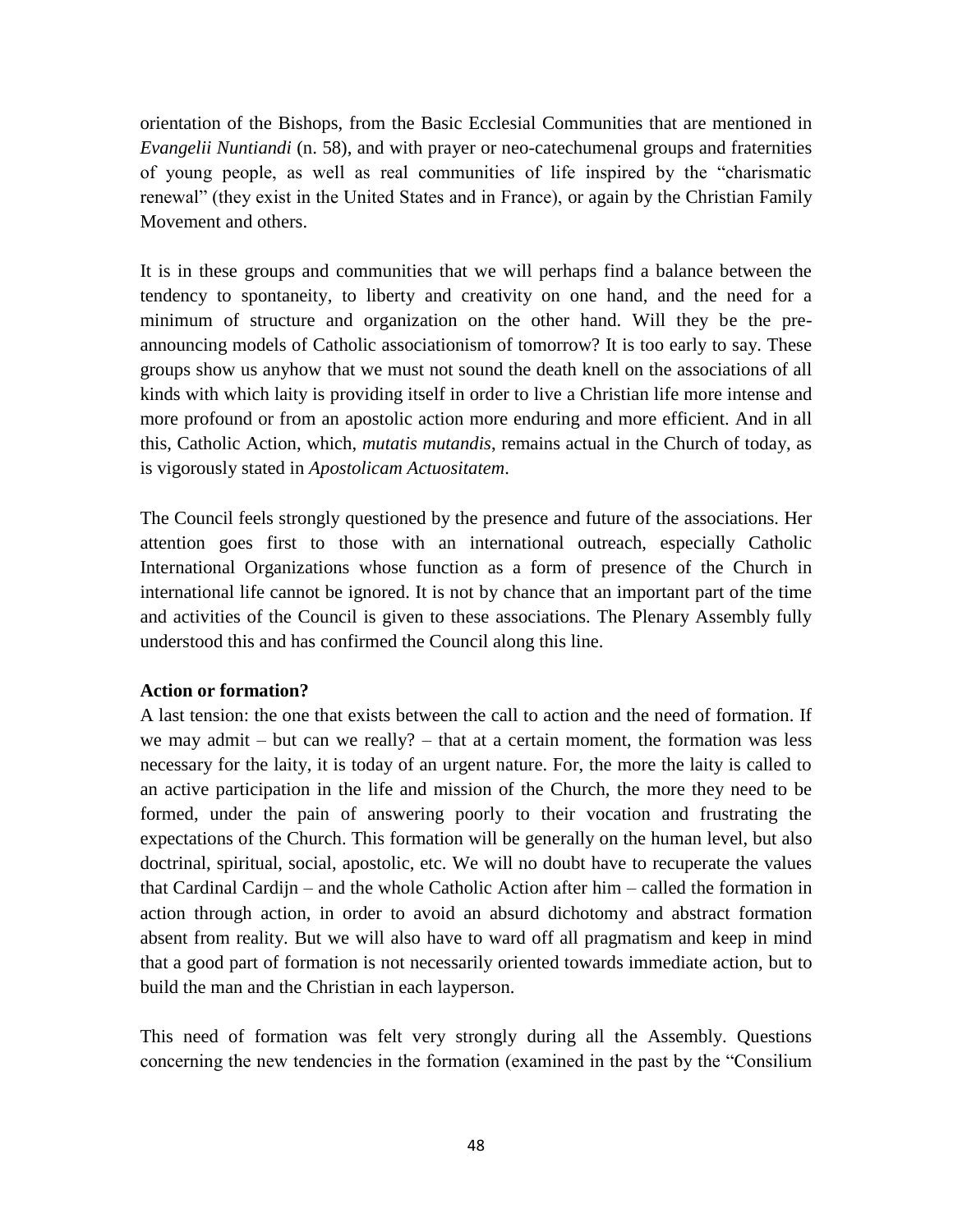de Laicis" in an ecumenical symposium), but also the content of this formation, its framework and instruments, its agents, were raised and looked at by all.

One last consideration: the richness of the Plenary Association resides in the action program beginning with a project elaborated by the Secretariat, a tangible result of its work. This program includes points already mentioned: a pastoral approach for men of science, for example; an attention (concerted with the Commission for Justice and Peace) to questions concerning faith and commitment. It also includes points like the apostolate of the sick and for the sick and handicapped; questions concerning senior citizens; questions concerning the promotion of women, etc. This program must be a necessary point of reference for the coming years, even if the forthcoming Assemblies will certainly enrich it, develop it, and underline certain points.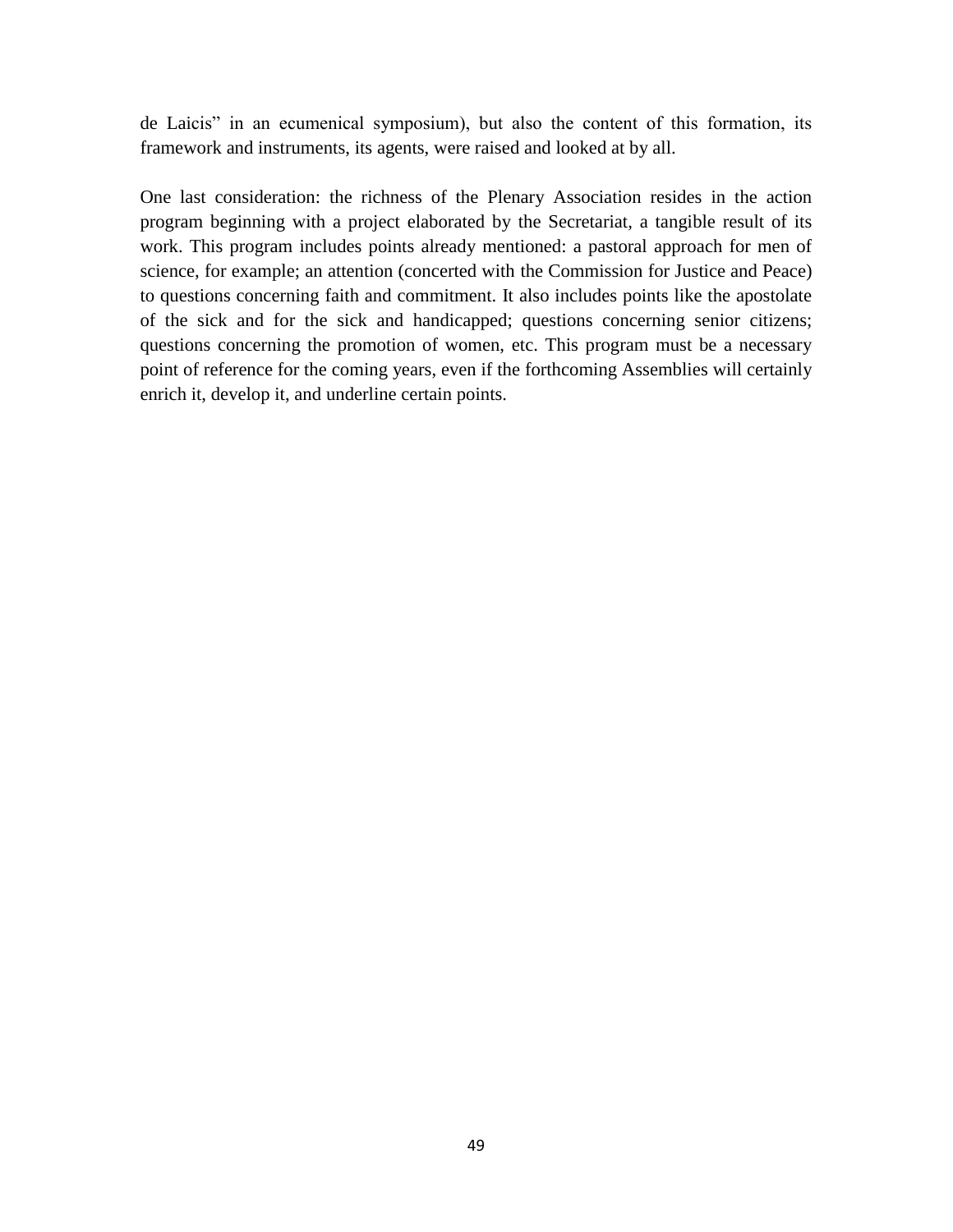#### **CHAPTER SIX**

# **TO BE A COMMITTED LAYPERSON IS TO BELIEVE IN THE POWER OF PRAYER**

Prayer is the most powerful form of energy for everyone, priests and laity… *I am the vine, you are the branches. Whoever remains in me and I in him Will bear much fruit, Because without me you can do nothing (Jn 15,5).*

*In the same way, the Spirit too comes to the aid of our weakness; for we do not know how to pray as we ought, but the spirit itself intercedes with inexpressible groanings. And the one who searches hearts knows what is the intention of the Spirit, because it intercedes for the holy ones according to God's will (Rm 8, 26-27).*

A moment of real adoration has more value and spiritual effectiveness than the most intensive activity, even if it has to do with apostolic activity. (Puebla, n° 529)

#### **Vital necessity of prayer**

A few reflections:

"Man has as much need of prayer as the body needs oxygen… Today, more than ever, prayer is urgently necessary in the lives of men and nations." (Doctor Alexis Carrel)

"I am not a man of letters or of science, but I humbly pretend to be a man of prayer. It is prayer that saved my life." (Gandhi)

"To pray is to act. Action not only on a few individuals but on the universality of mankind. To pray is to act on God and through Him on the whole universe." (Cardinal Saliege)

"The aim of prayer is less to obtain what we ask for than to become better." (J. Green)

"Why pray? It doesn't change a thing, do you say? The order of events is changed for all eternity!"

It will change something. Prayer changes your state of mind and your heart. It will change your outlook on the order of things, which is the equivalent of modifying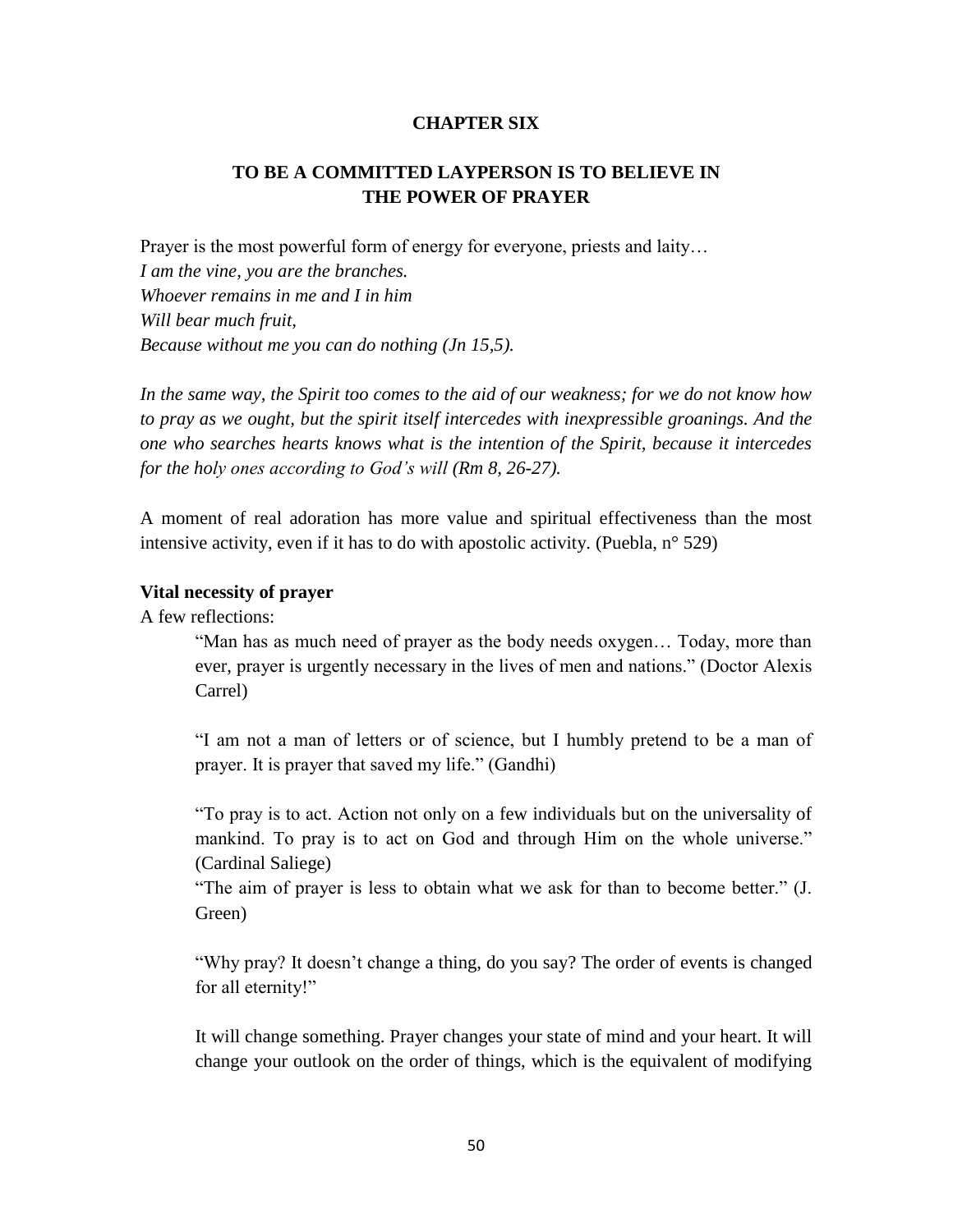this order. You ask through prayer to receive something. Ask rather to become somebody, to become Jesus Christ.

### **To make the prayer of Jesus our own**

The first Christian community reveals to us: Christian existence has its source in Jesus Christ always present among us and acting by the power of his Spirit.

## *To make our the prayer of Christ*

Christian prayer is first of all and essentially the prayer of Christ that becomes our own. It exists before us and, in some ways, without us. It is the prayer that Christ never ceases addressing to his Father by the Spirit.

We do not have to invent prayer, but to receive Christ's prayer *for he lives forever to make intercession for them.* (Hb 7, 25). To receive it, that is, to make it our own. To pray is to participate in the prayer of Christ, the only One to whom the Father listens.

Every Christian prayer is therefore "a prayer in the name of Christ". This expression does not mean: "in the place of Christ…" nor "by the mandate of Christ…", but "in Christ and with Christ." This is the meaning of the words of Jesus in Saint John's Gospel: *Truly, I say to you, whatever you ask of the Father, he will give it to you in my name. Until now, you have not asked for anything in my name, ask and you will receive, and your joy will be complete.* 

### **To commemorate Christ in prayer**

To pray, for a Christian, is therefore to commemorate the Prayer of Christ, or even better, "to commemorate Christ in prayer. Such a prayer cannot be addressed to a divinity without a name, to an impersonal and foreign God. It is always addressed to the Father who revealed himself in Jesus Christ.

Jesus, one day, pronounced the name "Abba" – that is "Father dear". "Abba", "Imma", are the first words that a baby babbles. "Abba" was childish. No one would have dared to say "Abba" to God. Jesus does so always, in all the prayers he has given us.

Jesus spoke to God as a little child to his father, with the same intimate simplicity, the same trusting abandonment… To him who had received from the Father, in fullness, the knowledge of God belonged by right the Messianic privilege of naming him thus, familiarly, as a child. "Abba", this name addressed to God, Jesus has given us the power to pronounce it with him and in him. Christian prayer is the fruit of the Spirit within us.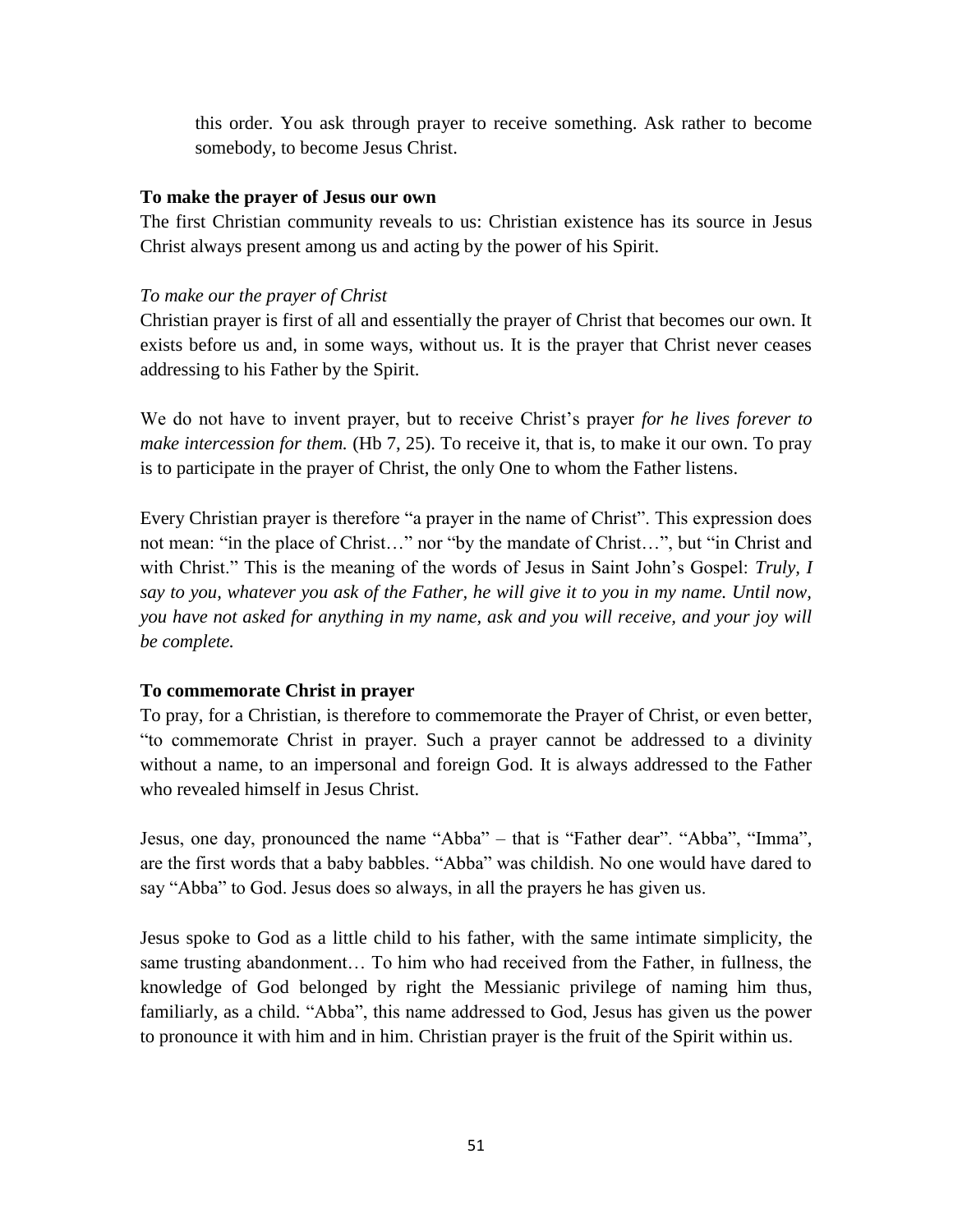*The Spirit itself bears witness with our spirit that we are children of God…The Spirit itself intercedes with inexpressible groanings* (Rm 8, 14-17; 26-27).

## **To welcome within us the Holy Spirit**

Christian prayer is the prayer of Christ, but it is also our prayer; it is the word addressed to God by each one of us in Jesus Christ thanks to the Holy Spirit. To make the prayer of Christ our own is to welcome the Holy Spirit and to take on the same attitude as Christ's.

Each one of us has his own proper and original way of praying, depending on our temperament, our education, our milieu, our culture. Each one has his own way of praying, even when he uses ready-made formulas. This is why it is so difficult to speak about praying. It is the reason why it is equally so difficult to be "a master in praying".

## **Christ alone is the Master in praying**

There is only one Master in praying: Christ Jesus working within us through his Spirit.

The master in praying is only the pedagogue who disappears in the presence of the Holy Spirit. This master is perhaps a "spiritual" who has had a long life with the Lord in silence. It can also be members of the prayer group to whom you belong. It seems today that we do not refer as much to one person but to those who are praying with us and helping us to say truthfully: "Abba, father dear".

The pedagogues, the spiritual masters, cannot be those who can define prayer, but who, with courage, and at times painfully, learn and re-learn how to pray in this world in complete transformation as we know it today.

## **God awaits man's acceptance**

Man is responsible for the word he addresses to God. That is, he can pronounce this word or refuse to do so. To accept or refuse to say the prayer is an activity that is implanted in man's freedom. But this acceptance or refusal is situated within a calling from God.

*You would not seek me if you had not already found me…*

If man speaks before God, it is because God has given him the power to pronounce the word and invites him to say it.

Since Christ has come, man no longer expects God; it is somehow God who expects man. It is God who awaits man's acceptance of Him.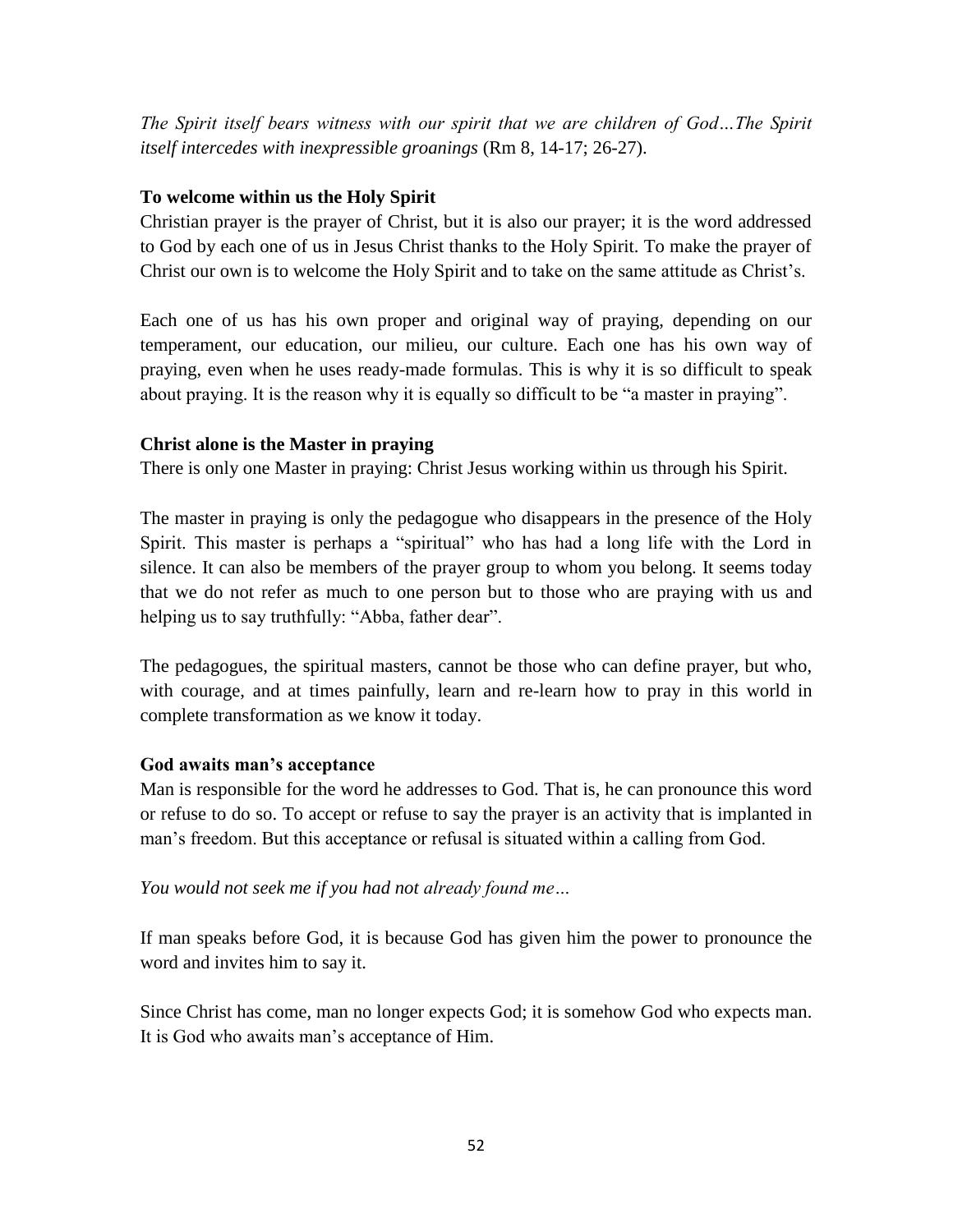On a more practical level, this means that prayer supposes a preliminary listening to the word of God. If, very often, we have nothing to say when we have decided to pray, it is because we don't know how to listen to the word that God is showing us in the Bible, in the Church, in the world, in events.

This means once more that prayer supposes an attention given to the person who is pronouncing this word, at this moment, for us. When we are having a conversation with a friend, we are more attentive to the friend himself than to the words he is saying. More precisely, we are present to a friend who is revealing himself in what he is telling us. It is the same thing in our relationship with God in prayer.

## **A prayerful life**

If you begin to unite your life to your prayer, they will never be separated. And life will be a fuel that will constantly nourish a fire that will become more and more rich, more and more hot, and will transform you little by little into the burning bush mentioned in Holy Scriptures. "To have a prayerful life, to pray about life, to pray about events": These are as many expressions that show a will to do away with a prayer that would be an escape from the reality of our world and would lead us to a "disengagement".

## **To unify one's life**

Christian prayer cannot and must not be placed far from events that we live each day nor be a foreign object that would be dumped on our human history. It is the prayer of a man, a woman who loves, works, suffers, rejoices, gets involed in activities, different enterprises… The Psalter, an inspired prayer, is quite revealing on this subject. We discover here the prayer of an entire population that sings about its thanksgiving for the interventions of God in history, that recognizes its sin in order to be forgiven. Little ones, the sick, the poor cry out their misfortunes and their oppression; they call on God for help. People in exile, prisoners express their hope for freedom that they expect from God alone. All those who are cured, saved, delivered, sing their thanksgiving. In these events, they all proclaim the grandeur of God, who is their God, whom they worship and praise.

They do not accept life as it is in order to "canonize" it. On the contrary, they call on God for help in order to have the courage to change it.

## **To pray with the psalms**

The Jews who composed the psalms and prayed them, lived the events of their history and their personal situations in faith, that is, they accepted another meaning to these events and situations, another meaning than the one that was given by the sole light of intelligence. Events and situations found their place in the project of God, the creator and redeemer. They were signs and the promise that God was going to bring.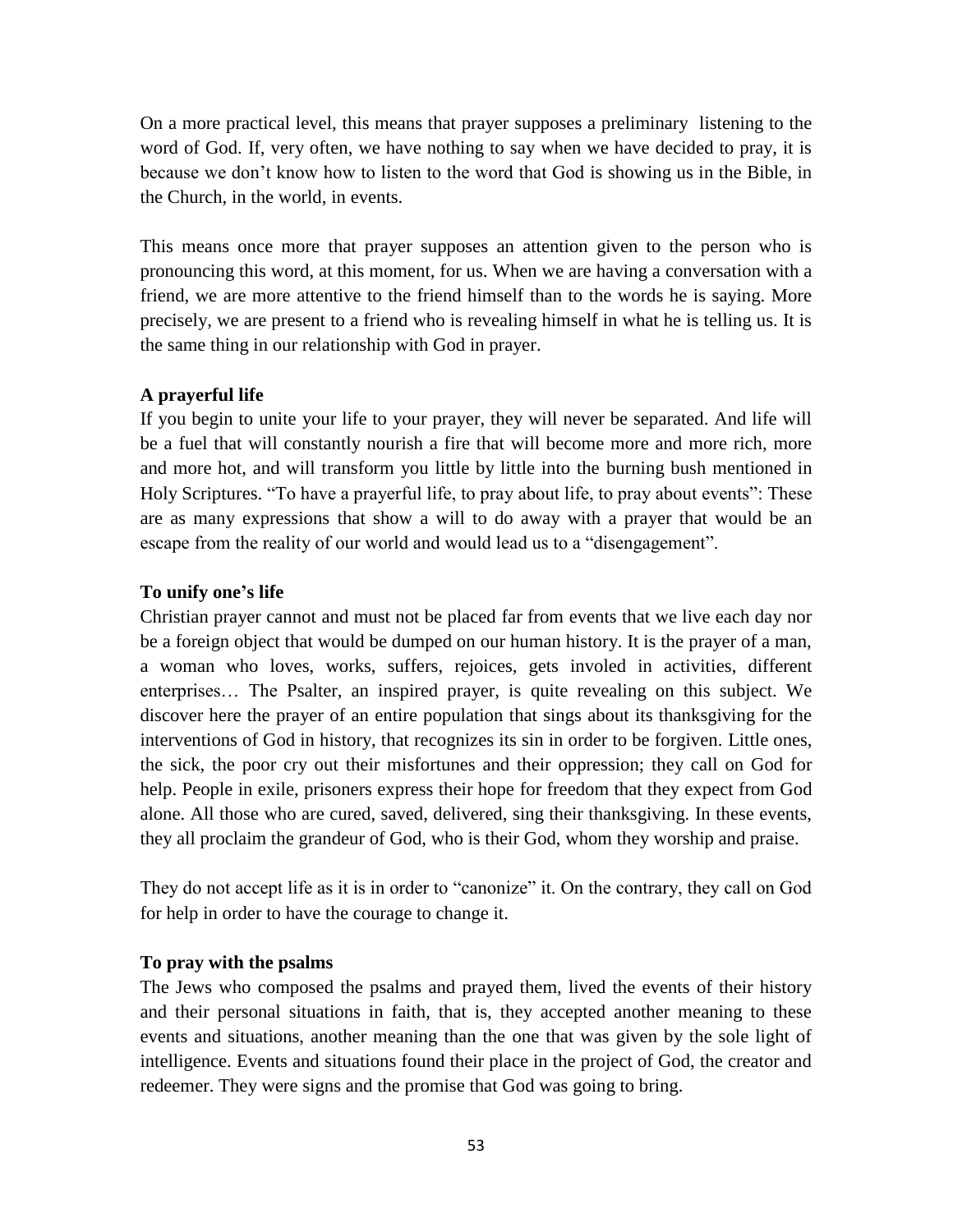### **No escape**

By his prayer, the Christian does not seek to escape from his human condition. He does not live as if misery, misfortune, sin did not exist. He accepts life as it is, with all its joys and sorrows. But he accepts it, not through resignation nor to conform himself to the spirit of the world. On the contrary! He distances himself from what he experiences each day, in order to discover the calling that God sends him and to better see what commitments he must make. Making Christ's prayer his own, he is called to live the mystery of death and resurrection in the events that make up his existence. His prayer does not change the course of his history nor the course of the history of the world. It changes his outlook and his heart. It is then with a new outlook and a changed heart, thanks to the Holy Spirit, that he experiences the events of his life.

## **To pray is to discover the will of God: it is a eucharist**

At the heart of the Church, there is the Eucharist, sacrament of Christ's sacrifice. At the heart of Christian prayer, there is the mystery of Christ's death and resurrection. The Christian prayer movement is sacrificial. It is this movement that we find in the last prayers of Christ: *Father, not my will but yours be done, and: Father, into your hands, I commend my spirit* (Lk 22, 42 and 23, 4).

## **A thought**

"Nothing prevents a woman holding her distaff or in weaving her canvas, from raising her thoughts towards Heaven and invoking God fervently. Nothing prevents a man who arrives or travels alone from praying attentively. Or another, sitting in his shop, sowing a fabric is free to offer up his soul to our Master. The slave at the market, during his occupations, in the kitchen, if he is unable to go to church, is free to offer up an attentive and ardent prayer. The place does not shame God." (Saint John Chrysostom)

### **Therefore, life is a celebration**

We, the street people we are, can be certain that we are able to love God as much as He would like to be loved by us.

Because we find in love a sufficient occupation, we did not take the time to classify the acts into prayers and actions.

We find that prayer is an action and that action is a prayer; it seems to us that a truly loving action is full of light.

Our steps lead us along a street, but our heart is beating throughout the world.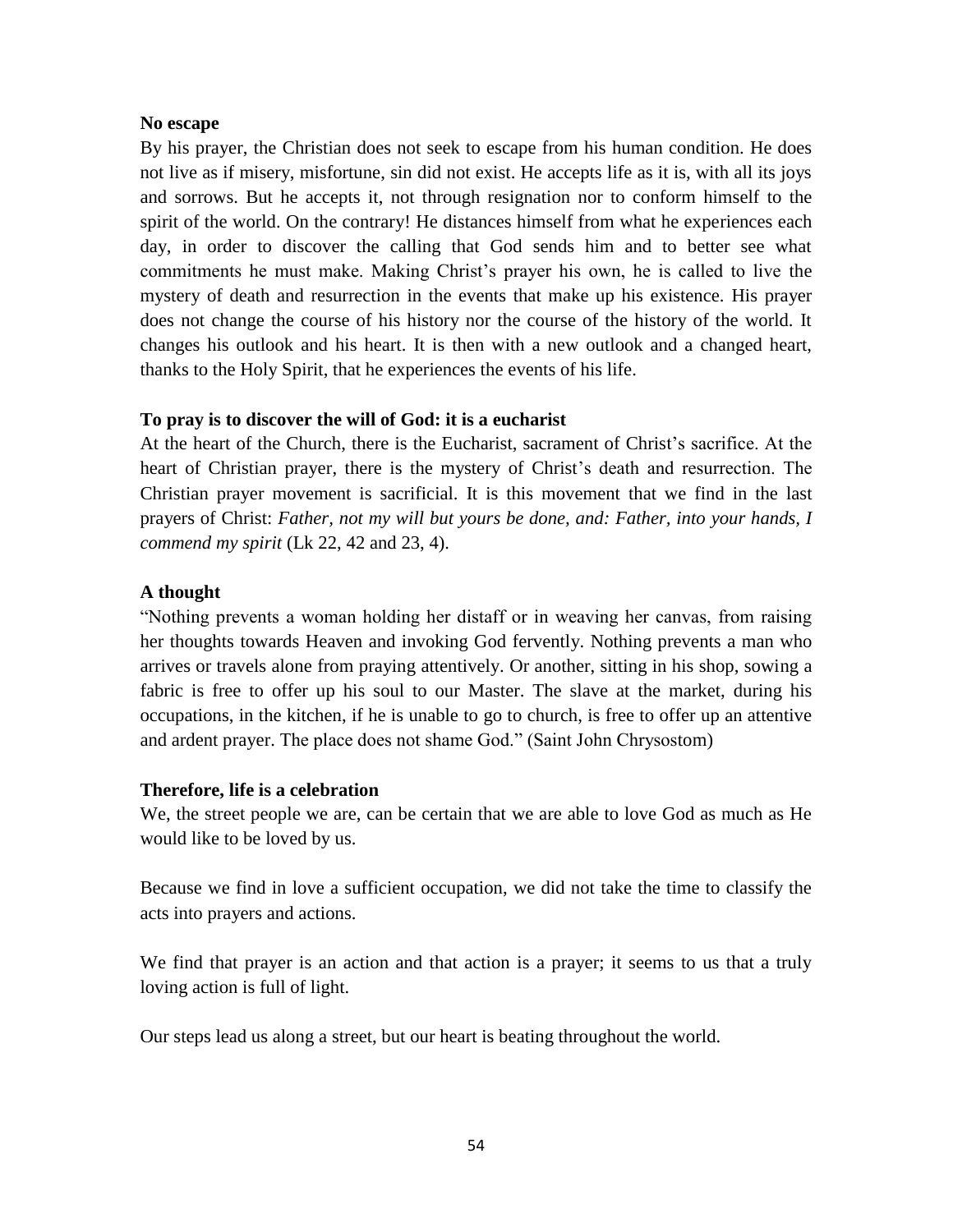Each docile act allows us to receive God fully and to give God fully in a great spirit of freedom.

Therefore, life is a celebration $10$ .

Each small action is an immense event where paradise is ours, where we can share paradise with others. Who cares what we have to do…a broom or the use of a pen… all this is but the surface of a splendid reality, the encounter of the soul with God renewed each minute, an increase in grace each minute, everything always more beautiful for God's sake.

## **To live is to pray**

l

My neighbor would no longer speak to me And who suddenly Speaks to me. This silent child who, this evening, Begins sharing with me. This friend whom I believed was lost And who suddenly returns. This smile, This kiss, this caress, This gaze. This handshake. This morsel of bread. Work, rest. Leisure, vacation. The anonymous crowd in a bus In the subway. Television, The children's homework. This strike. This political meeting. This war, over there, At the other end of the world. The astronauts, above In space. This persecuted writer. This clubbed demonstrator.

 $10$  Delleret, M., Alors ta vie sera une tête (We, the street people).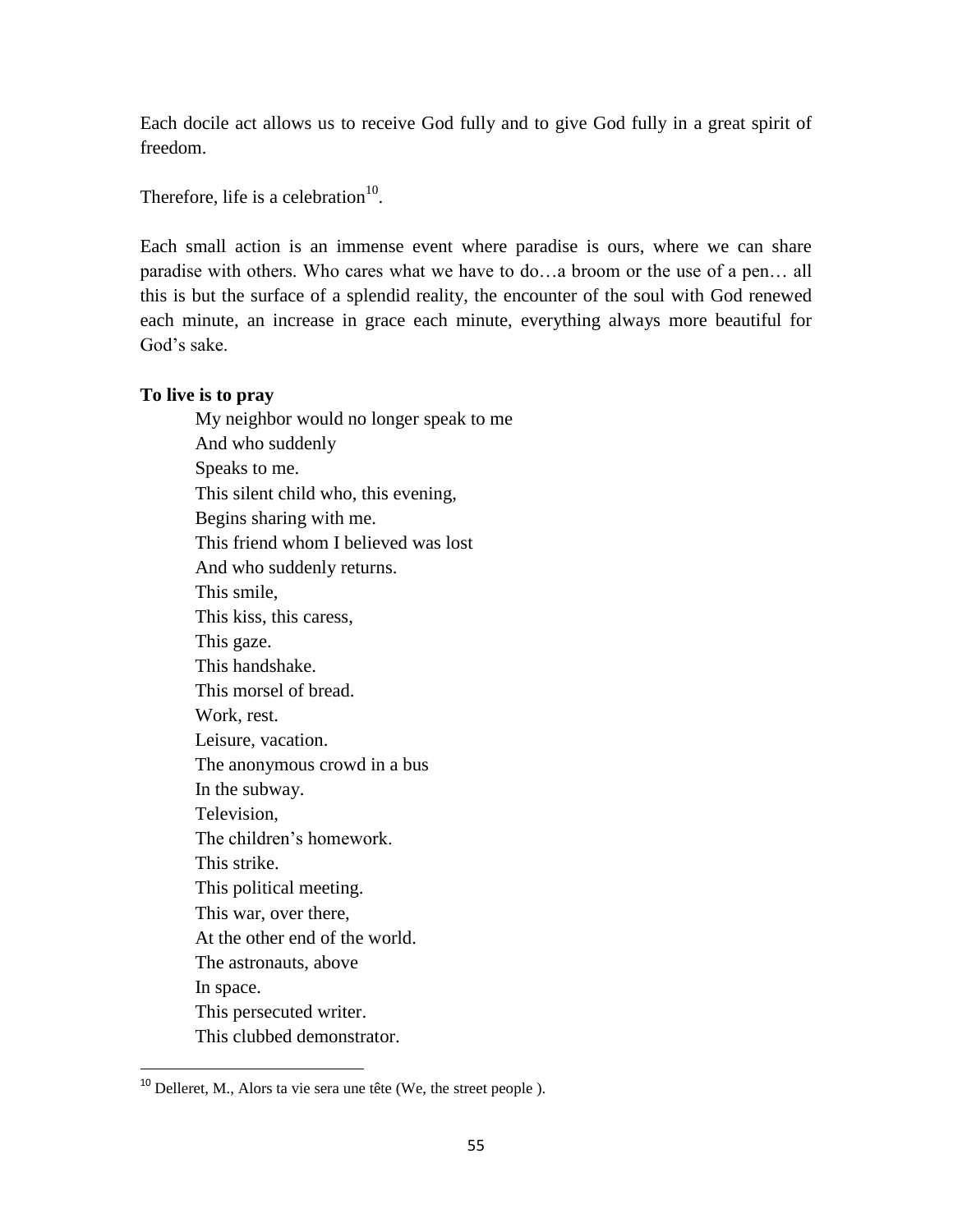This humiliated stranger In whom I find a brother. This flower. This landscape. This music This anniversary. This equilibrium. This harmony. This good news This catastrophy. This illness. My joys and my sorrows. All this is my life, My breeding-ground, My roots. This makes of my prayer A request, An offering, A thanksgiving, An intercession, An act of repentance, A suffering, A moment of peace, A moment of joy, A cry, A communion, A desire, A celebration. NOTHING THAT IS HUMAN IS FOREIGN TO MY PRAYER. EVERY EVENT, THOUGH HUMBLE, CAN BECOME A SOURCE, A ROAD, AN INVITATION TO PRAY.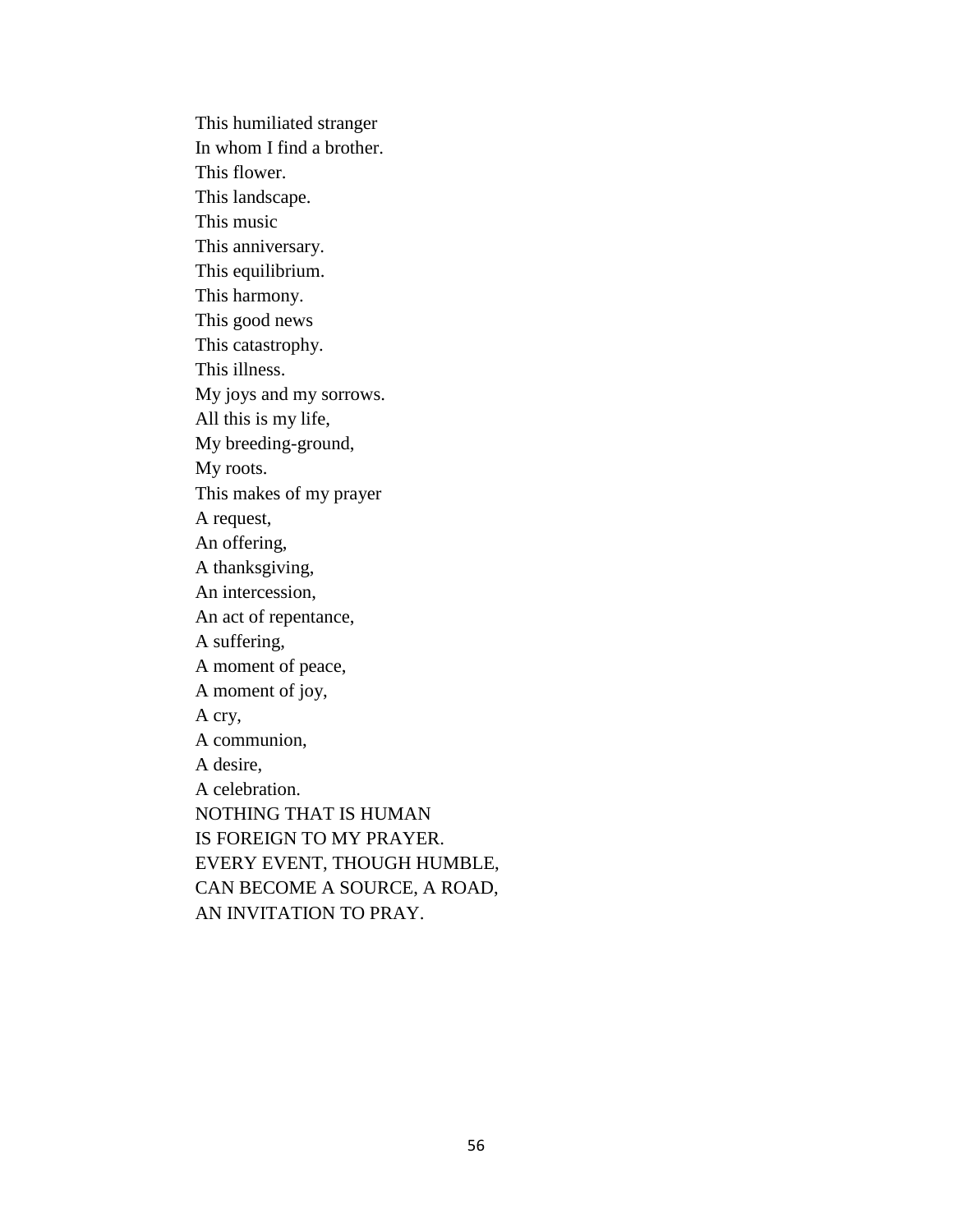#### **CHAPTER SEVEN**

# **TO BE A COMMITTED LAYPERSON IS TO RECISCOVER MARY IN SACRED SCRIPTURE**

#### **Introduction:**

Jesus answered: *My mother and my brothers are those who hear the word of God and act on it* (Lk 8, 21).

#### Vatican II. *Lumen Gentium*

"A true devotion (to Mary) does not consist in a steril and short-lived movement of the senses, nor in a vain credulity; the true devotion comes from true faith that leads us to recognize the eminent dignity of the Mother of God and urges us to love this Mother with a filial love and to imitate her virtues" (*LG* 67).

#### Paul VI. *Marialis Cultus*

"The devotion to the Virgin has deep roots in Revelation and a solid dogmatic foundation" (*MC* 56)

"The necessity of a biblical imprint in all forms of devotion is understood today as a general postulate of Christian piety… The intimate action of the Spirit urges Christians of our time to use the Bible as a fundamental book for prayer and to draw from it a true inspiration and incomparable models of life. The devotion to the Blessed Virgin…must use it particularly in order to acquire new vigor and a sure advantage…" (*MC* 30).

#### Paul VI. At the Council.

"During her life on earth, Mary realized the perfect model of the disciple of Christ… she lived according to the evangelical beatitudes proclaimed by Christ… In her, the whole Church attains the most authentic form of the perfect imitation of Christ."

"Mary, humble servant of the Lord, is entirely turned to God and to Christ… The devotion to Mary, far from being an end in itself, is on the contrary a means essentially destined to orientate souls towards Christ and thus unite them with the Father, in the love of the Holy Spirit" (21 November 1964).

#### **An argument fortunately outdated**

It seems that, in the past and still today in certain countries, the usual way of distinguishing Christian persuasions was very simple: "The Protestants have the Bible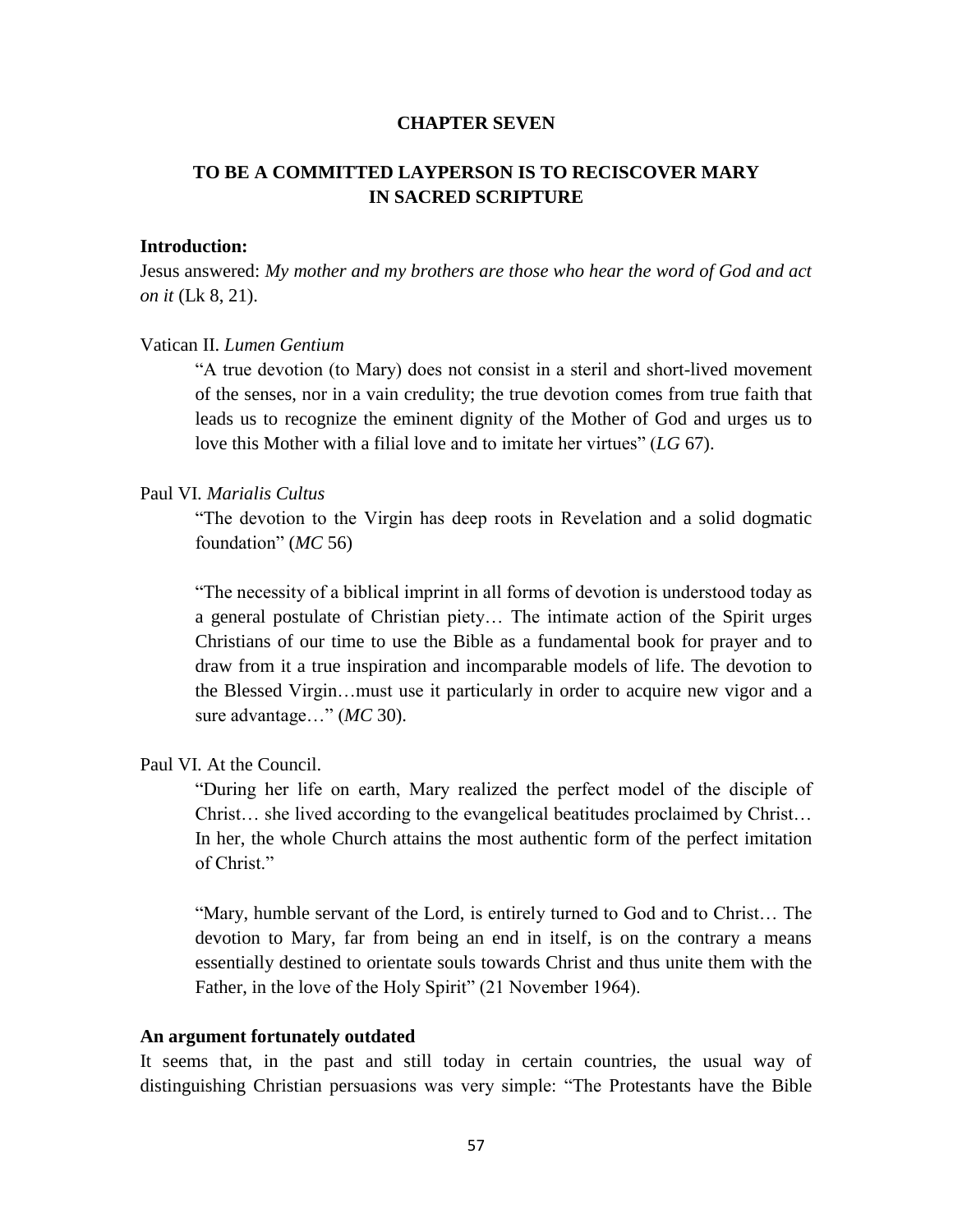and the Catholics, the Virgin Mary!" This polarization is not without a significant meaning, but it would be quite unfortunate if it implied that the Catholic Marian devotion had no contact with the Bible!

It is true that the polemic between Catholics and Protestants did not make things easy: the Protestants rejecting the Marian devotion as not belonging to Scripture, and Catholics developing, in the name of a tradition a bit narrow minded, a "Mariology" more and more abstract, using the Bible with "accommodations" that are disconcerting to us today.

In the context of a renewal profoundly influenced by the "biblical movement", a Mariology expressed in another language would risk finding itself more and more isolated and intransmissible to generations formed by "the Gospel and life". We can see here the causes among many preachers and catechists why it is difficult for them "to speak about Mary".

But in the last thirty years, things have changed little by little. Under the guidance of biblical scholars and theologians, Catholics have learned to find in the Gospel the roots of their devotion to Mary, the mother of Jesus. Enlightened by the whole Bible, passages like the Annunciation, the Magnificat or the Presentation in the Temple, like Cana or Mary on Mount Calvary, reveal an extraordinary doctrinal and spiritual density.

Thus, a deficiency in Marian devotion has been progressively resolved. It now appears to us quite natural to see the Council present the mystery of Mary by beginning with an inventory of biblical texts that concern her (LG 55-59). This discovery of the Bible is one of the first conditions of the Marian renewal.

## **Mary in the Rosary, a prayer for adults**

For a long time, the ROSARY has been teaching the faithful to greet Mary with the very words of the Gospel and to meditate with her the evangelical memories concerning the birth, death and resurrection of Christ. The Rosary is, by its nature, a school of Marian biblical piety.

The meditation of the fifteen mysteries of the Rosary can already be a first discovery of Mary's place in the Incarnation, the Cross and the glory of the Lord Jesus.

A real revision of life helps us discover God's outlook on all things, and commit ourselves to take on the responsibility imparted to us for the realization of God's plan.

The "I believe in God" is one of these prayers for adults, for it summarizes the unfolding of God's plan for the world. When we say it, it reminds us that all has been created by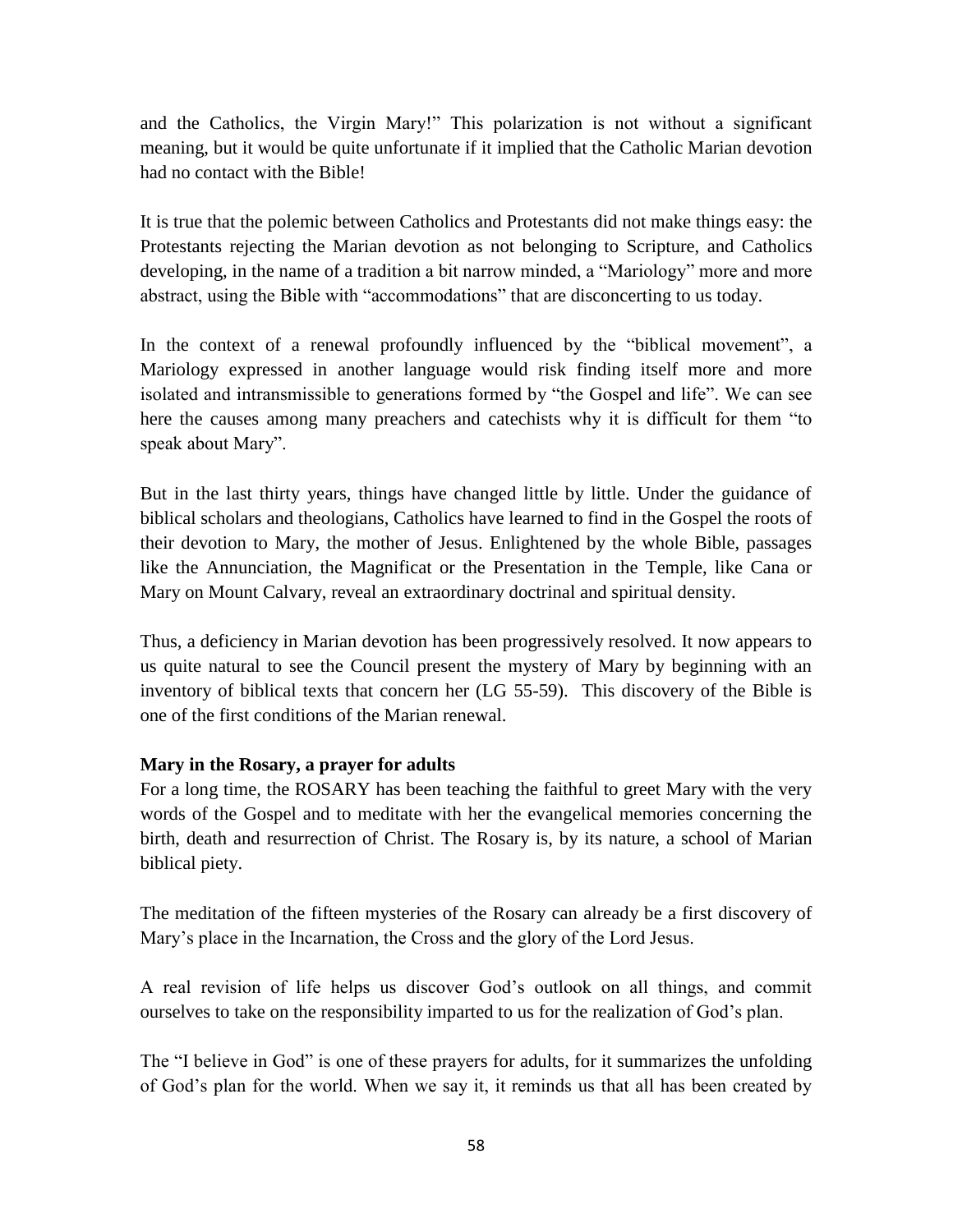God and that all has been called to return to God by the salvation of Christ continued in the Church until everlasting life. We can shine the light of these divine words on each one of our situations, on each event in our lives. What better way to terminate a revision of life than to say "I believe in God", shining the light of God on all the things that we imperfectly "recognize" through faith. God cannot, at that moment, in the secret of each one's conscience, refuse to give us this light.

## **The Rosary, a prayer for adults**

God's plan is also developed in the Rosary. The Rosary, indeed, allows us to meditate on all the important mysteries of Christ's life, from the beginning of salvation with the Annunciation, and passing through the Redemption of the Cross, till the victory of Christ, of Mary and of the Church in the glorious mysteries.

But why the fastidious repetition of the "Hail Mary"?

When we go to the cinema, the images on the screen are accompanied by a background of music that helps us enjoy the film, to better react to the different sequences of the film. The "Hail Mary" is like a musical background that places us in the presence of Mary, reminds us that she is everywhere and always present during the unfolding of God's plan. She is the Mother of Christ and the Mother of us all who have become brothers and sisters of Christ through Baptism. She is our mother in the most complex situations in which we are involved. And as a mother, she is actively near us to help us effectively realize our mission as sons of God in the complexity of our adult life.

The mysteries of the life of Christ and of the Blessed Virgin continue in the Mystical Body of Christ from which we are members. Christmas continues, the Passion continues, Easter and Pentecost continue in today's world with the Church, and Mary continues her mission of mother, discreet and omnipresent.

The Rosary allows us to project the mysteries of Christ on the difficulties of our adult lives and engages us, in the heat of these difficulties, to be active participants in the service of God so that we may live as much as we can according to his plan of salvation.

How could we be without hope when we know that Mary is our Mother in Jesus Christ and is actively helping us in the most complex situations to do what God expects from each one of us?

It would certainly be useful to be in a concrete way apprentices of this prayer. Let us not reject it too soon as an apprentice would abandon his tool the first day, under the pretext that he isn't able to used it properly.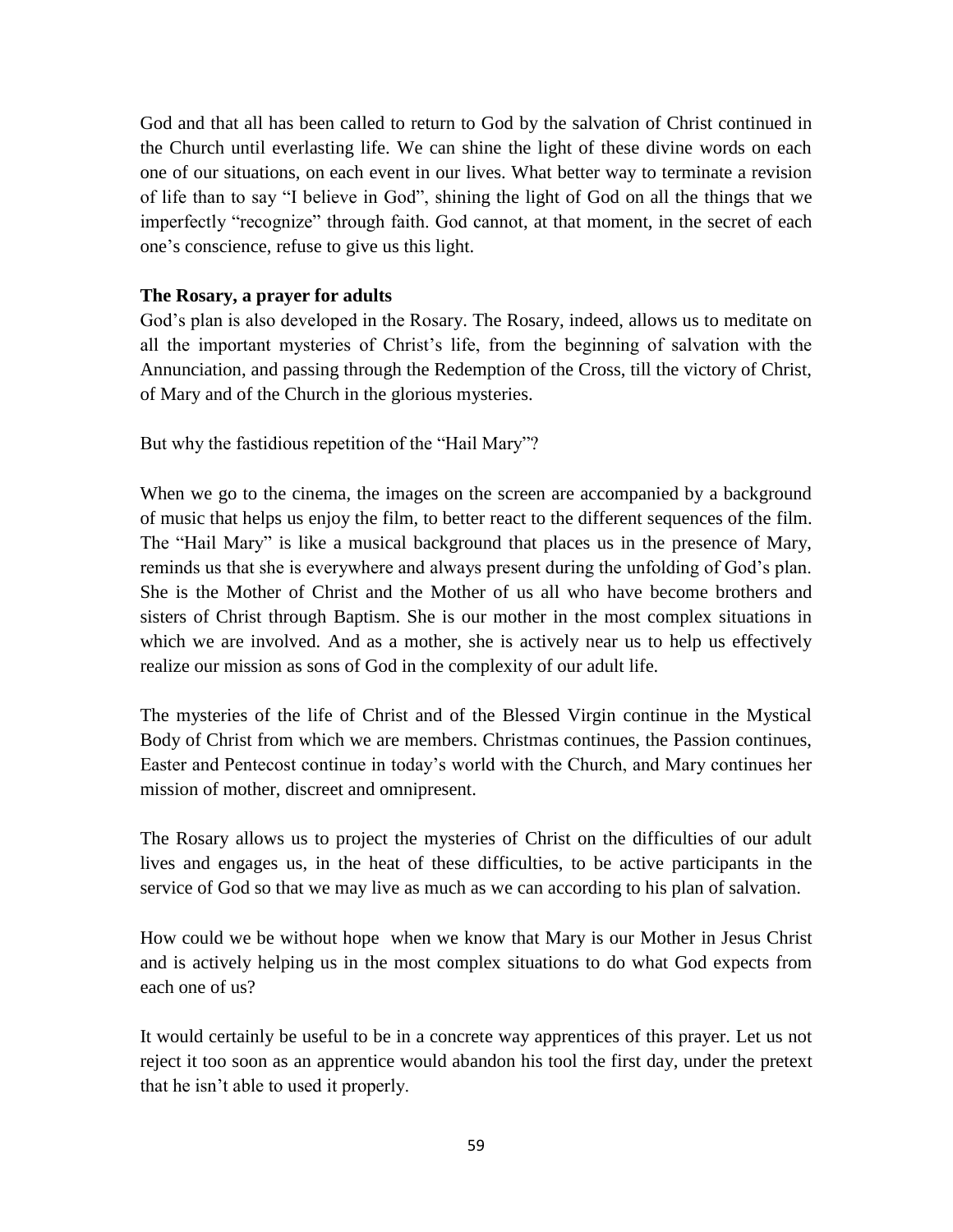Here are indications on the different ways of using this form of prayer.

1- The ordinary way:

To meditate in succession each of the fifteen mysteries of the Rosary (for example, one mystery per day with a decade of the rosary).

**JOYOUS MYSTERIES:** Lk 1, 26-28: Annunciation; Lk 1, 39-45: Visitation; Lk 11, 1-20: Nativity; Lk 11-22-38: Presentation in the Temple; Lk 11, 41-52: Jesus in the Temple.

**SORROWFUL MYSTERIES:** Agony in the Garden: obedience Mt 26, 36-46; The Scourging: endurance Jn 19, 1; The Crown of thorns: humility Mk 15, 16-20; Carrying the Cross: patience Lk 22, 26-32; Jesus dies on the Cross: perfect love Jn 19, 23-30.

**GLORIOUS MYSTERIES:** The Resurrection: Mt 28, 1-15; The Ascension: Acts 1, 4-11; Pentecost: Acts 11, 1-11; The Assumption: meditate the Magnificat: Lk 1, 46-55; The Coronation of Mary in heaven: meditate on the "beatitudes of the Blessed Virgin"; Lk 11, 27-28.

2- The Rosary in brief:

Meditate each day on the fifteen mysteries of the Rosary by saying for each one the Our Father and one or several "Hail Mary"s. This method has the advantage of presenting us each day with the ensemble of the plan of salvation. It is a convenient way to pray this way when travelling.

3- Meditation of a mystery with the help of a text from the Gospel:

Read the text corresponding to the mystery and after each sentence or paragraph, say a "Hail Mary" in order to ask the Blessed Virgin to help us understand and live the same way She did, the event we are reading.

4- Meditation of the Gospel:

We can extend this method to any text from the Gospel even outside of the fifteen mysteris of the Rosary.

For example, when we are tired or simply to renew our reading and meditation of the Gospel – or to help us during Communion.

## **Mary in the liturgy**

Still more profoundly, the LITURGY of the feasts of the Blessed Virgin has always given us a vast collection of texts from the Old and New Testament, allowing us to celebrate Mary with the annual cycle of the mystery of Christ. The liturgy renewed since Vatican II is of a great richness because of the biblical texts that are retained, as well as the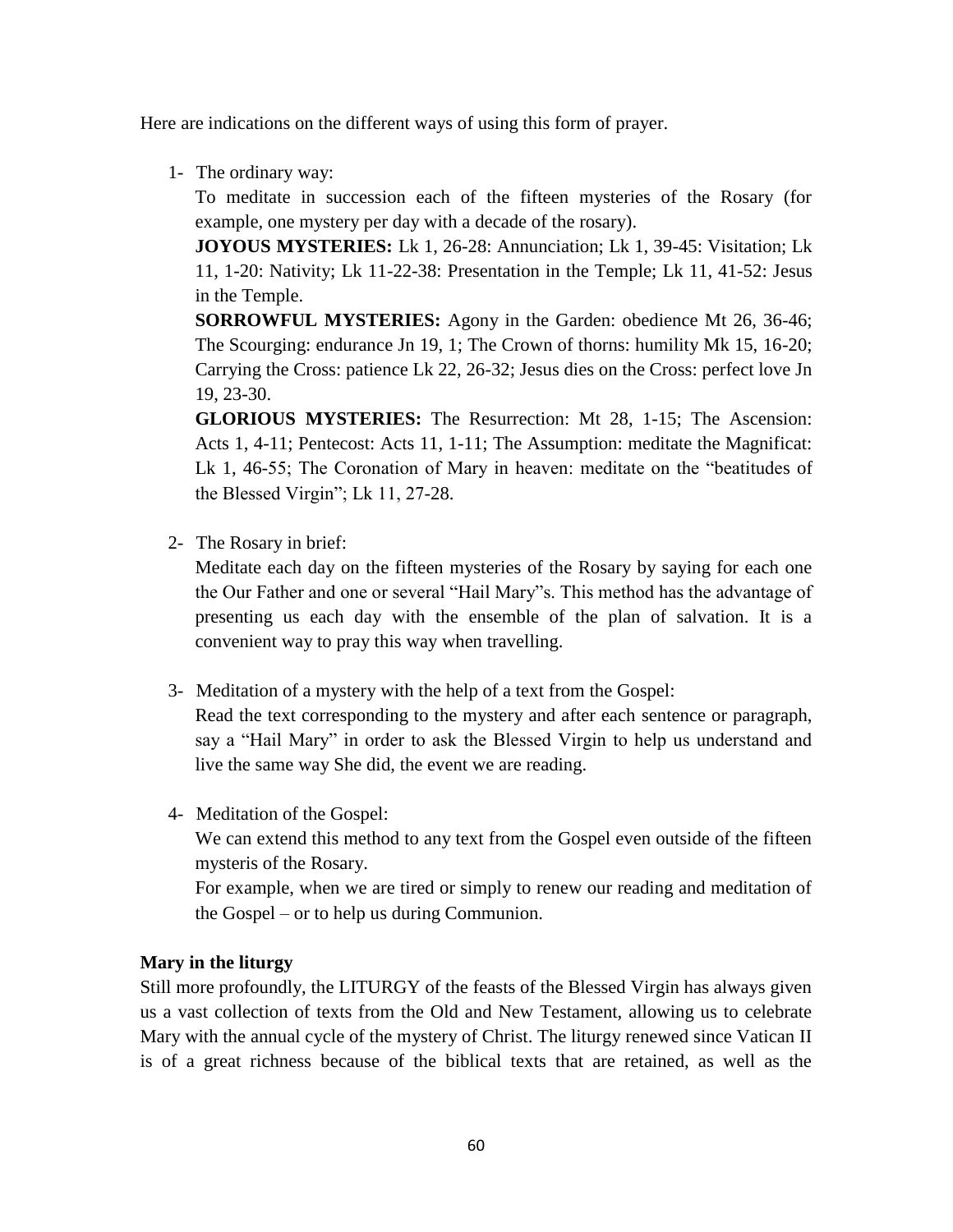antiphons, prayers and prefaces that accompany them. It is an ideal context to meditate on the mystery of Mary, in full communion with the faith and prayer of the Church. At the source of this Marian devotion is the faith of the Church of the apostles found in the New Testament $^{11}$ .

## **The rediscovery of Mary in the New Testament**

It seems more and more that the first answer to questions concerning the Marian devotion, is to study attentively what the New Testament tells us about Mary, by allowing ourselves to be led by the context of the whole Bible, but also by the authentic Tradition of the Church, particularly the teachings of the Councils, and close to us, Vatican II. We are speaking, indeed, to believers who do not want to "prove" the Marian devotion, but to re-energize it in their contact with the faith of the Church of the Apostles.

To better place ourselves in communion with our first brothers, it would be interesting to scan the texts that speak about Mary, in the order in which they appear in the apostolic sermons, at least according to the inspired documents that were transmitted to us. There is surely a providential pedagogy here that can be enlightening for us again today.

We cannot go into details here (see the lively lecture of Father George in "Cahiers Marials," n° 73, 15 Juin 1970: The discovery of Mary in the New Testament), but a brief look can be helpful.

In the Acts of the Apostles, in the sermons of Peter or Paul, there is no mention of Mary. The apostles were first of all witnesses to the Resurrection, by depending on what *the Lord Jesus had experienced in their midst, beginning with the baptism of John* (Acts 1, 21-22). But let us not forget that Luke mentions explicitly the presence among the apostolic community on the eve of Pentecost of *a few women and Mary the mother of Jesus* (Acts 1, 14). And Mary was in the eyes of the disciples the mother of the Messiah-King whom the beloved disciple honored as his own mother.

If, in his letters, Paul only says that *Jesus is born of a woman* (Gal 4, 4) to affirm that "Jesus belongs to our humanity in the destiny and common poverty of all men" (Fr. George), we know that his disciple, Luke, is much more interested in Mary.

In the synoptic gospels narrating the words and miracles of Jesus, we see the person of Mary placed little by little in the spotlight, from her presence in the group of "brothers" of Jesus who want to seize him (Mk 3, 20-21) to the declaration of Jesus, that Luke places at the end of a discussion: *A woman called out: "Blessed is the womb that carried* 

l

<sup>11</sup> Laurenceau, J. o.p., Parlez-nous de Marie (Tell us about Mary) pp. 15-ss.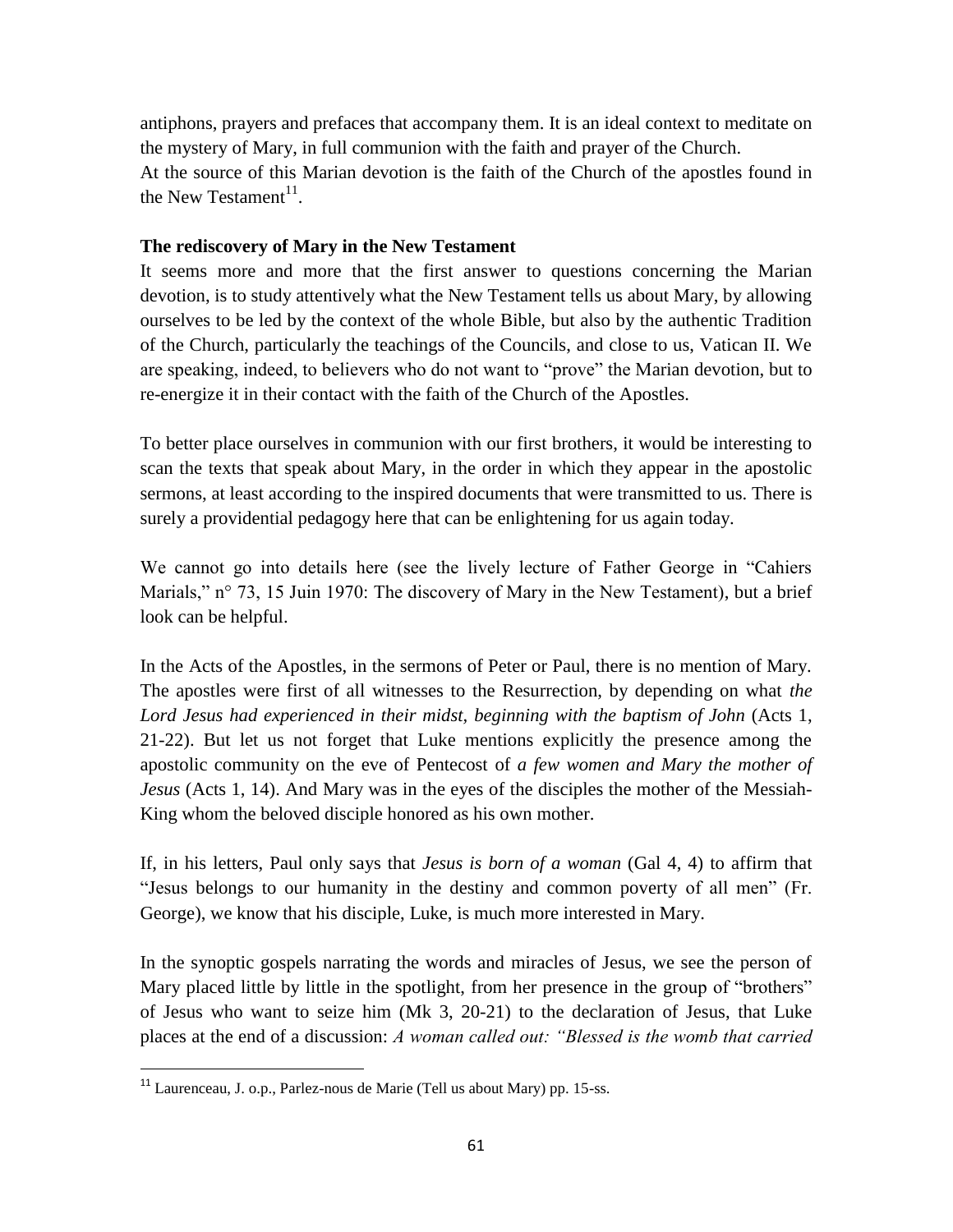*you and the breasts at which you nursed." He replied, "Rather blessed are those who hear the word of God and observe it"* (Lk 11, 27-28).

For Luke who mentioned twice that *Mary retained all these events and meditated them in her heart* (Lk 2, 19-51), the answer of Jesus underlines that the real grandeur of Mary is to listen to the Word of God and to keep it.

The "Gospels of childhood" (Mt 1 and 2; Lk 1 and 2) are very important moments in the discovery of Mary by the apostolic community: the virginal conception of Jesus, the common statement in Matthew and Luke are expressed very differently. This sends us back to a Palestinian tradition transmitted no doubt by the group called "the brothers of Jesus" before the troubles and the dispersion of 66. The specialists tell us that for a Palestinian, for whom heredity is exclusively male, the virginal conception of Jesus caused a difficulty for the Davidic descendance. It is only later that we will refer to Isaiah 7, 14, that speaks only of virginity in the Greek text. Therefore, before Matthew and Luke, there is in Palestine around year 60 a statement concerning the virginal conception of Jesus by the Holy Spirit… This means that Mary had in the origin of Jesus Christ a unique and singular role that places her in a personal relationship with the Holy Spirit…The virginal conception is the sign, par excellence, given to Mary…to reveal that her son is "the Son of God" unheard of until then (Fr. George).

And so we are involved in a fascinating discovery of the mystery of Mary, inseparable from the mystery of Jesus, our Savior, Son of God, found in the narrations of the Annunciation and the Visitation, of the Presentation of Jesus in the Temple, where he will be found when he was twelve. These texts, permeated with the books of Moses, the prophets and the psalms, allow us to see progressively in Mary the "Daughter of Sion" in whom the glory of God becomes present, as in a new Tabernacle, under the shadow of the Cloud. Mary is seen as the Servant of the Lord, Blessed believer, associated in the redemptive sufferings of the Holy Servant, sacrificed as a lamb, announced by Isaiah. An immense horizon opens up to our contemplation of Mary's role in the plan of salvation.

Finally, with the Gospel of John, we reach a summit in the presentation of the mystery of Christ:…*and the Word was God… and the Word became flesh, and made his dwelling among us, and we saw his glory…*(Jn 1, 1-14), but also a summit and expression of faith in Mary, the Woman who gives birth, the new Eve, Mother of all the living, spiritual Mother of the disciple whom Jesus loves, a figure of God's People, at the foot of the Cross and in Glory.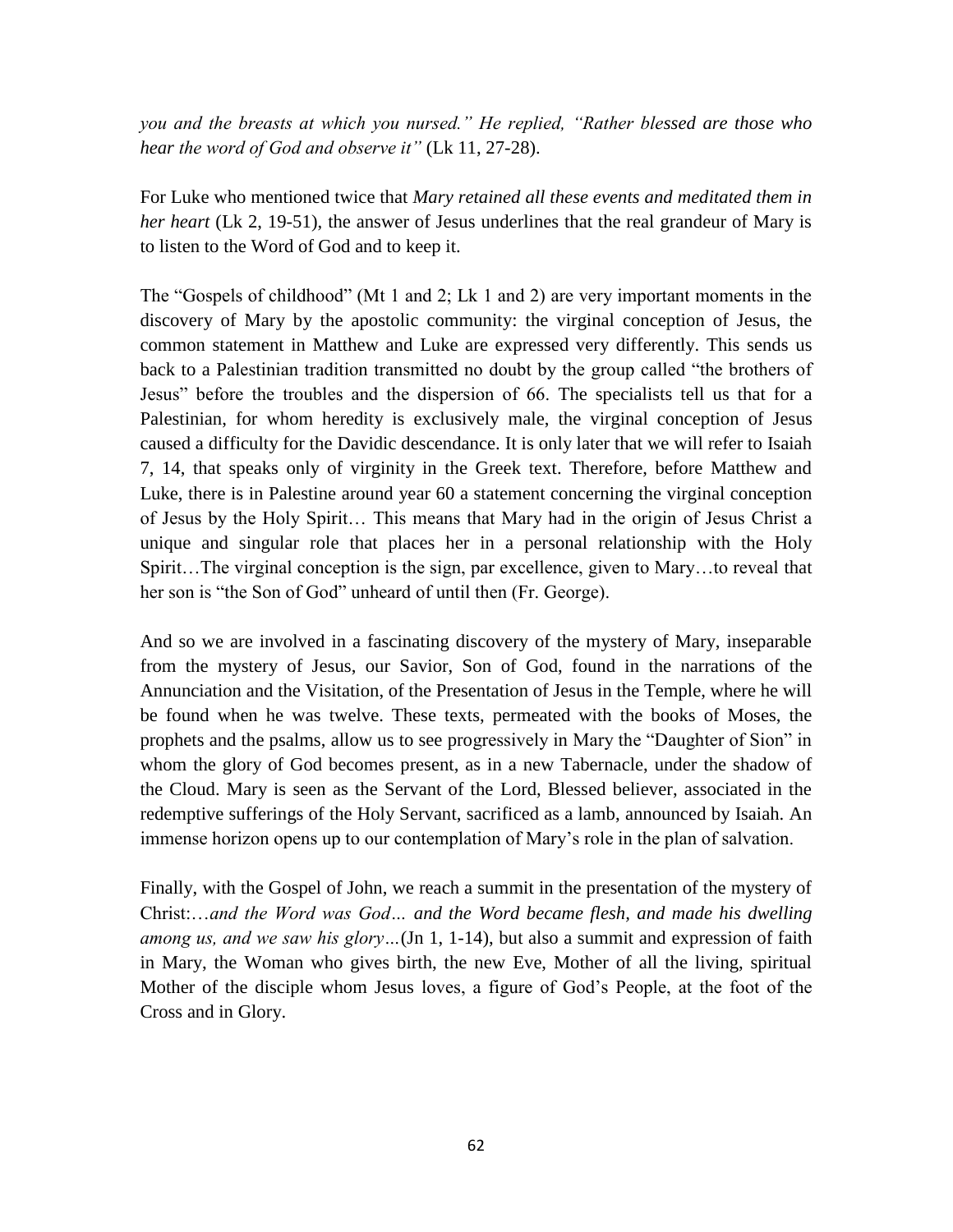## **The roads of Marian renewal**

The rediscovery of Mary in the New Testament allows us to perceive a few of the great doctrinal perspectives expressing the place and the role of Mary in "the plan of salvation":

- The maternity of Mary and the mystery of the Incarnation: Mary is truly "the Mother of God":
- The faith of Mary and and encounter with God: Father, Son and Holy Spirit;
- Mary, "Daughter of Zion", living figure of the People of God, therefore, of the Church;
- Mary, mother of the disciples, mother of all those who are called to be reborn in Christ.

A biblical meditation of the mystery of Mary is prolongued quite naturally into a doctrinal reflection, as the teaching of Vatican II shows us concerning "the Blessed Virgin Mary, Mother of God, in the mystery of Christ and of the Church" (LG 8)

Pope Paul VI, a qualified witness of the common faith of the Church, insists on the Trinitarian and ecclesial aspect of a true Marian devotion: Mary can be understood only as inseparable from the incarnate Word, totally dependant on the Holy Spirit, and inseparable also from the Church as her mother and model (MC 25-28). He also insists on "the necessity of a biblical imprint in any form of devotion" and particularly in the devotion given to the Blessed Virgin, if we want it to acquire new strength and be really profitable" (MC 30).

We now have a precious lead in order to "speak about Mary".

Thus "invigorated" by the Bible and theology, Marian devotion must permeate our whole life.

First of all, liturgical life, the Church assembled to celebrate Christ, the Son of God, made flesh, crucified and risen for our salvation. Mary is precisely the very model of the Church who listens to the Word of God in faith; who prays in thanksgiving, with demands and intercession; who offers the sacrifice of Christ through her association; and who gives birth to the members of Christ, the children of God, by preaching the Gospel and with the sacraments of faith (MC 16-20).

But Mary is also mother and educator of the spiritual life for each Christian called to make of his own life a worship of God, a total commitment of his life. This is done by following the example and with the help of Mary (MC 21). More and more, this Marian inspiration, rooted in the Gospel, touches different aspects of our lives: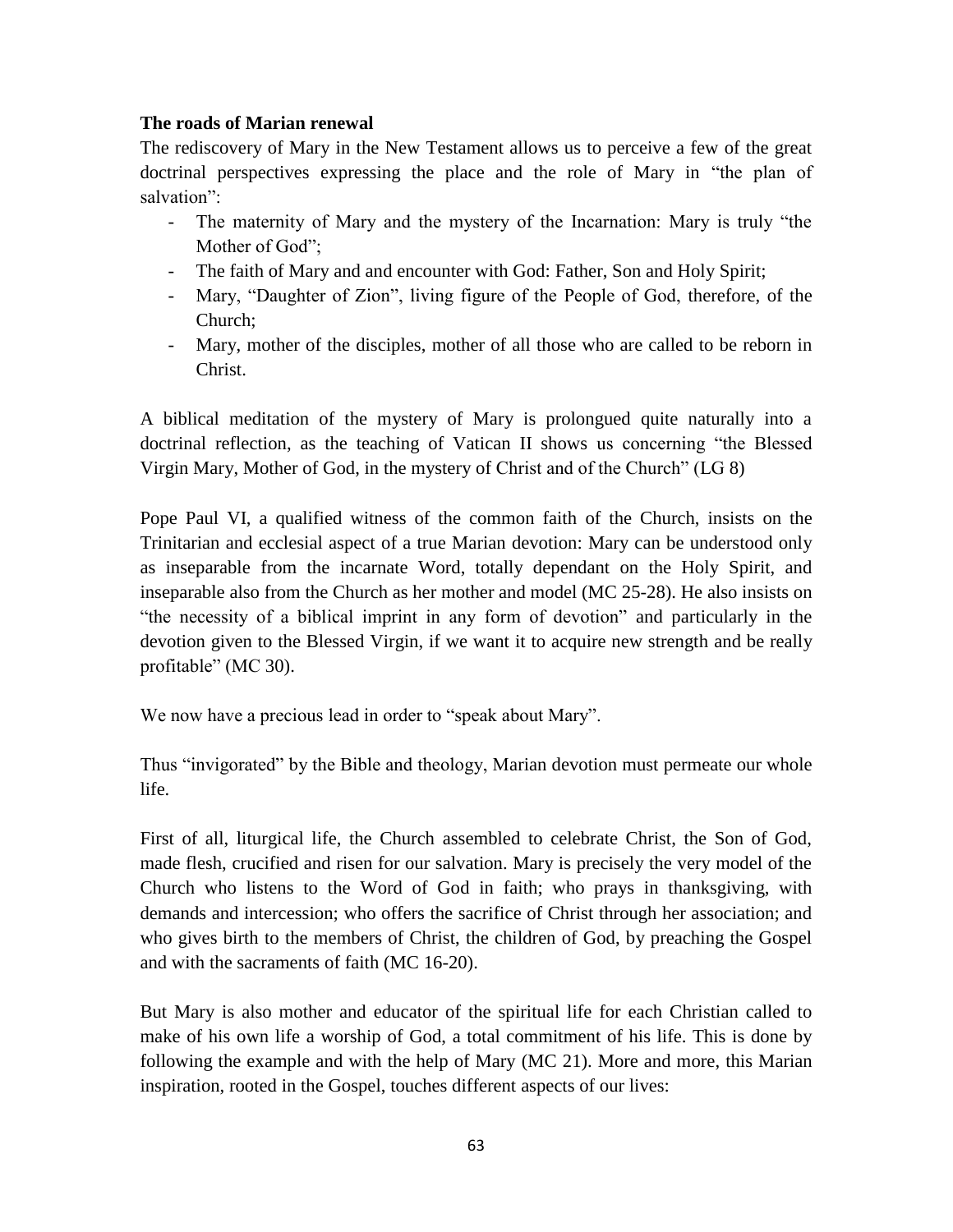- The daily-familial, professional, social duty lived in communion with the Lord Jesus, following the example of Mary of Nazareth, bringing us to have a new outlook on today's women;
- A concern for the poor and the oppressed, of our faith in God, Savior of the Exodus, where the marvels are sung in the Magnificat;
- The apostolate that associates us in the mission of the Church in order to work for the regeneration of mankind in Christ, will be lived in union with the maternal love of Mary for all the brothers of Jesus (LG 65).

\*

May Mary, by her maternal prayer and her evangelical example, help us grow during our pilgrimage of faith towards the Father, through Christ, in the Holy Spirit!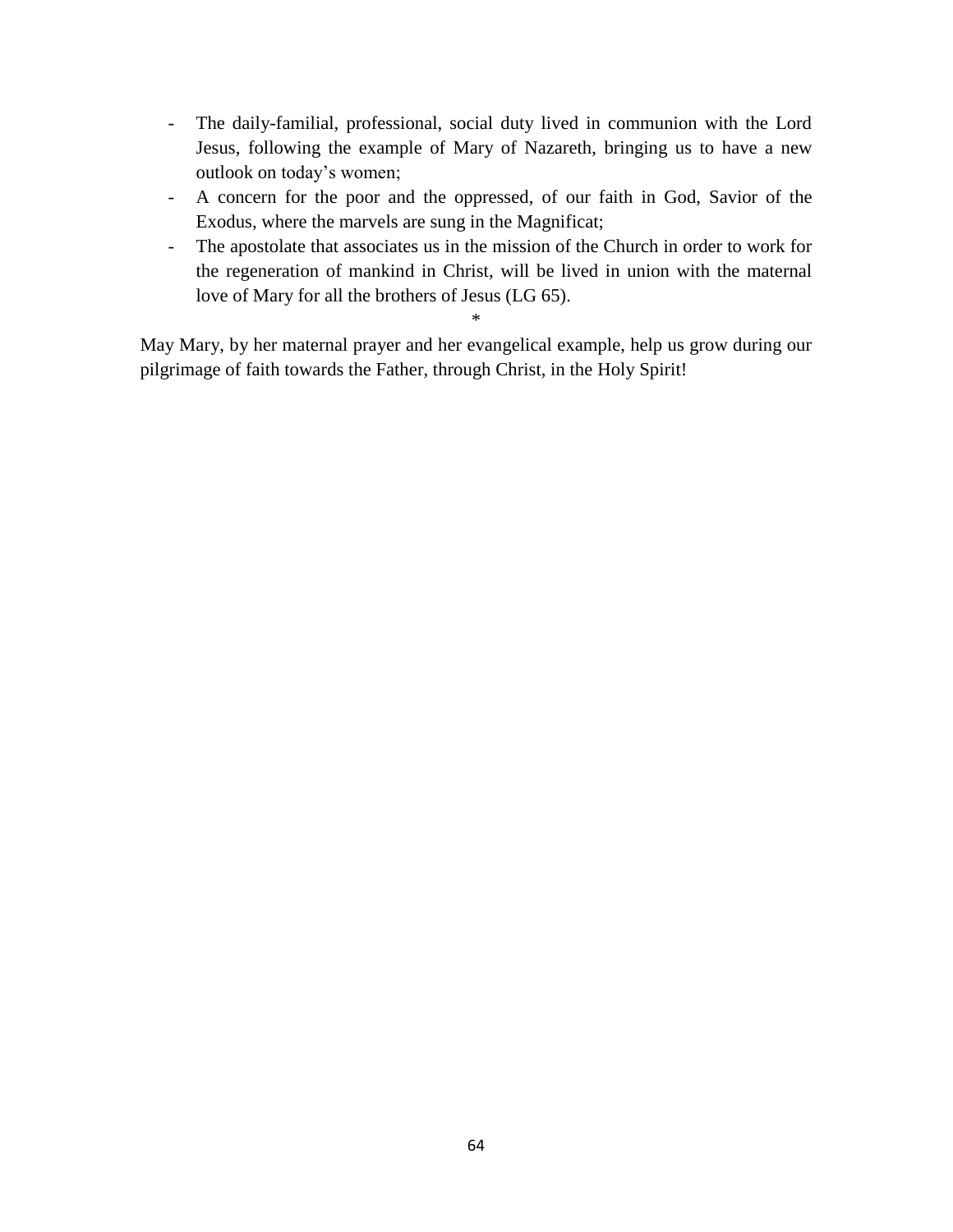## **CONCLUSION**

A few prayers:

## **Mary, Mother of our Savior**

You who have been chosen by God to receive Christ in our name, and who received him with such a transport of intimate joy, show us how to receive him fevently!

You who, in the midst of great material poverty, surrounded Jesus with the unique warmth of your maternal affection, teach us, in spite of our poor soul, how to show him much love!

You who showed your child first to the contemplation of the shepherds, show us how never to get tired looking at him, of admiring him with renewed joy!

You who carried among us the divine presence in human flesh, show us how to open up to this presence, to allow ourselves to be filled and invaded by it! You who joyfully consecrated your whole existence to serving the Redeemer, show us the way of consecrating our lives, of serving him endlessly!

You who raised the Messiah in order to give him to all humanity, show us how to receive him and be possessed by him in order to give him to others!

## **Word made flesh**

Not content in becoming flesh and living among us, you have wanted to dwell permanently with us.

Formerly, by coming on earth, you became flesh like one of us; presently, through communion, it is our flesh that you want in order to unite it to you.

May the mystery of your Incarnation be realized in us! Invade our bodies and our souls with your divine life!

You who led a life on earth so perfectly human, give us, by your divine presence, the perfection of our human existence.

You who hid your divinity in the obscurity of an earthly life, deign once more hide your divinity in the obscurity of our lives.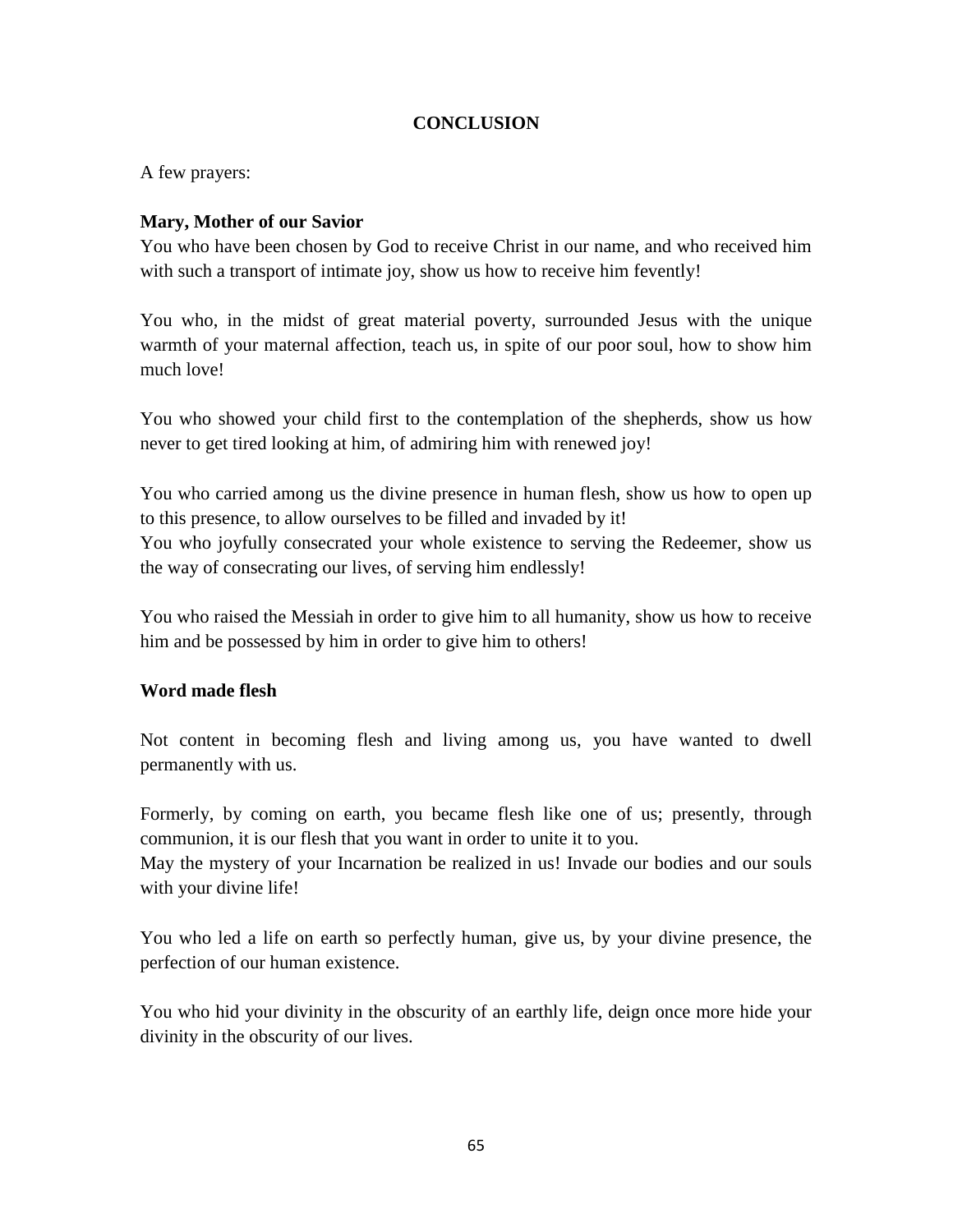You who transformed life into divine life, and have given all human actions a divine dignity, deign transform all our actions by inspiring them and guiding them so that they may be divine actions within us.

By incarnating your presence in the intimate part of our being, establish in us the love that realizes your Incarnation so that we may love as you have loved us!

## **Prayer of Saint Francis**

## LORD, MAKE ME AN INSTRUMENT OF YOUR PEACE!

| Where there is despairmay I sow hope |
|--------------------------------------|
|                                      |
|                                      |

O Master, may I not seek so much

To be consoled ……..as to console To be understood……as to understand To be loved………….as to love

For:

It is by giving……….that we receive It is by forgetting ourselves……that we find It is by forgiving………that we are forgiven It is by dying…………..that we are raised to Eternal Life.

### **Lord, meek and humble of heart**

Make me poor of heart, one who is profoundly aware of his misery and who places his trust entirely in God;

Pure of heart, entirely detached from the riches of this world and free from earthly ambitions;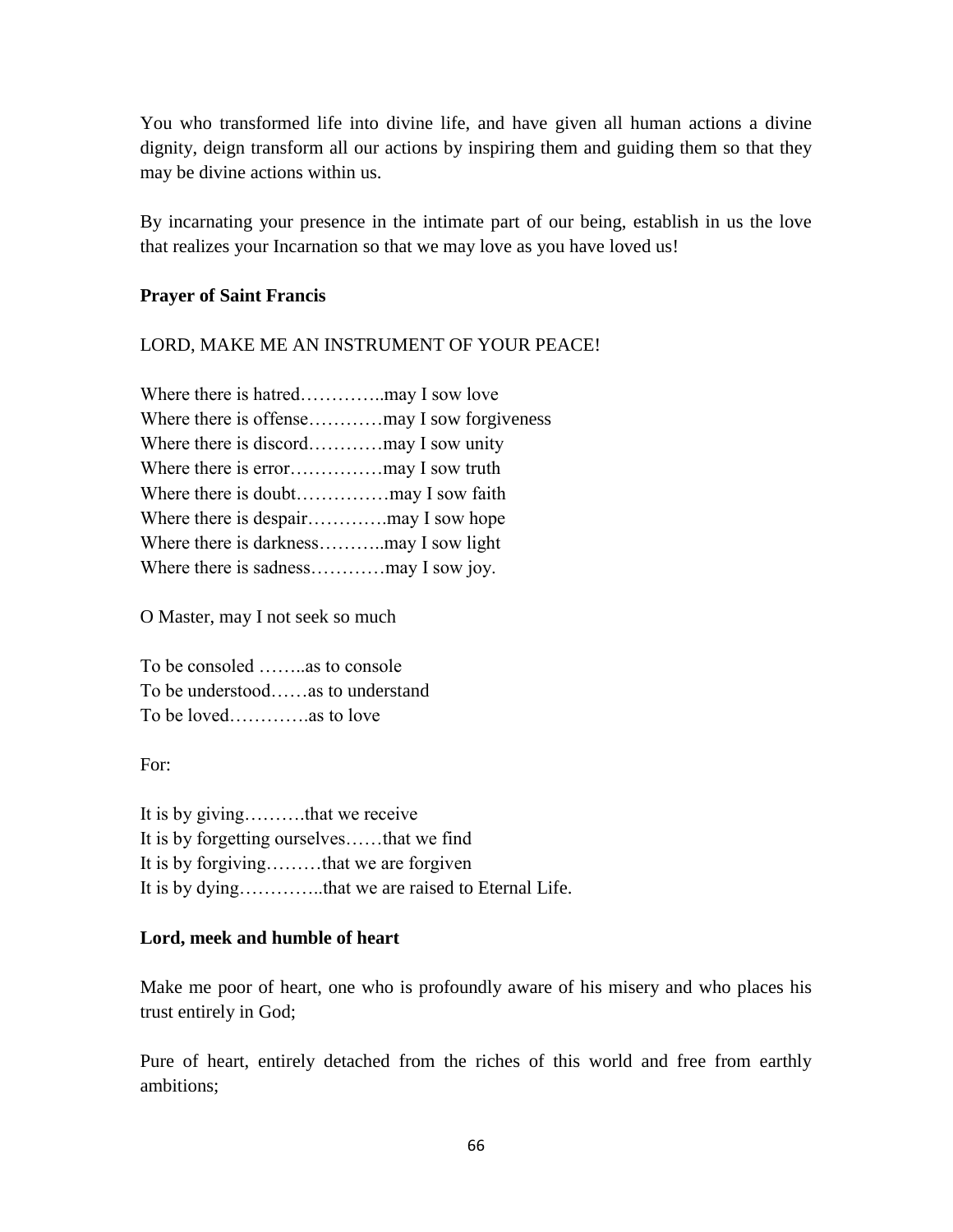Humble of heart, truly happy to be ignored, left in the dark, and even pushed aside, despised;

Meek, one who spreads the sweetness and charm of your love; Open, welcoming and understanding other's pain;

Considerate, a messenger of your goodness and of your peace;

Simple and cheerful, remaining joyful even when I experience my misery, trusting in your omnipotent love;

A silent heart that stops tongue wagging and forgives and forgets all wrong doings;

A generous heart that never refuses to help and lend a hand;

A heart of sacrifice, offering discreetly its hardships for the growth of your kingdom.

## **The last "yes"**

The **yes** of our death, we offer it to you already With lucidity, for we do not know If, at the last moment, we will still have time, The possibility.

You ask this **yes** so that in this encounter Where you want to open up to us, Father, all your treasures, We may reach you with a filial heart Ready to receive all.

This **yes,** you wish to unite it to that of Jesus, To the **yes** that overcame the agony and pain and that made of the Cross an loving sacrifice for the salvation of the world.

In this **yes,** we wish to express our faith, The total confidence in your endless goodness, The desire to be yours, a timid desire That we wish were stronger.

By this **yes** that emerges full of hope, And that surrenders ourselves to you in our simplicity,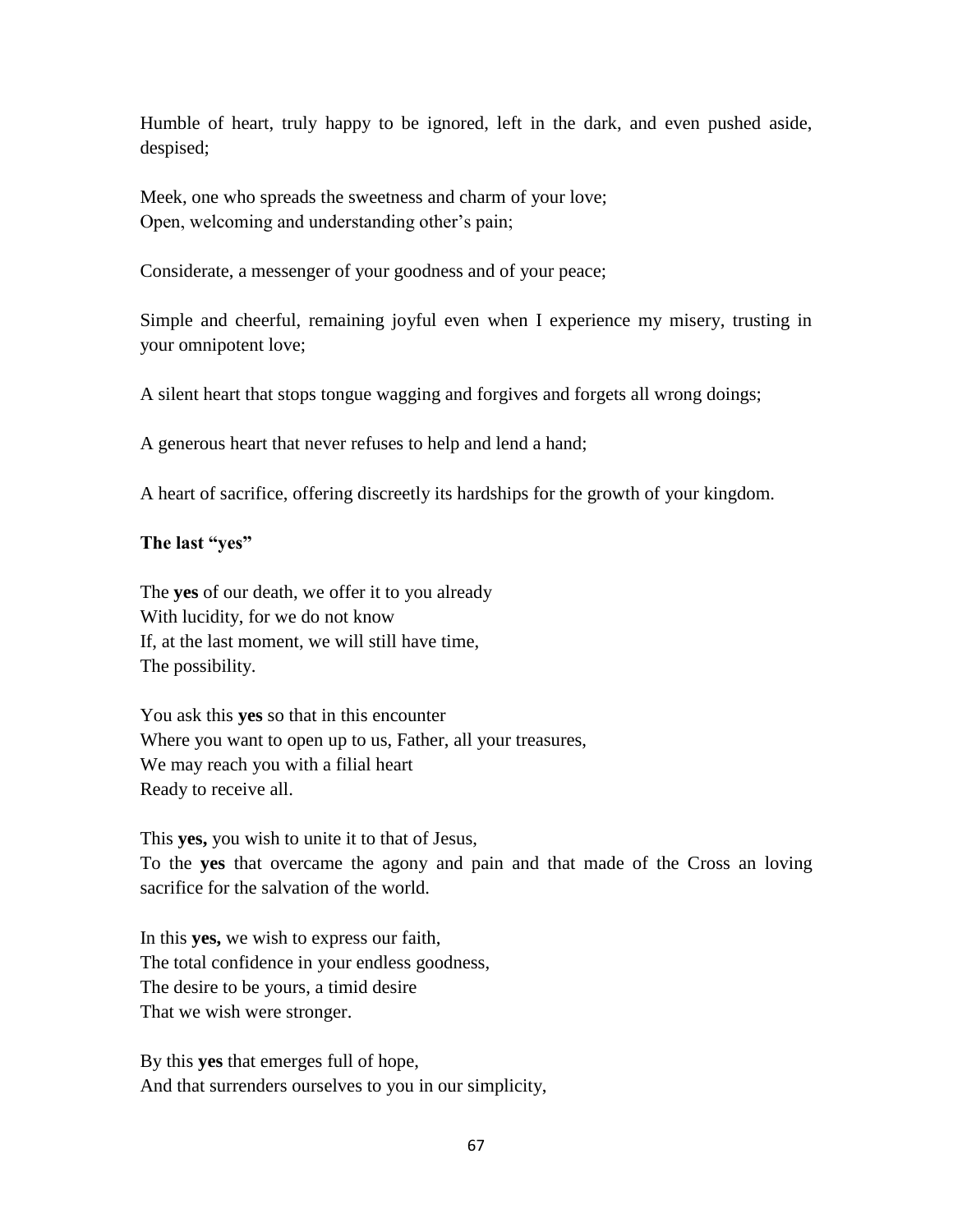You will introduce us to the richness Of your eternity.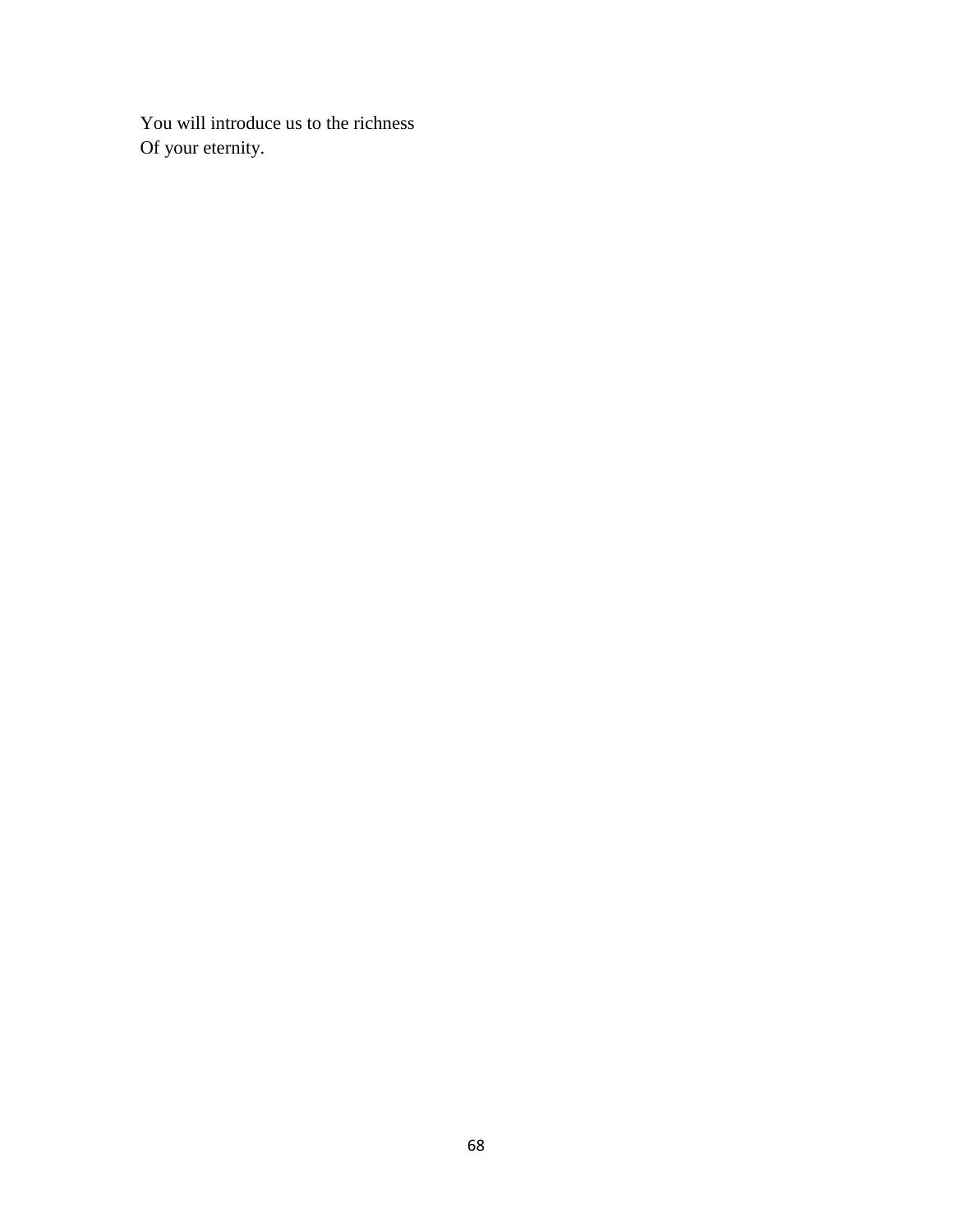#### **BIBLIOGRAPHY**

The New American Bible, Translated from the Original Languages with Critical Use of All the Ancient Sources by Members of the Catholic Biblical Association of America, St. Anthony Guild Press, Paterson, New Jersey, 1970.

Vatican Council II, Volume 1, *The Conciliar and Post Conciliar Documents*, General Editor Austin Flannery, O.P., 1975, Castello Publishing Company, Northport, New York, Dominican Publications, Dublin, Ireland.

Third General Conference of The Latin American Episcopate: address of His Holiness John Paul II, *Puebla, Mexico, Sunday, 28 January 1979:* Evangelization now and in the future in Latin America.

Neves, Vocation of the laity. Église Canadienne, 1978, p. 332.

Schlosser F. Lebensformen de Christen, Ed. Pustet, Regensburg, pp. 8-ss.

Rey-Mermet, Th., Croire (To live ones faith in the sacraments).

Evely. L., Spirituality of the laity, pp. 5-ss.

Delleret, M., Alors ta vie sera une tête (We, the street people ).

Laurenceau, J. o.p., Parlez-nous de Marie (Tell us about Mary).

(Rev.) Sheridan, John V., « You are the Church". The role of the layman (Our Sunday Visitor).

Crusades Senior, The lay apostolate, what is it?

Rev. Kilgallon, J., The layman's vocation, Ave Maria Press.

Danielou, Jean. The laity and the mission of the Church, Ed. du Centurion.

Schillebeeck, L'Église de Vatican II, Ed. du Cerf.

Congar, Yves, L'appel de Dieu Conférence au IIIe Congrès Mondial de l'apostolat des laïcs, Rome.

George, P. Cahiers marials, n° 73, Discovery of Mary in the New Testament.

Pontificio Concilio pro laicis. Sobre la formacion de los laicos.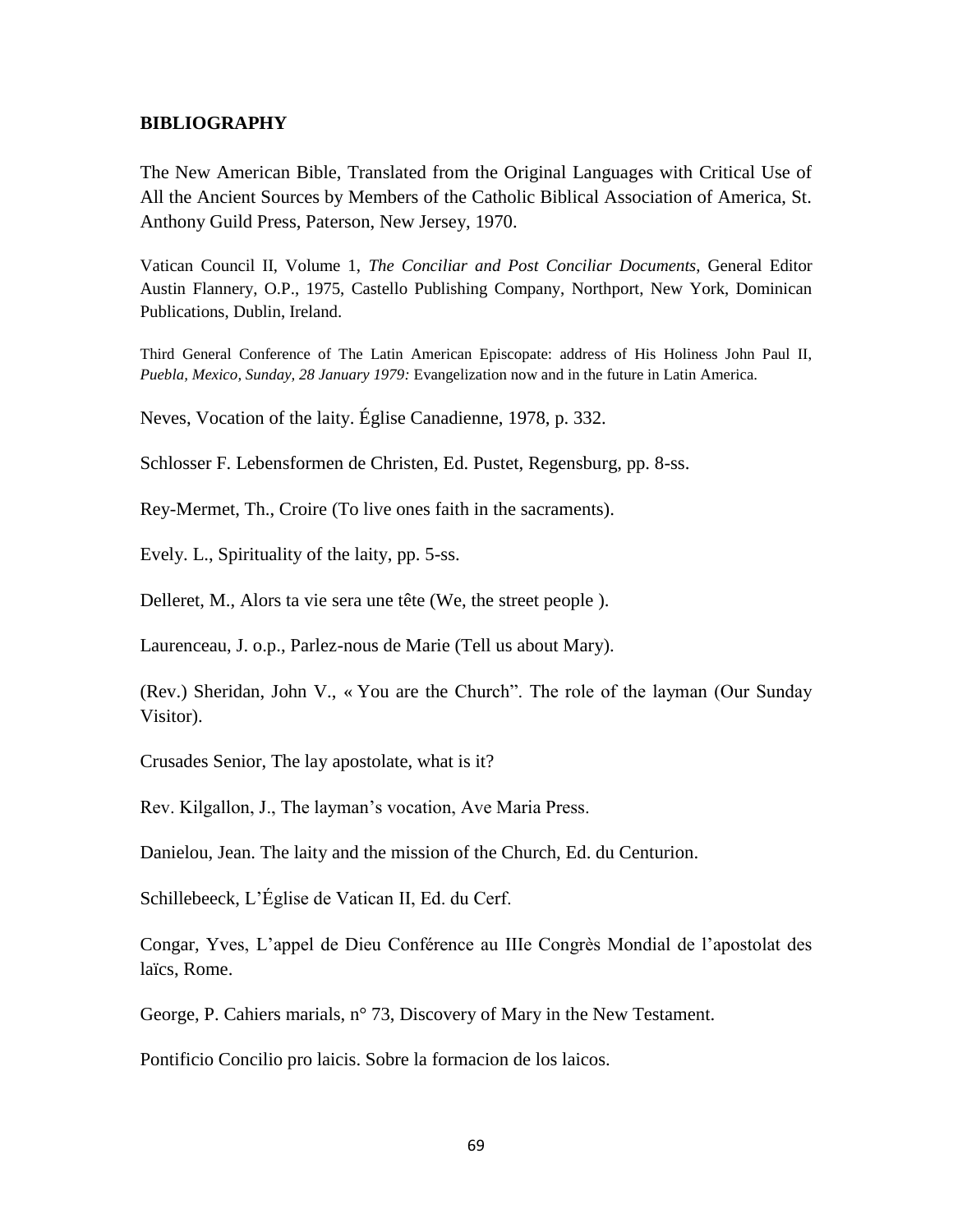## **BIOGRAPHICAL NOTES**

Father Eusebe-Henri Menard was born in East Broughton,(Quebec) in January 6, 1916 and pass away in Montréal, (Quebec), March 26, 1987.

At baptism, he received the name of Henri. It is only later, after seven years of study that he knocks on the door of the Franciscans and receives the name of Eusebe-Henri.

After his theological studies, he was ordained in the Fall of 1941. After his ordination, he undertook studies in sociology and pastoral Theology at the University of Montreal. He completed them in 1943.

He then preached retreats at the retreat house of the Franciscans in Châteauguay (Quebec). During his years of preaching, he encountered young people and adults from colleges, military barracks, and universities. He found in them a wonderful seedbed of vocations to the priesthood. No one seemed interested in them; no one seemed to believe that God could sow seeds in soil hardened by years of neglect.

It was in this retreat house in Châteauguay that Father Eusebe met Mr. Hector Durand, a well-known business man and entrepreneur. Mr. Durand offered him his talents and financial resources in order to expand or set up a new enterprise.

In 1946, counting on the close collaboration of a few associates, they founded in Montreal, a seminary for young people and adults. This seminary was first called "École apostolique St-Pascal" to become later on "Séminaire des Saints-Apôtres". Four years later, the original idea had grown: Why not found a group of leaders sharing this same preoccupation in order to work on awakening vocations to the priesthood?

A profound, confidential and joint action would give way to the founding of several seminaries, houses for retreats, educational centres, health care centres, charitable and social enterprises; in other words, it gave way to a productive apostolate of humanization and evangelization that continues today to branch out into the following ramifications:

- The Society of the Holy Apostles, priests and brothers.
- The Society of the Sisters of the Holy Apostles.
- The Society of the Missionaries of the Holy Apostles.
- The Corporation of lay collaborators in different countries of apostolates promoted by these Societies.
- The fraternity (feminine) of the Missionaries of the Holy Apostles.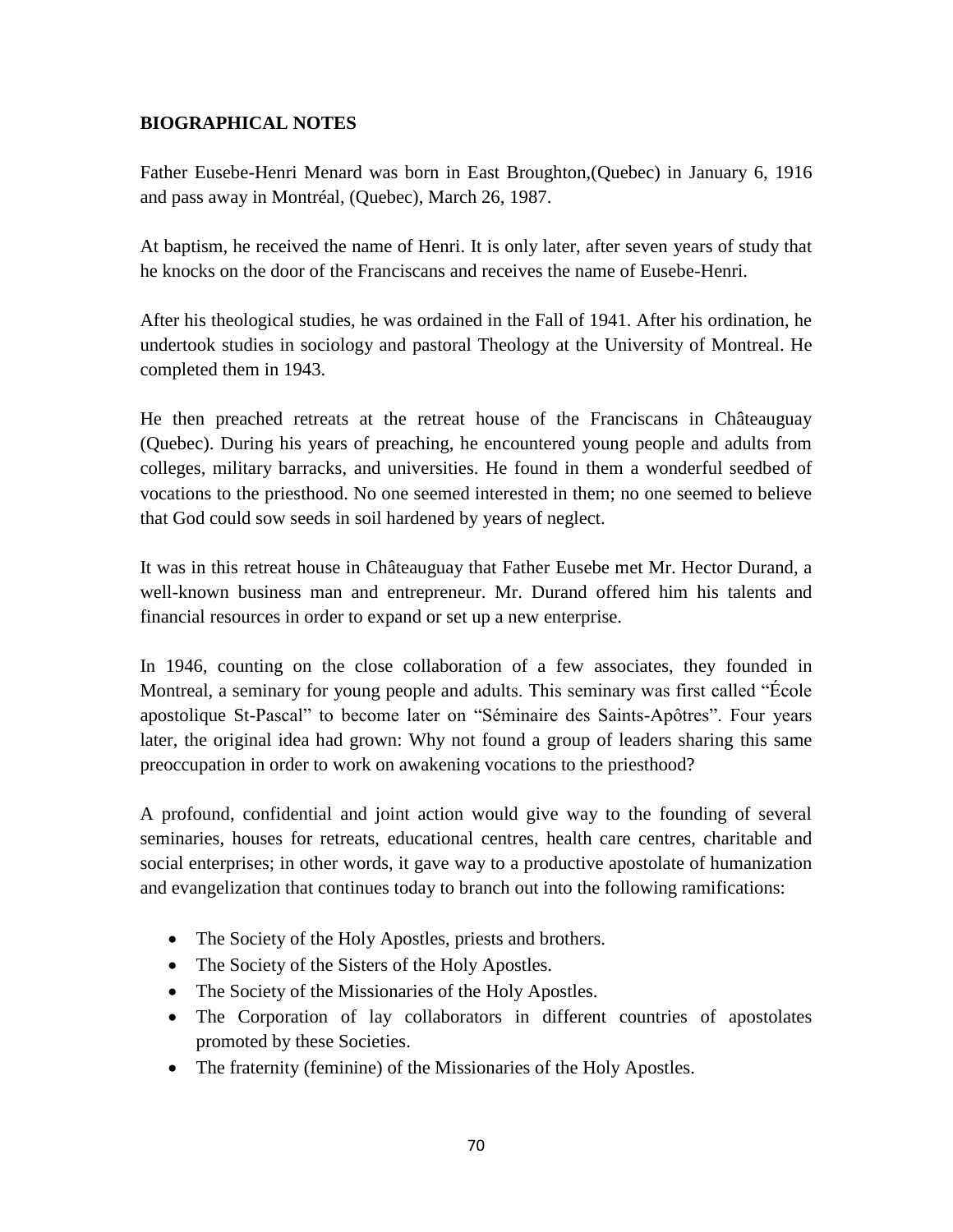The Father Eusebe Menard Foundation in Montreal, helping in the pastoral work of the Missionaries of the Holy Apostles in Latin America.

Mr. Hector Durand continued in giving his collaboration during 25 years until his death.

The development of the work of the Holy Apostles began in Canada up until 1962; then, the work went beyond its boundaries with the providential trip of the Founder that made the United States and Latin America part of the mission. This work until today has given more than 800 priests throughout the world (in 35 different dioceses and 33 religious communities).

During this time, a branching out of the work went as far as Africa, and another one caused Father Eusebe to open up houses in the United States, Peru, Colombia, Brazil and Rome. Today, the Missionaries of the Holy Apostles are working in these countries, continuing the work of Father Eusebe Menard, their founder and superior general.

Father Eusebe Henry Menard died in March 26, 1987 in Montreal Canada, after many years of faithfull and fruitfull ministry, and God from this Charism given to the Church, after the dead of his founder the Family of Holy Apostles has houses in the following countries: Canada, United States of America, Camerum, Republic Democratic of Congo, Colombia, Brasil, Indonesia, Vietnam and Peru… We tank you God in this one hundred of our fuounder that the seed planted continues to give fruits $^{12}$ .

# **WHO ARE THE MISSIONARIES OF THE HOLY APOSTLES?**

They are a group of priests and committed laypersons (a Pontifical Society of Apostolic Life) that find their intimate union and strength in the Mystical Body of Christ, following the example of the Apostles and of the first Christians as described in the Acts of the Apostles.

The Missionaries of the Holy Apostles wish to render the best service possible to the People of God, that is, to discover, form and accompany spiritual leaders, priests or laity – particularly adults – for countries that are most in need, such as Peru and other countries of Latin America; and in the world.

As a complementary work, the Missionaries of the Holy Apostles found and operate retreat houses and take on pastoral work in poor parishes by serving the underprivileged.

 $\overline{\phantom{a}}$ <sup>12</sup> This we update the references till March 2016.